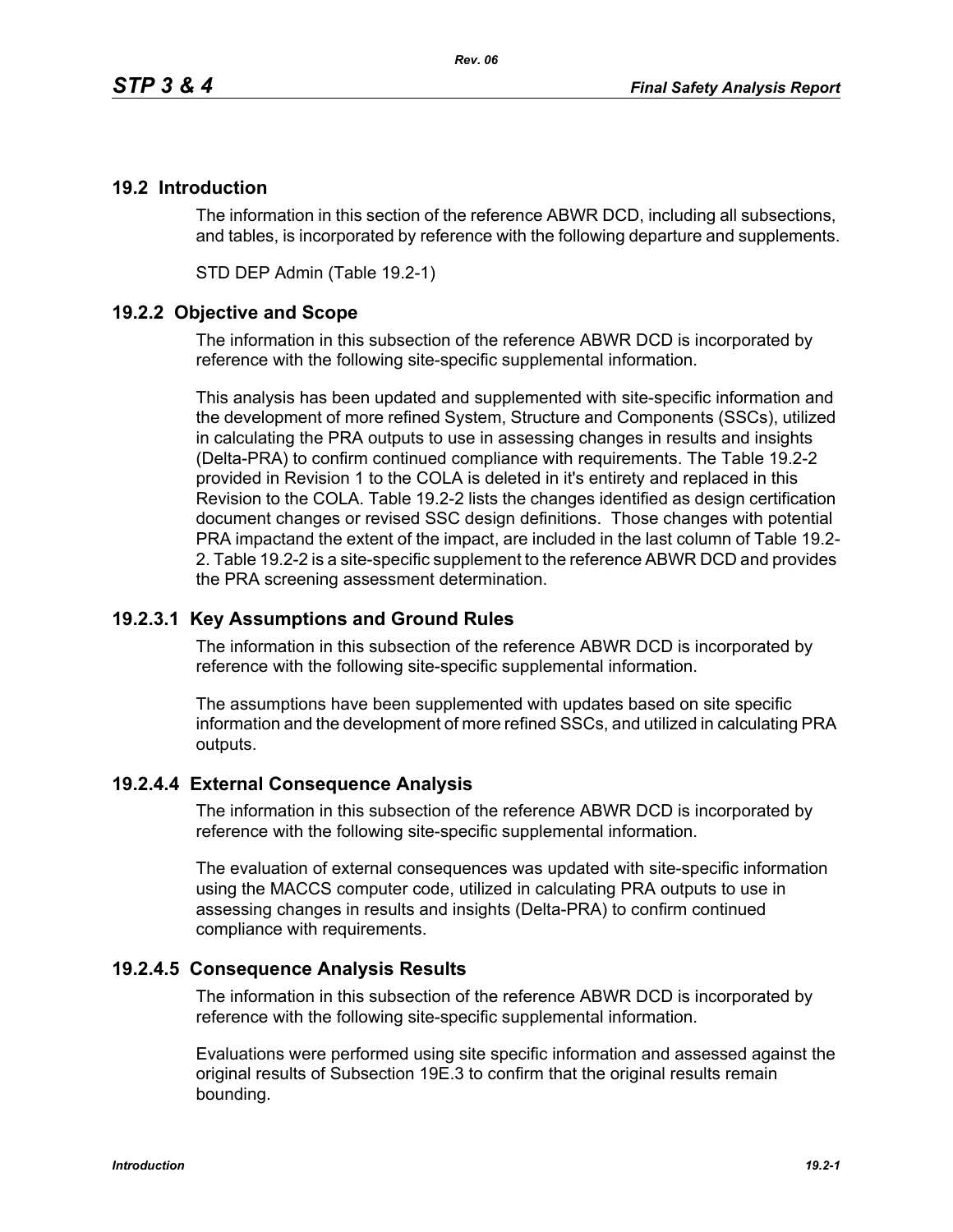| <b>Summary Assumptions</b>              | Reference<br><b>Subsection</b> | Confirming<br><b>Subsection</b> |
|-----------------------------------------|--------------------------------|---------------------------------|
| Reactor Service Water System Definition | 19D.6.4.2                      | <del>19.9.21</del> 19.9.26      |

## **Table 19.2-1 Key PRA Assumptions**

*Rev. 06*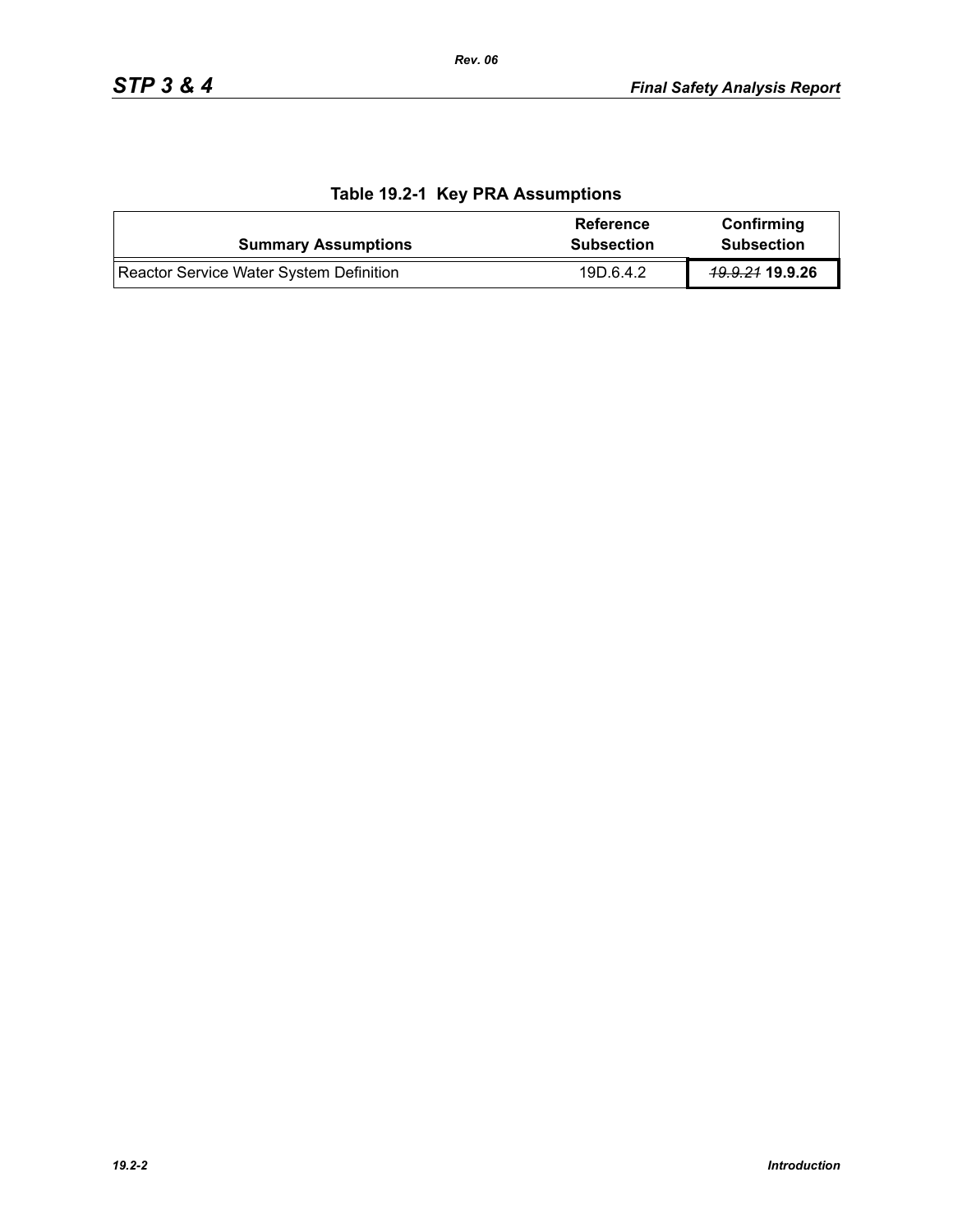| <b>Departure Number</b>                                                        | <b>Design Basis</b>                                                                                                                                                 | <b>US ABWR/STP Design Basis</b>                                                                                                                                                                                                                                                                                                                                                                                  | <b>Potential Impact on PRA</b><br>[STP COLA Section] |
|--------------------------------------------------------------------------------|---------------------------------------------------------------------------------------------------------------------------------------------------------------------|------------------------------------------------------------------------------------------------------------------------------------------------------------------------------------------------------------------------------------------------------------------------------------------------------------------------------------------------------------------------------------------------------------------|------------------------------------------------------|
| Tier 1 (T1) Changes                                                            |                                                                                                                                                                     |                                                                                                                                                                                                                                                                                                                                                                                                                  |                                                      |
| STD DEP T1 1.1-1<br>Definition of As-Built                                     |                                                                                                                                                                     | This departure modifies the FSAR,<br>Tier 1, Section 1.1 definition of as-<br>built to clarify that the determination<br>of physical properties of an as-built<br>structure, system, or component<br>may be based on measurements,<br>inspections, or tests that occur prior<br>to installation, provided that<br>subsequent fabrication, handling,<br>installation, and testing do not alter<br>the properties. | No effect on PRA, not modeled.                       |
| STD DEP T1 2.1-2<br>Reactor Pressure Vessel System                             | RIP motor casings do not have<br>cladding.                                                                                                                          | The RIP is a Toshiba design in<br>which the motor casings have<br>cladding near stretchtube portion<br>and end of casing.                                                                                                                                                                                                                                                                                        | No effect on PRA, not modeled.                       |
| STD .DEP T1 2.2-1<br>Control Systems Changes to Inputs,<br>Tests, and Hardware | The reference ABWR DCD Tier 1<br>Table 2.2.1 ITTAC Acceptance<br>Criteria for Item 11 states the "test<br>signals exists in only one control<br>channel at a time." | Only the power supply associated<br>with the one non-Class 1E<br>uninterruptible power supply being<br>tested will become inoperable and<br>both of the dual-redundant<br>controller channels remain<br>operational when this testing is<br>conducted. This change also<br>provides detail power supply design<br>of RCIS in COLA Section 7.7.1.2(5).                                                            | No effect on PRA, not modeled.                       |
| STD DEP T1 2.3-1<br>Deletion of MSIV Closure and<br>Scram on High Radiation    | Design included MSIV trip on high<br>radiation in steam tunnel                                                                                                      | No MSIV trip on high radiation in<br>steam tunnel                                                                                                                                                                                                                                                                                                                                                                | No effect on PRA, not modeled.                       |

Introduction *Introduction 19.2-3*

*Rev. 06*

*STP 3 & 4*

 $19.2 - 3$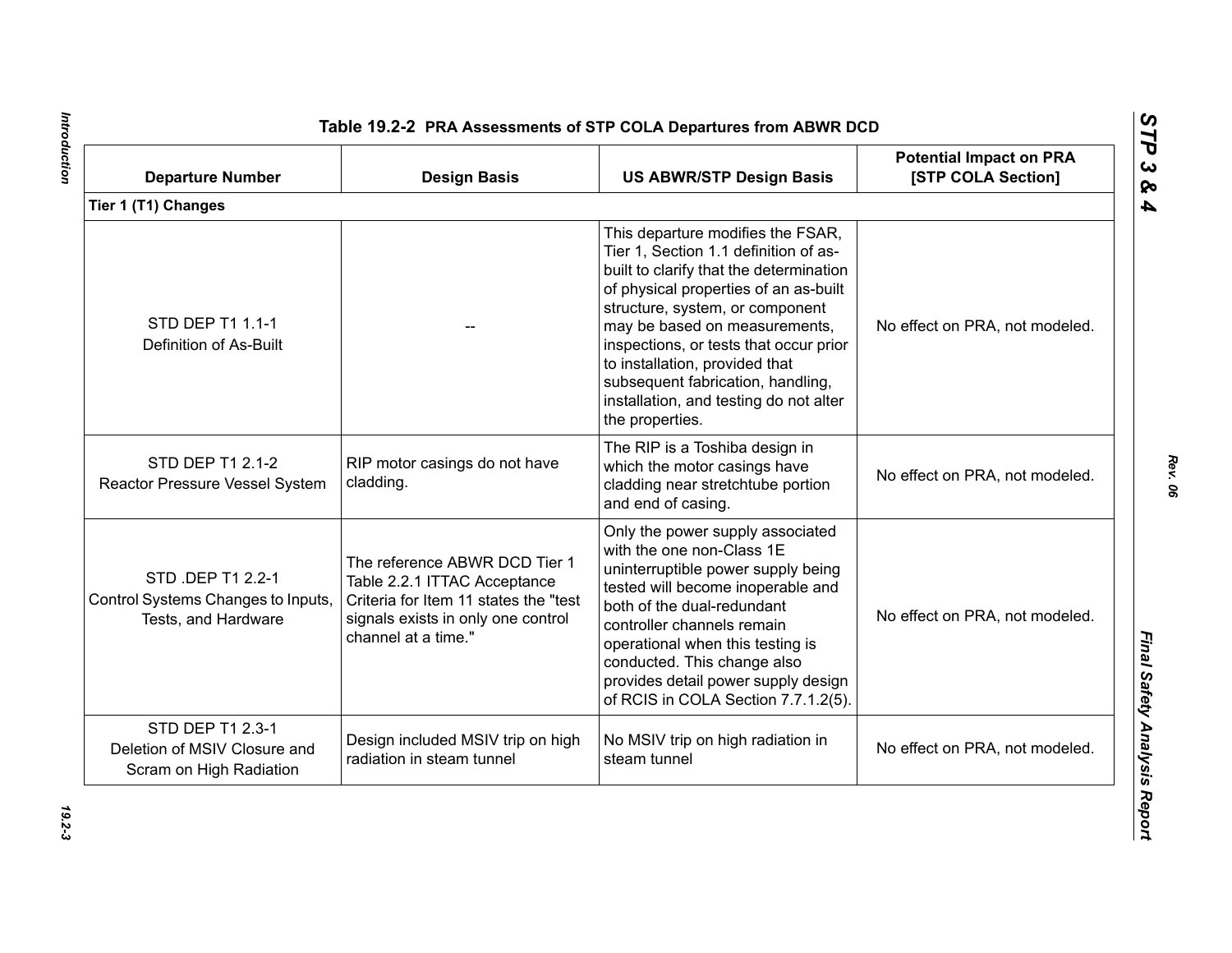| <b>Departure Number</b>                                                         | <b>Design Basis</b>                                                                                                                                                                             | <b>US ABWR/STP Design Basis</b>                                                                                                                                                                       | <b>Potential Impact on PRA</b><br>[STP COLA Section]                                                                                                                                                                                                                                                                                              |
|---------------------------------------------------------------------------------|-------------------------------------------------------------------------------------------------------------------------------------------------------------------------------------------------|-------------------------------------------------------------------------------------------------------------------------------------------------------------------------------------------------------|---------------------------------------------------------------------------------------------------------------------------------------------------------------------------------------------------------------------------------------------------------------------------------------------------------------------------------------------------|
| STD DEP T1 2.4-1<br>Residual Heat Removal System and<br>Spent Fuel Pool Cooling | The ABWR has two RHR loops<br>connected to the Fuel Pool Cooling<br>and Cleanup System (FPCCS) with<br>normally closed interties to permit<br>supplemental cooling during<br>refueling outages. | The current design has three RHR<br>loops connected to the FPCCS with<br>normally closed interties to permit<br>additional supplemental cooling<br>during refueling outages to reduce<br>outage time. | Increasing the number of RHR<br>loops connected to FPCCS from<br>two to three is judged to have a<br>negligible impact on CDF; it. It is an<br>improvement in outage<br>management control for the spent<br>fuel cooling system. [See 19L.6.5,<br>19L.6.6 19L.8, 19L.9, Table 19L-9,<br>19Q.4.1, 19Q.4.2, 19Q.7.6,<br>19Q.7.7.1]                  |
| STD DEP T1 2.4-2<br>Feedwater Line Break Mitigation                             | For feedwater line break, feedwater<br>flow assumed to be unavailable<br>when hotwell inventory depleted, no<br>automatic isolation feedwater flow.                                             | Class 1E Breakers to trip<br>condensate pumps required based<br>on containment pressure analysis<br>from feedwater Line break.                                                                        | No effect on PRA, not modeled.<br>Feedwater line break mitigation not<br>specifically modeled.                                                                                                                                                                                                                                                    |
| STD DEP T1 2.4-3<br><b>RCIC Turbine/Pump</b>                                    | RCIC-Terry type turbine                                                                                                                                                                         | RCIC integrated pump and turbine                                                                                                                                                                      | The new RCIC system has been<br>designed for operation with fewer<br>support systems than the previous<br>design. This reduction of<br>operational dependencies is<br>expected to improve reliability. No<br>changes, other than editorial, to the<br>PRA. [See 19.3, 19.9.12, 19.9.30,<br>19.11, 19.13, 19K.3, 19K.11.1, 19K<br>Tables, 19M.6.3] |

*19.2-4*

*STP 3 & 4*

*Rev. 06*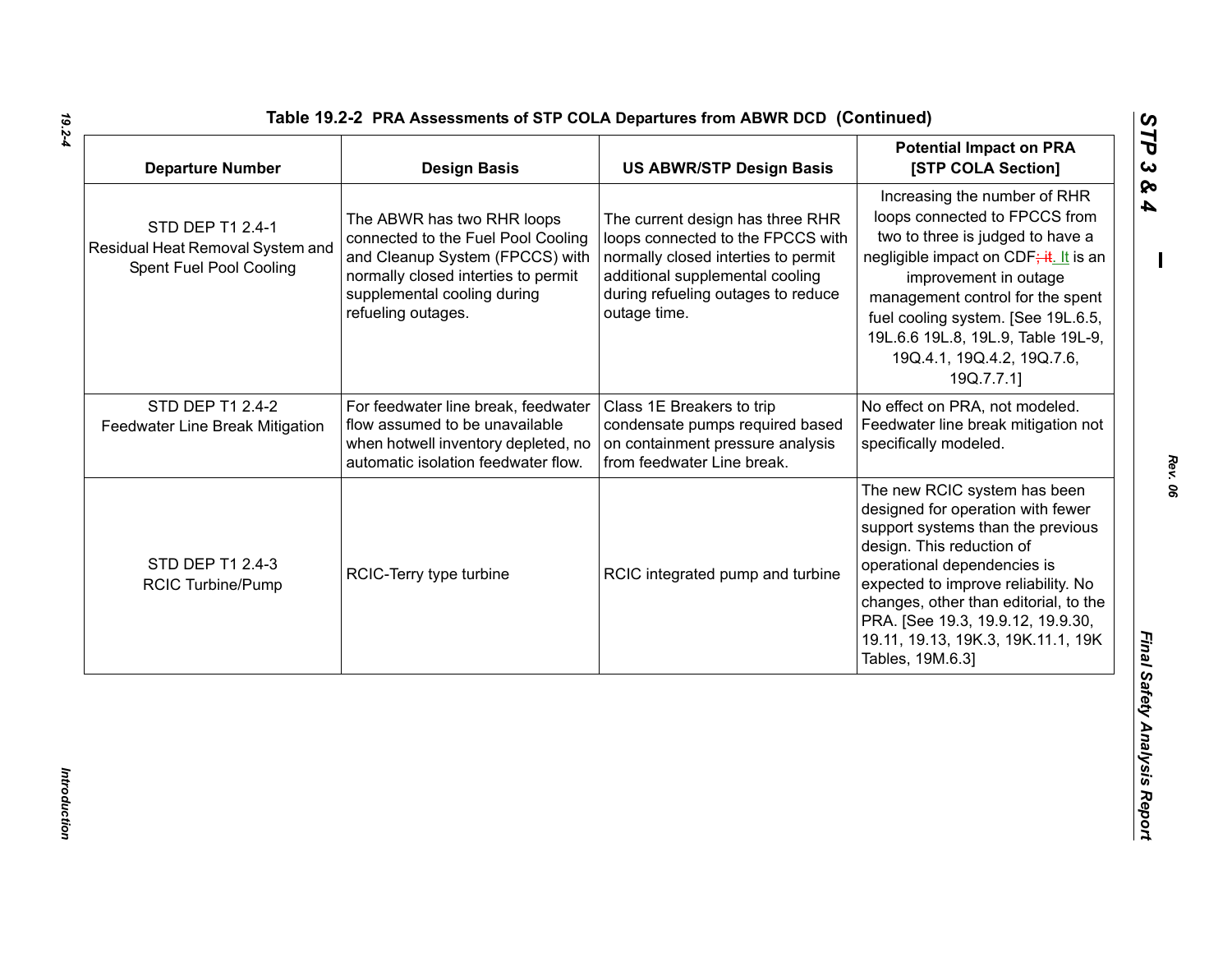| <b>Departure Number</b>                                                                     | <b>Design Basis</b>                                                                                                                                                                                                                                                                                                                                                                                                          | <b>US ABWR/STP Design Basis</b>                                                                                                                                                                                                                                                                                                                                                                                                                                                                                                                  | <b>Potential Impact on PRA</b><br>[STP COLA Section]                                                                       |
|---------------------------------------------------------------------------------------------|------------------------------------------------------------------------------------------------------------------------------------------------------------------------------------------------------------------------------------------------------------------------------------------------------------------------------------------------------------------------------------------------------------------------------|--------------------------------------------------------------------------------------------------------------------------------------------------------------------------------------------------------------------------------------------------------------------------------------------------------------------------------------------------------------------------------------------------------------------------------------------------------------------------------------------------------------------------------------------------|----------------------------------------------------------------------------------------------------------------------------|
| STD DEP T1 2.4-4<br>RHR, HPCF and RCIC<br>Turbine/Pump NPSH                                 | The original DCD provided a value<br>of 50% for debris blockage of the<br>suction strainers for purposes of<br>assuring adequate net positive<br>suction head (NPSH) margin for the<br>residual heat removal (RHR)<br>system, the high pressure core<br>flooder (HPCF) system, and the<br>reactor core isolation cooling<br>(RCIC) system. This value was<br>based on Regulatory Guide 1.82<br>Revision 0.                   | The design basis for the suction<br>strainers for STP 3&4 has been<br>updated to RG 1.82 Rev. 3, which<br>does not use the 50% blockage<br>criterion, but rather provides<br>guidance for mechanistically<br>determining debris head loss across<br>pump suction strainers.<br>This approach is an improvement in<br>that it uses a mechanistic evaluation<br>for debris blockage and not an<br>assumed value, thus providing a<br>better representation of the debris<br>blockage for purposes of the<br>required NPSH margin<br>determination. | No change to the ABWR PRA, no<br>change in function or failure data.                                                       |
| <b>STP DEP T1 2.5-1</b>                                                                     | ABWR DCD discusses storage of<br>new fuel in the New Fuel Vault.                                                                                                                                                                                                                                                                                                                                                             | Departure removes fuel racks from<br>the New Fuel Vault and states that<br>new fuel will be stored in the Spent<br>Fuel Pool.                                                                                                                                                                                                                                                                                                                                                                                                                    | No effect on the PRA, not modeled.                                                                                         |
| <b>STD DEP T1 2.10-1</b><br><b>Addition of</b><br><b>Condensate Booster</b><br><b>Pumps</b> | The function of the CFS is to<br>receive condensate from the<br>condenser hotwells, supply<br>condensate to the Condensate<br>Purification System (CPS), and<br>deliver feedwater to the reactor.<br>Condensate is pumped from the<br>main condenser hotwell by the<br>condensate pumps, and passes<br>through the low pressure feedwater<br>heaters to the feedwater pumps.<br>(reference DCD Tier 1 Section<br>$2.10.2$ ). | The function of the CFS is to<br>receive condensate from the<br>condenser hotwells, supply<br>condensate to the CPS, and deliver<br>feedwater to the reactor.<br>Condensate is pumped from the<br>main condenser hotwell by the<br>condensate pumps, through the<br>CPS to the condensate booster<br>pumps, and passes through the low<br>pressure feedwater heaters to the<br>feedwater pumps.                                                                                                                                                  | No direct affect on the PRA.<br>editorial change to the PRA to<br>reflect the addition of the<br>condensate booster pumps. |

*Rev. 06*

*STP 3 & 4*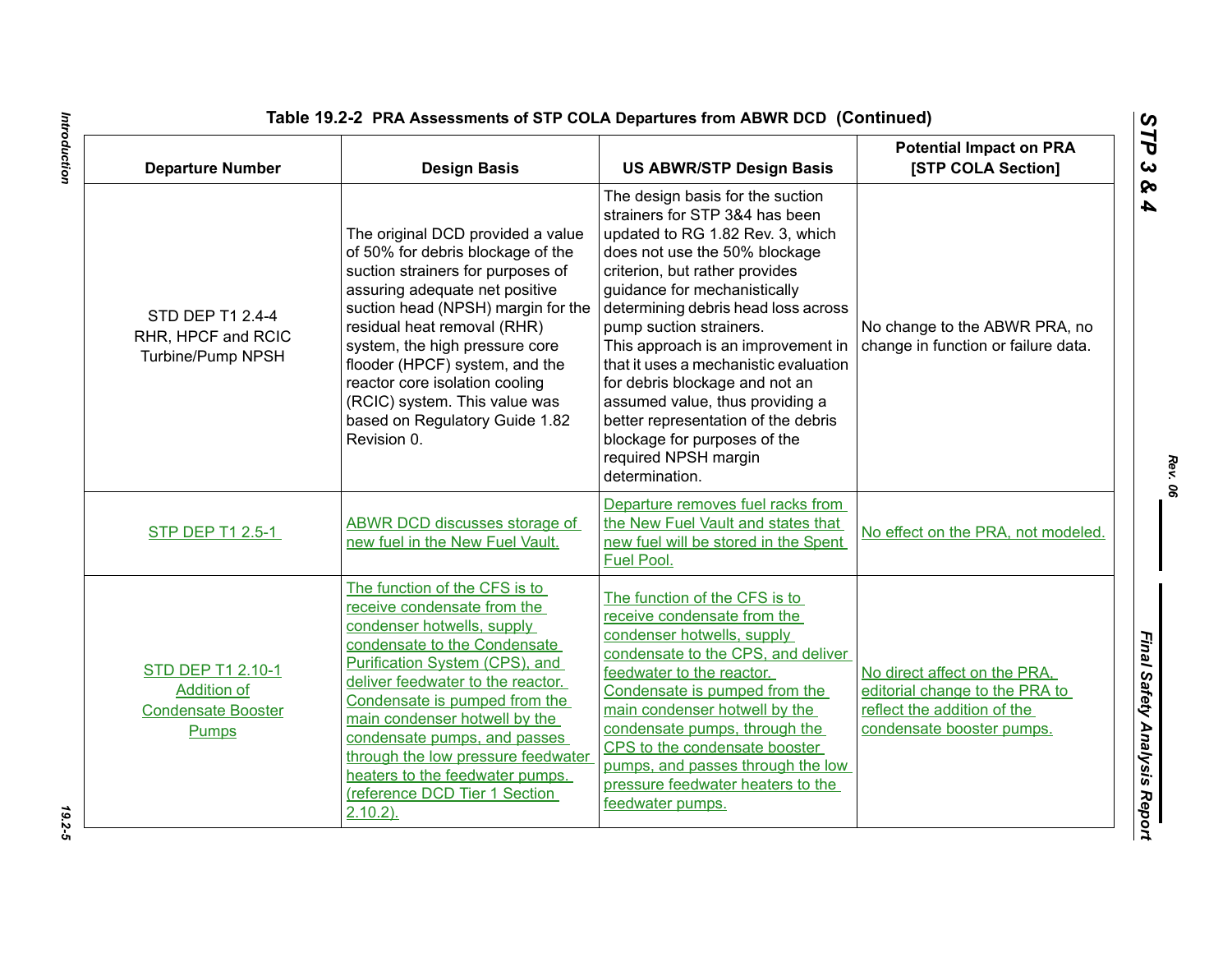| <b>Departure Number</b>                                                                        | <b>Design Basis</b>                                                                                                                                    | <b>US ABWR/STP Design Basis</b>                                                                                                                                                                                                                                                                                                                                                                    | <b>Potential Impact on PRA</b><br>[STP COLA Section]                |
|------------------------------------------------------------------------------------------------|--------------------------------------------------------------------------------------------------------------------------------------------------------|----------------------------------------------------------------------------------------------------------------------------------------------------------------------------------------------------------------------------------------------------------------------------------------------------------------------------------------------------------------------------------------------------|---------------------------------------------------------------------|
| STD DEP T1 2.12-1<br><b>Electrical Breaker/Fuse</b><br>Coordination and Low Voltage<br>Testing | <b>Electrical Power distribution</b><br>interrupting devices are coordinated<br>such that the interrupting device<br>closest to the fault opens first. | The description of interruption<br>device coordination has been<br>modified to include acceptable<br>industry practice with standards and<br>codes (e.g. IEEE 141, IEEE 242,<br>etc). Change is made to address the<br>exception to DCD Tier 1<br>requirements for circuits feeding<br>small loads in circuits with standard<br>size breakers/fuses for use in 120<br>Vac and 125Vdc panel boards. | No effect on PRA, not modeled.                                      |
| STD DEP T1 2.12-2<br><b>I&amp;C Power Divisions</b>                                            | Three Divisions of Safety-Related<br>Interruptible Instrument Power<br>(Division I, II, and III)                                                       | Four divisions of Safety-Related<br>Interruptible Instrument Power<br>(Division I, II, III, and IV) Division IV<br>powered from Division II 480V<br>MCC. Division IV power supplied to<br>the safety-related Distributed<br>Control and Information System<br>(DCIS) Division IV                                                                                                                   | No effect on the PRA, not modeled.<br>[See 19L.6.6, 19Q.4.4]        |
| STD DEP T1 2.14-1<br>Hydrogen Recombiner<br>Requirements<br>Elimination                        | Contains two redundant hydrogen<br>recombiners and safety related<br>oxygen/hydrogen analyzers.                                                        | Hydrogen recombiners are<br>eliminated and Hydrogen and<br>Oxygen analyzers are maintained,<br>however downgraded to nonsafety<br>related.                                                                                                                                                                                                                                                         | No effect on PRA, not modeled.<br>[See 19A, 19B, 19E, 19M]          |
| STD DEP T1 2.15-1<br>Radwaste Building Reclassification                                        | The radwaste building structure is<br>Seismic Category I.                                                                                              | The radwaste building structure is<br>not classified as Seismic Category I<br>consistent with the design for<br>previous nuclear plants and<br>Regulatory Guide 1.143, Rev. 2.                                                                                                                                                                                                                     | No effect on PRA, not modeled.<br>Editorial changes [See 19.4, 19H] |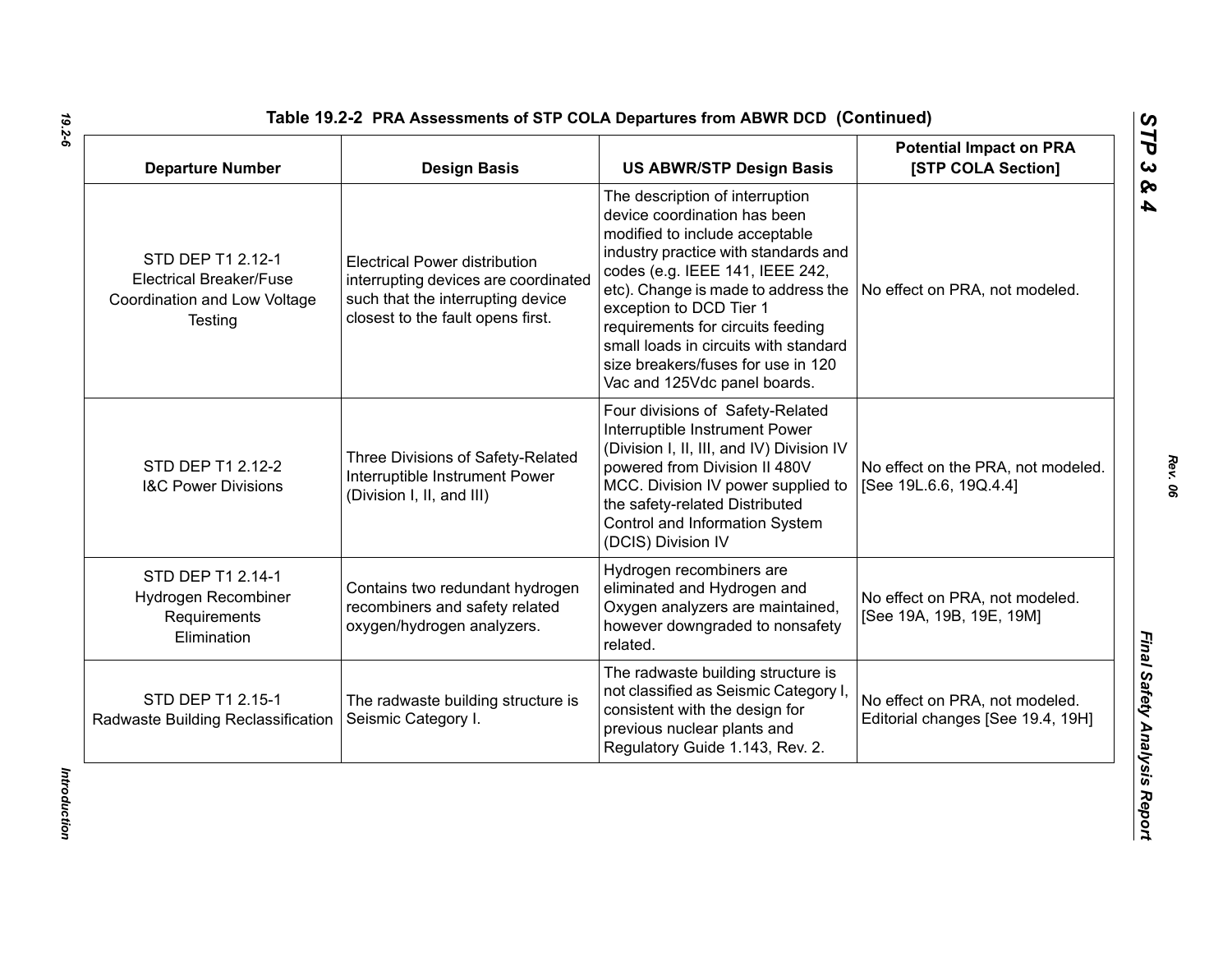| <b>ABWR DCD Tier 1 Subsection</b><br>2.15.5 describes the operation and<br>No direct effect on the PRA, not<br>setting of the Reactor Building<br>STD DEP T1 2.15-2<br>Safety-Related DG HVAC System<br>This departure revises the DG<br>to control temperature in the diesel<br>engine room maximum temperature<br>Diesel Generator Supplemental<br>limit during DG operation to 60° C.<br>generator (DG) engine rooms<br>Cooling<br>building HVAC in separate rooms<br>during DG operation and states the<br>maximum temperature limit in the<br>room is 50° C.<br>the instrument fault trees and<br>The ABWR DCD inconsistently<br>The current design limits the<br>describes an ESF architecture that<br>application of the dual train SLU<br>sometimes applies a dual train SLU<br>architecture of the limited set of ESF<br>Appendix 19D fault trees and<br>structure for all ESF functions, while<br>functions. It also allows Remote<br>Appendix 19N CCF. Other than<br>at other times applies it to a very<br>STD DEP T1 3.4-1<br>DLCs to perform some control logic<br>nomenclature changes for the<br>limited set of ESF functions. The<br>functions. It also replaces the<br>Safety-Related I&C Architecture<br>ABWR DCD also describes RMUs<br>concept of CMUs in the control<br>the PRA I&C models were made.<br>as strictly processing input and<br>room with Voter Logic Units (VLUs)<br>No change to the results andor<br>output signals, while CMUs (Control<br>in the control room that perform all<br>conclusions of the PRA were<br>Room Multiplexing Units) strictly<br>of the 2-out-of-4 voting trip logic.<br>perform logic control. | <b>Departure Number</b> | <b>Design Basis</b> | <b>US ABWR/STP Design Basis</b> | <b>Potential Impact on PRA</b><br>[STP COLA Section]                                                                                                                                                                                                                                                       |
|--------------------------------------------------------------------------------------------------------------------------------------------------------------------------------------------------------------------------------------------------------------------------------------------------------------------------------------------------------------------------------------------------------------------------------------------------------------------------------------------------------------------------------------------------------------------------------------------------------------------------------------------------------------------------------------------------------------------------------------------------------------------------------------------------------------------------------------------------------------------------------------------------------------------------------------------------------------------------------------------------------------------------------------------------------------------------------------------------------------------------------------------------------------------------------------------------------------------------------------------------------------------------------------------------------------------------------------------------------------------------------------------------------------------------------------------------------------------------------------------------------------------------------------------------------------------------------------------------------------------------------------------------------------|-------------------------|---------------------|---------------------------------|------------------------------------------------------------------------------------------------------------------------------------------------------------------------------------------------------------------------------------------------------------------------------------------------------------|
|                                                                                                                                                                                                                                                                                                                                                                                                                                                                                                                                                                                                                                                                                                                                                                                                                                                                                                                                                                                                                                                                                                                                                                                                                                                                                                                                                                                                                                                                                                                                                                                                                                                              |                         |                     |                                 | explicitly modeled. Equipment will<br>be qualified for the environment. DG<br>control panels are cooled by reactor<br>and are not affected by this change.                                                                                                                                                 |
| 19QC]                                                                                                                                                                                                                                                                                                                                                                                                                                                                                                                                                                                                                                                                                                                                                                                                                                                                                                                                                                                                                                                                                                                                                                                                                                                                                                                                                                                                                                                                                                                                                                                                                                                        |                         |                     |                                 | A review was performed to assess<br>the new proposed design effect on<br>common cause failures of the I&C<br>system described in the Chapter 19<br>functions modeled, no changes to<br>identified as a result of this review.<br>[See 19.1, 19.3, 19.7, 19.8, 19.9.8,<br>19.11, 19K Tables, 19M, 19N, 19Q, |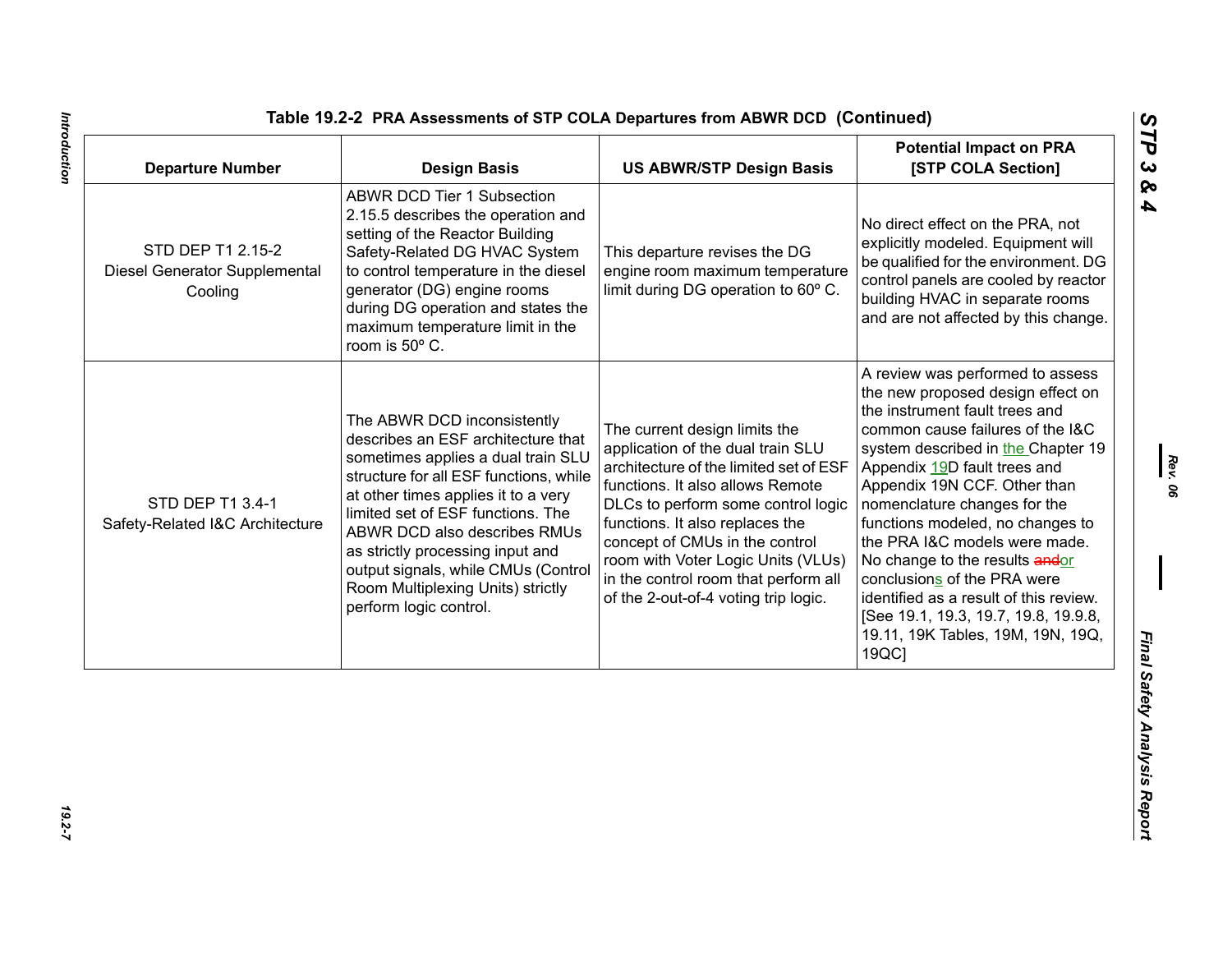| <b>Departure Number</b>                      | <b>Design Basis</b>                                                                                                                                                            | <b>US ABWR/STP Design Basis</b>                                                                                                                                                                                                                                                                                                                                                                                                                                                                                                                                                                                                                         | <b>Potential Impact on PRA</b><br>[STP COLA Section]                                                                                                                                                                           |
|----------------------------------------------|--------------------------------------------------------------------------------------------------------------------------------------------------------------------------------|---------------------------------------------------------------------------------------------------------------------------------------------------------------------------------------------------------------------------------------------------------------------------------------------------------------------------------------------------------------------------------------------------------------------------------------------------------------------------------------------------------------------------------------------------------------------------------------------------------------------------------------------------------|--------------------------------------------------------------------------------------------------------------------------------------------------------------------------------------------------------------------------------|
| STP DEP T1 5.0-1<br><b>Site Parameters</b>   | Site parameters were chosen to<br>bound most potential US sites.                                                                                                               | The design basis flood level is<br>based on a main cooling reservoir<br>failure. The maximum precipitation<br>rate for rainfall is increased from<br>49.3 cm/hr to 50.3 cm/hr based on<br>meteorology studies. The humidity<br>as measured from wet bulb<br>temperature has been increased.<br>The STP site does not satisfy the<br>minimum shear wave velocity of<br>305 m/s (1000 ft/s). The shear wave<br>velocity varies horizontally within a<br>soil strata and vertically with depth.<br>A site-specific soil structure<br>interaction (SSI) analysis has been<br>performed to confirm that the site<br>specific SSI is bound by the DCD<br>SSI. | The design basis external flood is<br>included in the PRA. [See 19.3,<br>19.8, 19.9, 19.11, 19.13, 19K, 19Q,<br>and 19R]. The humidity,<br>precipitation rate, and shear wave<br>velocity exceptions do not affect the<br>PRA. |
|                                              | Tier 2 (T2) Changes Affecting Technical Specifications, Prior NRC Approval Required                                                                                            |                                                                                                                                                                                                                                                                                                                                                                                                                                                                                                                                                                                                                                                         |                                                                                                                                                                                                                                |
| STD DEP 6.2-2<br><b>Containment Analysis</b> | DCD assumptions resulted in<br>potentially non-conservative<br>calculated containment temperature<br>and pressure responses following a<br>feedwater line or steam line break. | Design assumptions for Feedwater<br>Line Break (FWLB) have been<br>updated. ANSI/ANS 5.1 1979 sets<br>forth methods for calculating decay<br>heat power from fission products,<br>U239 and Np239 following<br>shutdown of light water reactors.                                                                                                                                                                                                                                                                                                                                                                                                         | No effect on the PRA, not modeled.                                                                                                                                                                                             |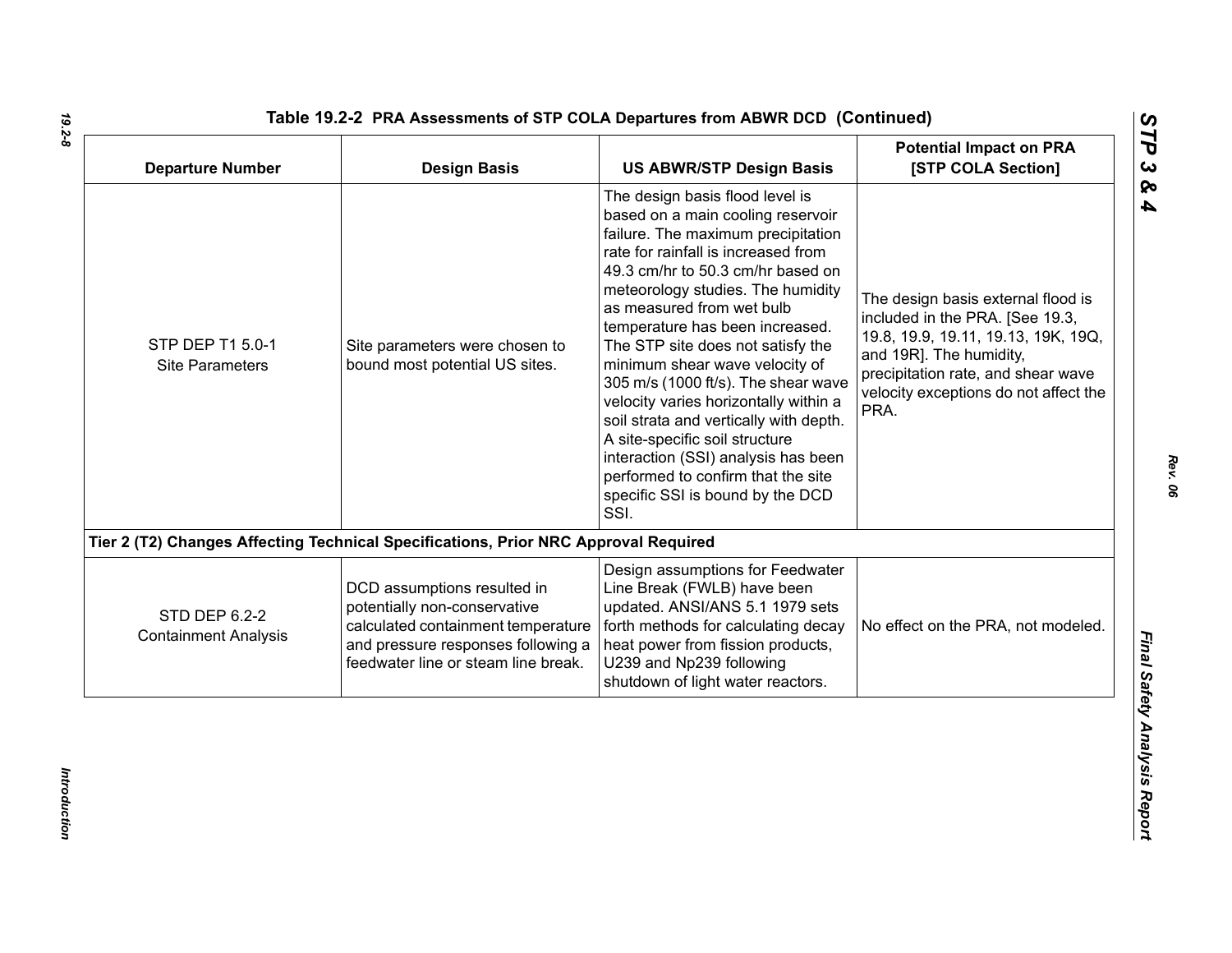| <b>Departure Number</b>                                                         | <b>Design Basis</b>                                                                                                                                                                                     | Table 19.2-2 PRA Assessments of STP COLA Departures from ABWR DCD (Continued)<br><b>US ABWR/STP Design Basis</b>                                                                                                                                                                          | <b>Potential Impact on PRA</b><br>[STP COLA Section] |
|---------------------------------------------------------------------------------|---------------------------------------------------------------------------------------------------------------------------------------------------------------------------------------------------------|-------------------------------------------------------------------------------------------------------------------------------------------------------------------------------------------------------------------------------------------------------------------------------------------|------------------------------------------------------|
| STD DEP 7.3-12<br>Leak Detection and Isolation<br><b>System Sump Monitoring</b> |                                                                                                                                                                                                         | Technical Specification 3.4.3 (LCO,<br>Actions B.1 and B.2, SR 3.4.3.1)<br>and its associated Bases<br>(Applicable Safety Analysis, LCO,<br>Actions B.1 and B.2) are changed to<br>show the new leakage values and<br>the addition of an "increase in<br>unidentified leakage" parameter. | No effect on the PRA, not modeled.                   |
| STD DEP 7.3-17<br><b>ADS Electrical Interface</b>                               |                                                                                                                                                                                                         | This change clarifies that the control<br>logic is only performed in Division I,<br>II, and III, conforming with the three<br>divisions of ECCS, however sensor<br>signals come from all four divisions.                                                                                  | No change to the PRA.<br>Clarification to text.      |
| <b>STD DEP 7.5-1</b><br>Post-Accident Monitoring (Drywell<br>Pressure)          | The details of the Post Accident<br>Monitoring System (PAM) and Post<br>Accident Sampling System (PAS)<br>do not fully comply with subsequent<br>regulatory updated requirements<br>related to RG 1.97. | The PAM and PAS will be designed<br>to fully comply with RG 1.97.                                                                                                                                                                                                                         | No effect on the PRA, not modeled.                   |
| STD DEP 7.7-10<br>Control Rod Drive Control System<br>Interface                 |                                                                                                                                                                                                         | The CRT display is replaced with<br>the RCIS Dedicated Operator<br>Interface, a flat panel touch screen.<br>A discussion of the RAPI enforcing<br>rod blocks based upon signals<br>external and internal to the system<br>is added.                                                       | No effect on the PRA, not modeled.                   |
| <b>STD DEP 7.7-18</b><br><b>RCIS Operator Interface</b>                         |                                                                                                                                                                                                         | New annunciation (alarms) for the<br>RCIS - Rod insert block and RWM<br>Trouble. Some status information is<br>now shown on MCRP display. Logic<br>and control actions available on the<br>Dedicated Operator's Panel.                                                                    | No change to the PRA.<br>Clarification to text.      |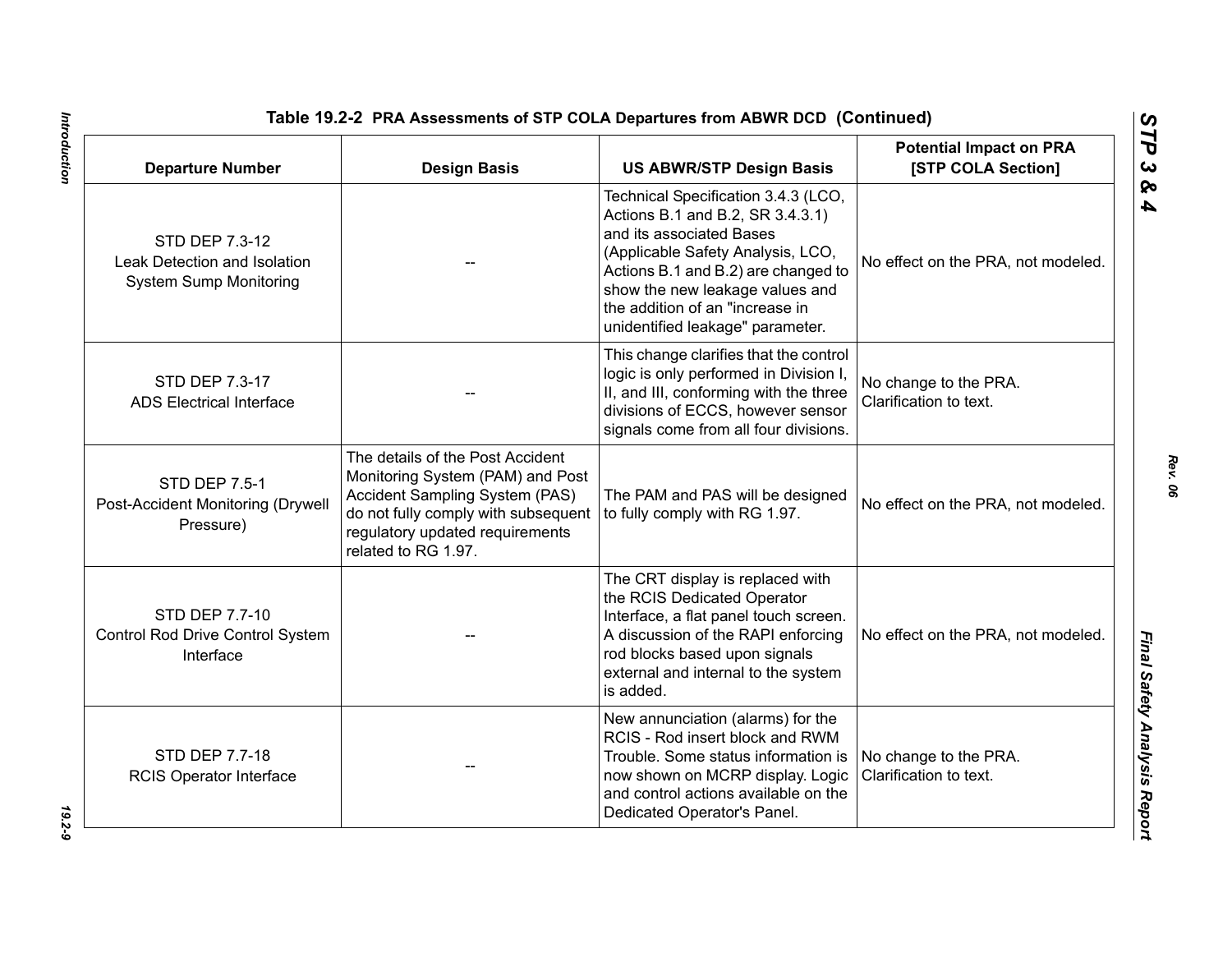| <b>Departure Number</b>                                                     | <b>Design Basis</b>                                      | <b>US ABWR/STP Design Basis</b>                                                                                                                                                                                                                                                                                                                                                                                                                                                                        | <b>Potential Impact on PRA</b><br>[STP COLA Section]                                                                                                                                                                                                                                                                                                                                                                                                                                                                                   |
|-----------------------------------------------------------------------------|----------------------------------------------------------|--------------------------------------------------------------------------------------------------------------------------------------------------------------------------------------------------------------------------------------------------------------------------------------------------------------------------------------------------------------------------------------------------------------------------------------------------------------------------------------------------------|----------------------------------------------------------------------------------------------------------------------------------------------------------------------------------------------------------------------------------------------------------------------------------------------------------------------------------------------------------------------------------------------------------------------------------------------------------------------------------------------------------------------------------------|
| STD DEP 8.3-1<br>Plant Medium Voltage Electrical<br>System Design           | Only 6.9kV; ESF busses fed directly<br>from UAT and RAT. | Two medium voltage systems 13.8<br>kV/4.6 kV. PG buses changed to<br>13.8 kV. Class 1E and PIP buses<br>changed to 4.16 kV. Class 1E<br>4.16kV still fed directly from Unit<br>Auxiliary Transformers (UATs). Two<br><b>Reserve Auxiliary Transformers</b><br>(RATs). 13.8 kV Combustion<br>Turbine Generator with increased<br>rating (20 Mwe). Emergency Diesel<br>Generator changed to 4.16 kV,<br>rating increased to 7200 kW. Larger<br>RATs and UATs. Larger capacity<br>Main Power Transformer. | A delta-PRA assessment was<br>performed using system fault trees<br>on Figures 19D6.11, 12, & 13. The<br>only change other than editorial to<br>the fault trees is the addition of<br>several breakers from the 13.8 kV<br>CTG to the 4.16kV Class 1E buses<br>and 4.16kV PIP buses. Changes<br>incorporated into various sections of<br>Chapter 19 that refer to the<br>condensate pump and condensate<br>booster pump being able to connect<br>to CTG. [See 19.3, 19.7.3, 19.11,<br>19B, 19K Tables, 19L.8, and Table<br>19L-9, 19Q] |
| STP DEP 8.3-3<br>Electrical Site-Specific Power and<br><b>Other Changes</b> |                                                          | Site specific changes include diesel<br>generator loading calculations for<br>sizing and drawing single lines to<br>add site-specific power centers and<br>motor control centers.                                                                                                                                                                                                                                                                                                                      | No change to the PRA.<br>Clarification to text.                                                                                                                                                                                                                                                                                                                                                                                                                                                                                        |
|                                                                             |                                                          |                                                                                                                                                                                                                                                                                                                                                                                                                                                                                                        |                                                                                                                                                                                                                                                                                                                                                                                                                                                                                                                                        |

*19.2-10*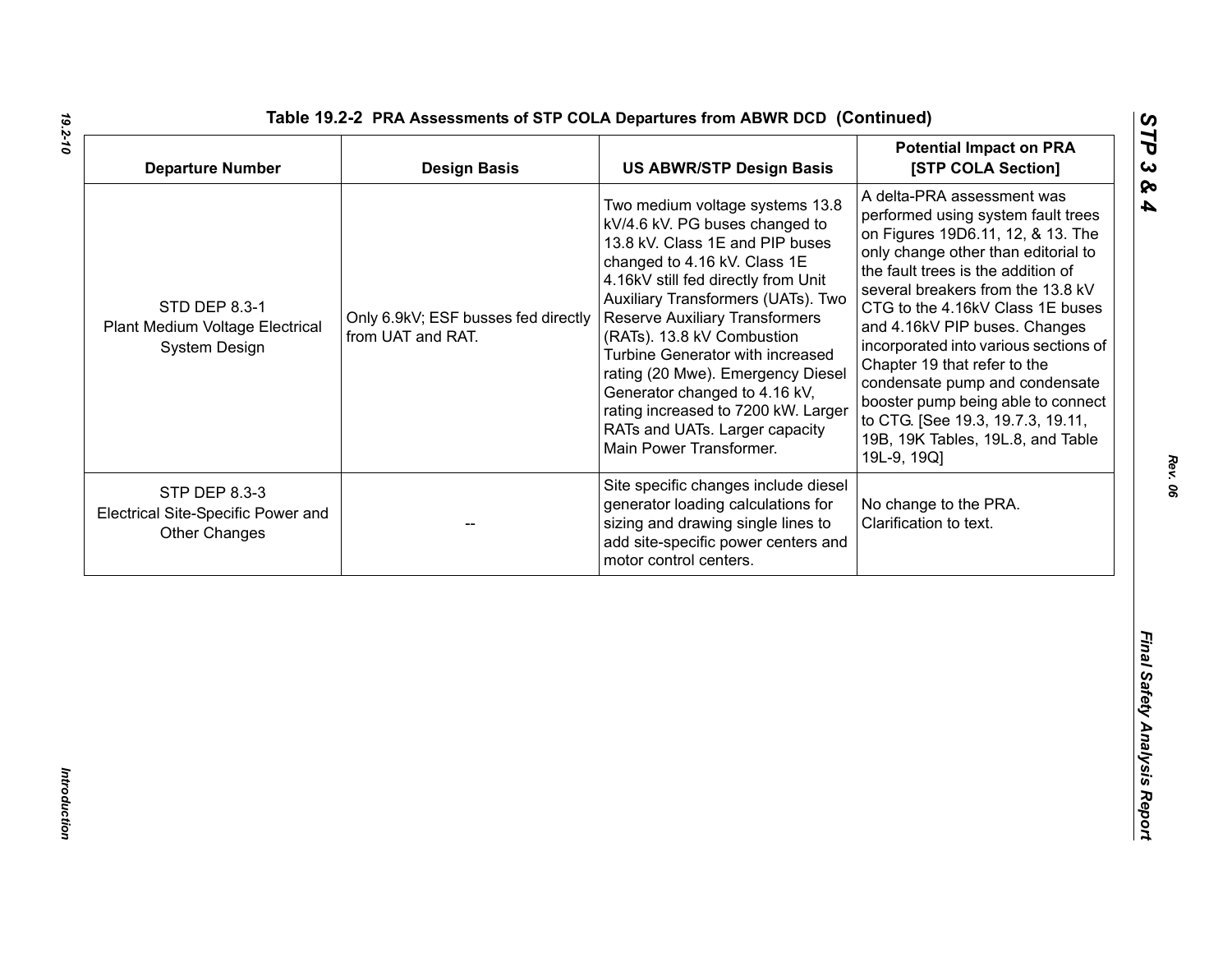| <b>Departure Number</b>                                                        | <b>Design Basis</b>                                                                                                                                                                                                                                                                                                                                                                                                                                                                                           | <b>US ABWR/STP Design Basis</b>                                                                                                                                                                                                                                                                                                                                                                                                                                                      | <b>Potential Impact on PRA</b><br>[STP COLA Section]                                                                                                               |
|--------------------------------------------------------------------------------|---------------------------------------------------------------------------------------------------------------------------------------------------------------------------------------------------------------------------------------------------------------------------------------------------------------------------------------------------------------------------------------------------------------------------------------------------------------------------------------------------------------|--------------------------------------------------------------------------------------------------------------------------------------------------------------------------------------------------------------------------------------------------------------------------------------------------------------------------------------------------------------------------------------------------------------------------------------------------------------------------------------|--------------------------------------------------------------------------------------------------------------------------------------------------------------------|
| STD DEP 10.4-5<br>Condensate and Feedwater System   FW Pumps operating. If one | 3 Variable Speed (ASD driven)<br>Reactor FW Pumps (booster and<br>main pump), 33-67% NBR capacity<br>and a Flow Control Valve in HP<br>Heater Bypass line for<br>startup/shutdown reactor level<br>control. Normal rated power<br>operation is with all 3 MD Reactor<br>operating Reactor Feedwater Pump<br>trips, the other 2 operating reactor<br>FW pumps must increase speed<br>and discharge flows to maintain<br>rated power operation. FWCS<br>design for DCD is based upon<br>above FW system design. | 4 Variable Speed (ASD driven)<br>Reactor FW Pumps and 4<br>condensate booster pumps, Low<br>Flow Control Valve that provides for<br>level control during<br>startup/shutdown. Normal rated<br>power operation is with 3 MD<br>Reactor FW Pumps operating and<br>one in auto standby. If one<br>operating Reactor FW Pump trips,<br>the Reactor FW Pump in auto start<br>is not successful, automatic power<br>reduction (by recirculation runback)<br>occurs to avoid reactor scram. | No direct effect on the PRA,<br>editorial change to the PRA to<br>reflect the addition of the<br>condensate booster pumps. [See<br>19.1, 19.3, 19.9, 19L, and 19Q] |
|                                                                                |                                                                                                                                                                                                                                                                                                                                                                                                                                                                                                               |                                                                                                                                                                                                                                                                                                                                                                                                                                                                                      |                                                                                                                                                                    |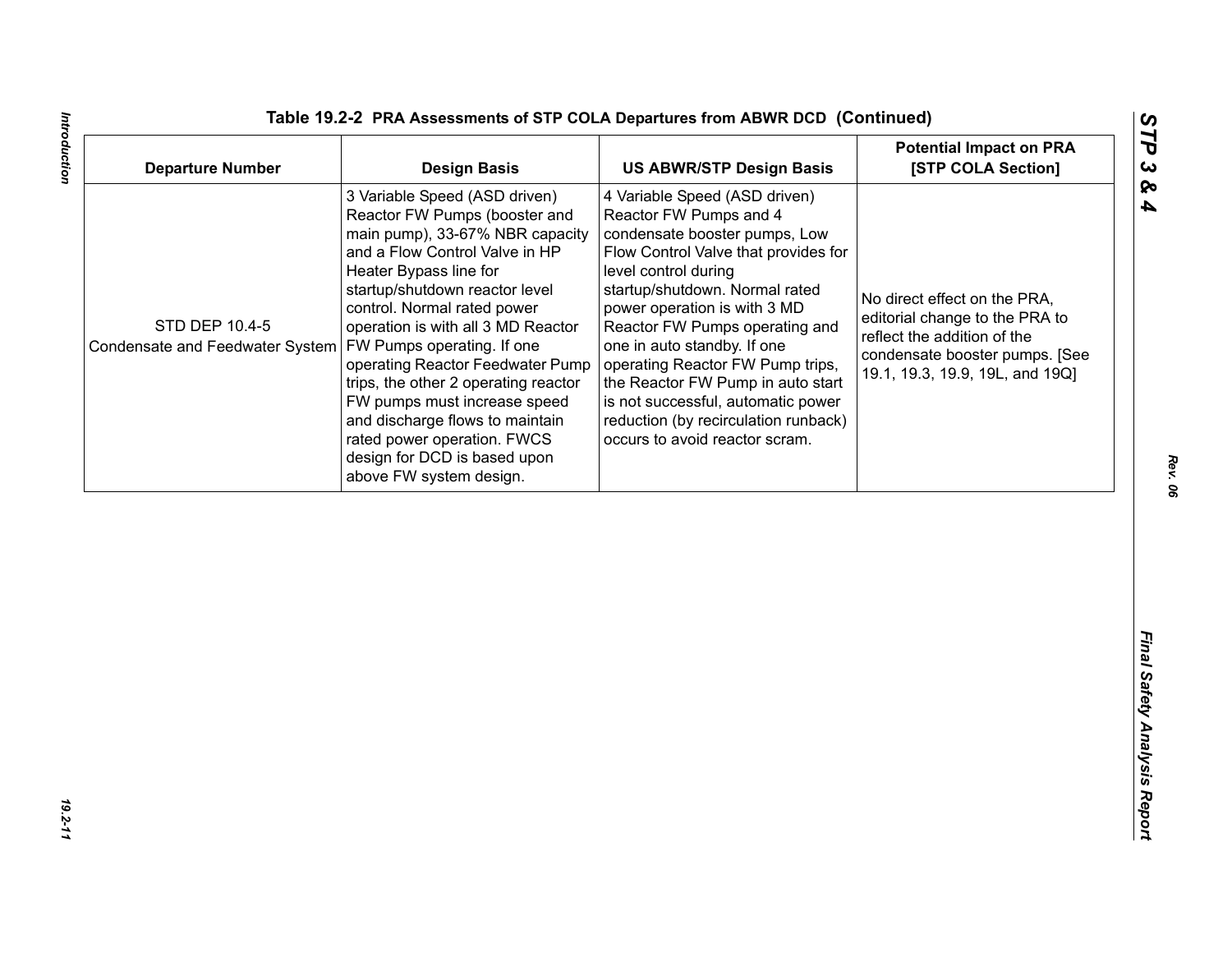| <b>Departure Number</b>                           | <b>Design Basis</b>                                                                              | <b>US ABWR/STP Design Basis</b>                                                                                                                                                                                                                                                                                                                                                                                                                                                                                                                                                                                                                                                                                                                                  | <b>Potential Impact on PRA</b><br>[STP COLA Section]                                                                                  |
|---------------------------------------------------|--------------------------------------------------------------------------------------------------|------------------------------------------------------------------------------------------------------------------------------------------------------------------------------------------------------------------------------------------------------------------------------------------------------------------------------------------------------------------------------------------------------------------------------------------------------------------------------------------------------------------------------------------------------------------------------------------------------------------------------------------------------------------------------------------------------------------------------------------------------------------|---------------------------------------------------------------------------------------------------------------------------------------|
|                                                   | Tier 2 (T2) Changes Requiring Prior NRC Approval (Other than Affecting Technical Specifications) |                                                                                                                                                                                                                                                                                                                                                                                                                                                                                                                                                                                                                                                                                                                                                                  |                                                                                                                                       |
| STD DEP 3B-2<br><b>Revised Pool Swell</b>         |                                                                                                  | The COL applicant no longer has<br>access to the analytical codes<br>described in DCD Section 3B<br>Reference 14, and an alternate<br>method is used to perform the<br>revised pool swell analysis. This<br>alternate method utilizes a<br>calculation approach that is similar<br>to the DCD approach; however, it<br>uses some different assumptions<br>and different analytical software for<br>implementation of the analysis. The<br>use of this alternate method to<br>assess the pool swell results for the<br>changes in the containment<br>pressure response provides<br>accurate results that are used as<br>input for the wetwell internals<br>design, and assures that these<br>components will be adequately<br>designed for the appropriate loads. | No effect on the PRA. The change<br>modifies an analysis method used<br>in containment design.                                        |
| Tier 2 (T2) Changes                               |                                                                                                  |                                                                                                                                                                                                                                                                                                                                                                                                                                                                                                                                                                                                                                                                                                                                                                  |                                                                                                                                       |
| <b>STD DEP 1.1-1</b><br>Type of License Required  | ABWR DCD was submitted for<br>Design Certification.                                              | The COLA is submitted to receive a<br>Class 103 Combined License under<br>10 CFR 52.                                                                                                                                                                                                                                                                                                                                                                                                                                                                                                                                                                                                                                                                             | No effect on the PRA, not modeled.                                                                                                    |
| <b>STP DEP 1.1-2</b><br>Dual Units at STP 3 and 4 | Single Unit site.                                                                                | Dual Unit site with common fire<br>protection system.                                                                                                                                                                                                                                                                                                                                                                                                                                                                                                                                                                                                                                                                                                            | No direct effect on the PRA,<br>editorial changes for fire protection<br>system [See Chapter 191.3.1, 19L.8,<br>19M.6.3, and 19Q.4.4] |

*19.2-12*

*STP 3 & 4*

Introduction *Introduction*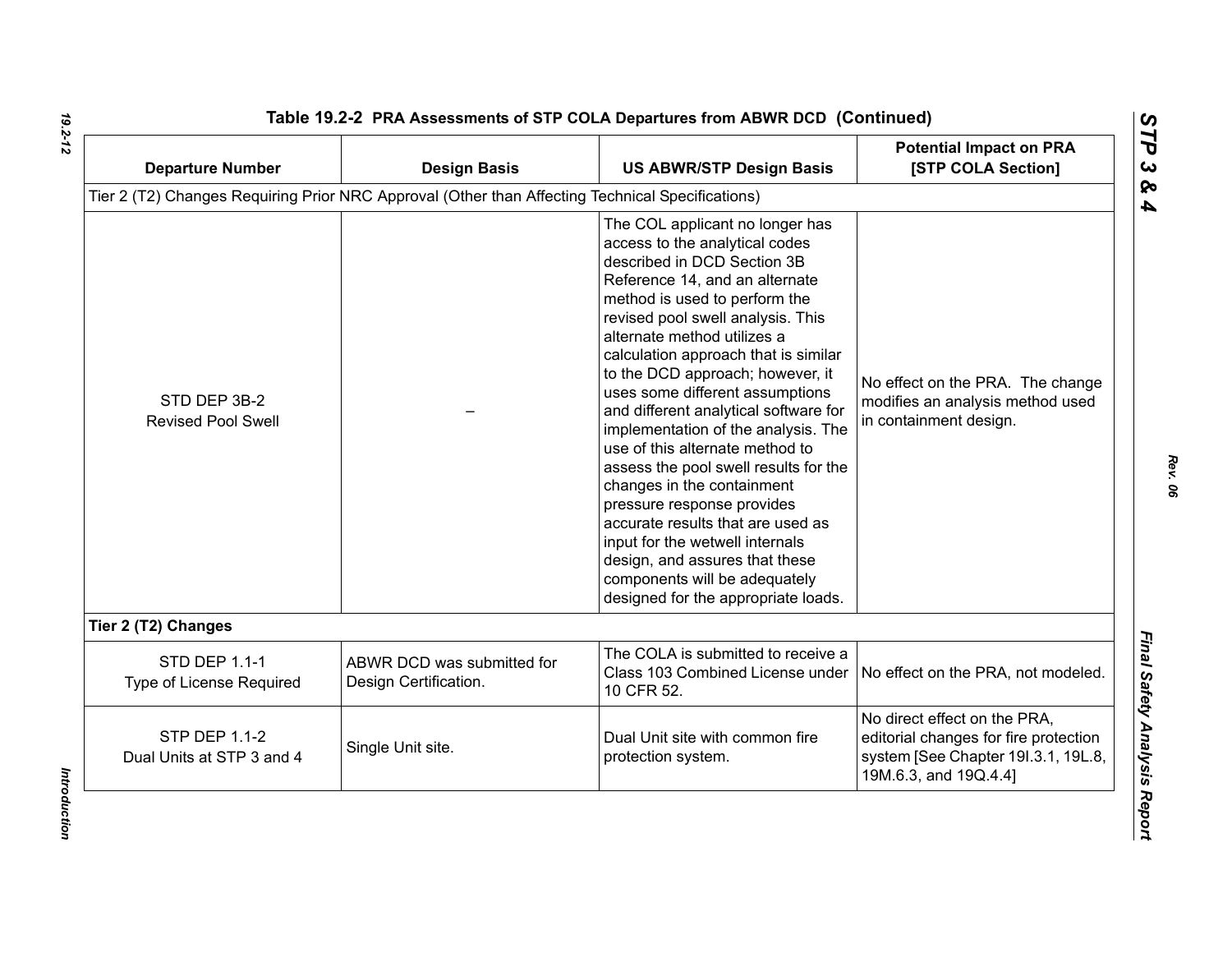# **Table 19.2-2 PRA Assessments of STP COLA Departures from ABWR DCD (Continued)**

| <b>Departure Number</b>                                                                         | <b>Design Basis</b>                                                                                                           | <b>US ABWR/STP Design Basis</b>                                                                                                                                  | <b>Potential Impact on PRA</b><br>[STP COLA Section]                                                                                                                                                                                                                                                                                             |
|-------------------------------------------------------------------------------------------------|-------------------------------------------------------------------------------------------------------------------------------|------------------------------------------------------------------------------------------------------------------------------------------------------------------|--------------------------------------------------------------------------------------------------------------------------------------------------------------------------------------------------------------------------------------------------------------------------------------------------------------------------------------------------|
| <b>STD DEP 1.2-1</b><br><b>Control Building Annex</b>                                           | <b>Control Rod Drive Motor-Generator</b><br>sets in Control Building.                                                         | Control rod drive motor generators<br>and supporting equipment moved to<br>Control Building annex.                                                               | No direct effect on PRA, editorial<br>changes in 19M.6.3 for Fire Hazard<br>reduction.                                                                                                                                                                                                                                                           |
| <b>STP DEP 1.2-2</b><br><b>Turbine Building</b>                                                 | A natural draft cooling tower is used<br>for the heat sink.                                                                   | Turbine Generator differs<br>dimensionally, the main cooling<br>reservoir is used for the heat sink.                                                             | No direct effect on the PRA,<br>editorial change in 19R for level<br>monitors associated with condenser<br>cooling water and 19M for the<br>evaluation of the effects on turbine<br>building FIVE analysis.                                                                                                                                      |
| <b>STD DEP 1.8-1</b><br>Tier 2 Codes, Standards, and<br><b>Regulatory Guide Edition Changes</b> | The Civil design based on ASME<br>B&PV Code Section III Division 2-<br>1989, ACI 349-1980, and 1991<br>Uniform Building Code. | The Civil design based on ASME<br>B&PV Code Section III Division 2-<br>2001 with 2003 Addenda, ACI 349-<br>1997, and 2006 International<br><b>Building Code.</b> | No effect on PRA, not modeled.                                                                                                                                                                                                                                                                                                                   |
| STD DEP 1.AA-1<br><b>Shielding Design Review</b>                                                | Appendix 1AA provides the<br>integrated doses for environmental<br>qualification of safetyrelated<br>equipment.               | Doses have been re-evaluated<br>incorporating results of design<br>detailing.                                                                                    | No effect on PRA, not modeled<br>[design dose rates typically not<br>modeled in a PRA].                                                                                                                                                                                                                                                          |
| <b>STD DEP 2.2-5</b><br><b>CRAC2 and MAACS Codes</b>                                            | CRAC2 computer code is used for<br>accident analysis.                                                                         | MAACS computer code is used for<br>accident analysis, an improvement<br>over CRAC2.                                                                              | No direct effect on the PRA, no<br>change to generic siting<br>consequence analysis of the DCD.<br>Site-specific consequence analysis<br>uses new MAACS consequence<br>analysis code. [See FSAR 2.2.2 and<br>2.23.3 for COL License Information<br>Item 2.4.242, the Environmental<br>Report, Chapter 7.2, FSAR<br>19.2.4.4, 19.3.4, 19E, 19E.3] |
| <b>STP DEP 3.5-1</b><br><b>Missile Protection</b>                                               | Not required for single unit design,<br>favorable orientation.                                                                | Provides Site Specific information<br>relating to main steam turbine<br>orientation in relation to essential<br>systems of adjoining units.                      | No effect on the PRA, not modeled.                                                                                                                                                                                                                                                                                                               |

*STP 3 & 4*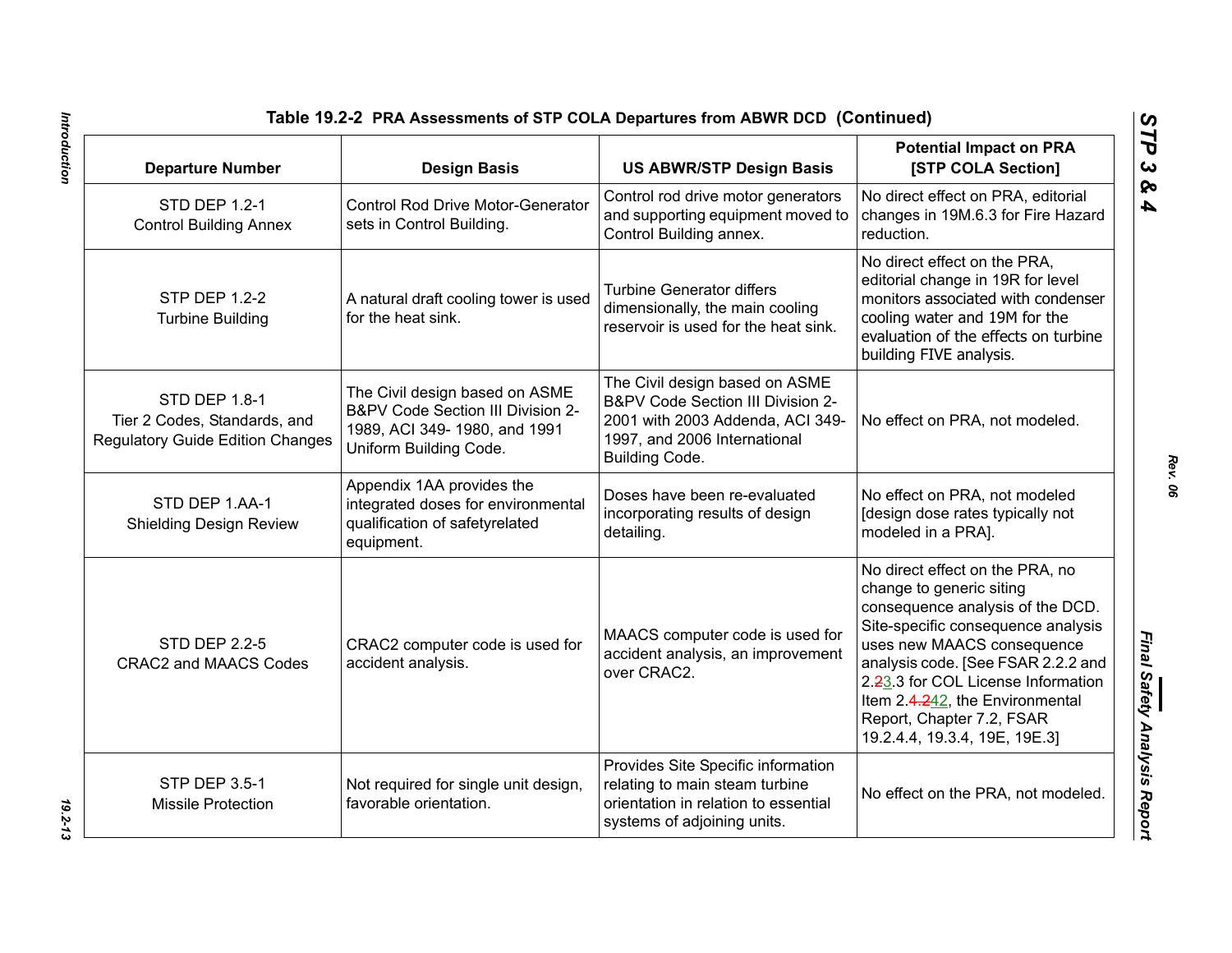| <b>Departure Number</b>                                             | <b>Design Basis</b>                                                                                                                            | <b>US ABWR/STP Design Basis</b>                                                                                                                                                                                                                                                                                  | <b>Potential Impact on PRA</b><br>[STP COLA Section]                                      |
|---------------------------------------------------------------------|------------------------------------------------------------------------------------------------------------------------------------------------|------------------------------------------------------------------------------------------------------------------------------------------------------------------------------------------------------------------------------------------------------------------------------------------------------------------|-------------------------------------------------------------------------------------------|
| STD DEP 3.6-1<br><b>Steam Tunnel Concrete Thickness</b>             | The main steam tunnel design<br>specifies a concrete thickness of 2<br>meters.                                                                 | The main steam tunnel design<br>considers shielding and structural<br>requirements for determining<br>concrete thickness.                                                                                                                                                                                        | No effect on the PRA, not modeled.                                                        |
| STD DEP 3.8-1<br>Resizing the Radwaste Building                     |                                                                                                                                                | Due to process changes described<br>in STD DEP 11.2-1 and 11.4-1, the<br>dimensions and design analysis for<br>the Radwaste Building has changed<br>from the DCD, revising its minimum<br>bearing capacity, shear wave<br>velocity, and Poisson ratio to reflect<br>the shallower Radwaste Building<br>Embedment | No effect on the PRA, not modeled.                                                        |
| STD DEP 3.9-1<br><b>Reactor Internals Materials</b>                 | Code Case 580-1 material is<br>applied.                                                                                                        | Code Case N5280-2 material is<br>used, a nickel-based alloy.                                                                                                                                                                                                                                                     | No effect on the PRA, not modeled.                                                        |
| STD DEP 3B-1<br><b>Equation Error in Containment</b><br>Impact Load | The multiplying factor "W"<br>dimensions are seconds/foot.                                                                                     | In analyzing containment impact<br>loads, the multiplying factor "W" is<br>corrected to 0.0052 seconds/meter.                                                                                                                                                                                                    | No effect on the PRA, not modeled.                                                        |
| STD DEP 3H-1<br><b>Liner Anchor Material</b>                        | <b>ABWR DCD Tier 2 Subsection</b><br>3H.1.4.4.3 incorrectly identifies the<br><b>Containment Liner Anchor material</b><br>as ASTM A-633 Gr. C. | This departure corrects the<br><b>Containment Liner Anchor material</b><br>identified in Subsection 3H.1.4.4.3<br>to SA-36.                                                                                                                                                                                      | No effect on the PRA, not modeled.<br>[Building design details are outside<br>the scope.] |
| STD DEP 3I-2<br><b>Environmental Qualifications -</b><br>Radiation  |                                                                                                                                                | The "Integrated Dose-Gamma &<br>Beta" values for the main steam<br>tunnel is revised and instrument<br>rack rooms is returned to the DCD<br>value based on current results of<br>postaccident radiation calculations<br>and analysis.                                                                            | No effect on the PRA, not modeled.                                                        |

Introduction *Introduction*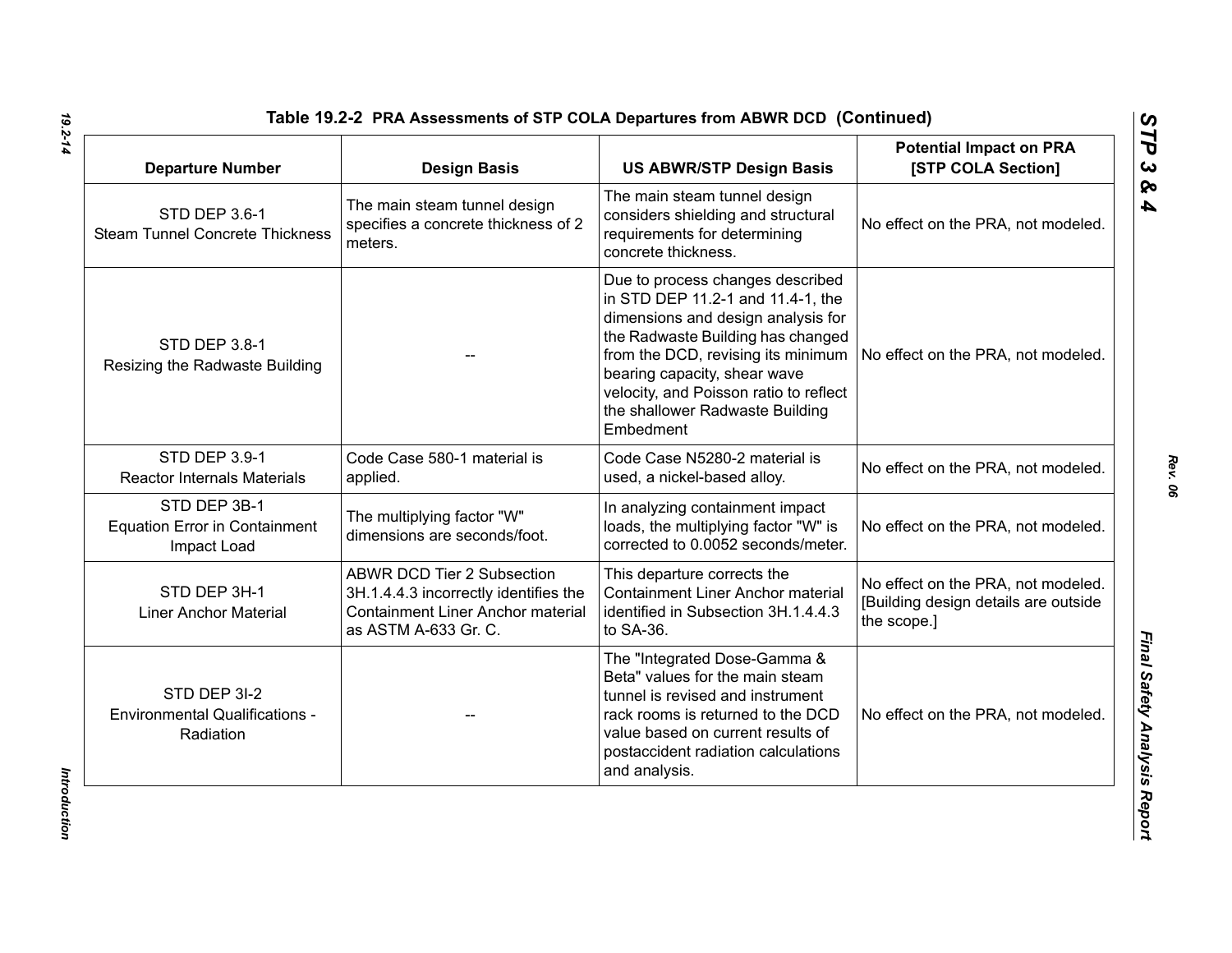| <b>Departure Number</b>                                                                | <b>Design Basis</b>                                                                                                                                                                                                                              | <b>US ABWR/STP Design Basis</b>                                                                                                                                                                                                                                                                                                                                                                                                                                               | <b>Potential Impact on PRA</b><br>[STP COLA Section] |
|----------------------------------------------------------------------------------------|--------------------------------------------------------------------------------------------------------------------------------------------------------------------------------------------------------------------------------------------------|-------------------------------------------------------------------------------------------------------------------------------------------------------------------------------------------------------------------------------------------------------------------------------------------------------------------------------------------------------------------------------------------------------------------------------------------------------------------------------|------------------------------------------------------|
| STD DEP 3MA-1<br>Interfacing LOCA                                                      |                                                                                                                                                                                                                                                  | The ISLOCA evaluation is<br>inconsistent with STD DEP T1 2.4-<br>1, 2.4-3 and the COLA P&IDs. This<br>departure corrects inconsistencies<br>between Appendix 3MA and P&IDs<br>in Chapter 21.                                                                                                                                                                                                                                                                                  | No change to the PRA, clarification<br>to text.      |
| <b>STD DEP 4.5-1</b><br><b>Reactor Materials</b>                                       |                                                                                                                                                                                                                                                  | The description of the materials for<br>the control rod drive (CRD)<br>mechanisms in Section 4.5.1 and<br>the reactor internals in Section 4.5.2<br>of the DCD have been revised (1) to<br>reflect the materials successfully<br>used in operating ABWR designs<br>over the last 10 years; (2) to clarify<br>some data and provide equivalent<br>materials, as appropriate; and (3) to<br>clarify some fabrication and material<br>issues for reactor internals<br>materials. | No effect on the PRA, not modeled.                   |
| STD DEP 4.6-1<br><b>FMCRD Friction Test Equipment</b>                                  | FMCRD friction testing utilizes a<br>special test fixture connected to the<br>HCU test port. The test fixture<br>contains a small pump and<br>associated hydraulic controls to<br>pressurize the underside of the<br>hollow piston of the FMCRD. | Water for the test equipment is<br>supplied from the CRD pump<br>discharge line. With this design, the<br>test fixture pump can be eliminated.                                                                                                                                                                                                                                                                                                                                | No effect on the PRA, not modeled.                   |
| <b>STD DEP 5.2-2</b><br>PSI/ISI NDE of the Reactor Coolant<br><b>Pressure Boundary</b> | PSI and ISI of welds in Reactor<br>Coolant System meet requirements<br>of Regulatory Guide 1.150, Rev.1.                                                                                                                                         | PSI and ISI of welds in Reactor<br>Coolant System piping meet the<br>requirements of ASME Section XI,<br>Appendix VIII as mandated by 10<br>CFR 50.55a.                                                                                                                                                                                                                                                                                                                       | No effect on the PRA, not modeled.                   |

*Rev. 06*

*STP 3 & 4*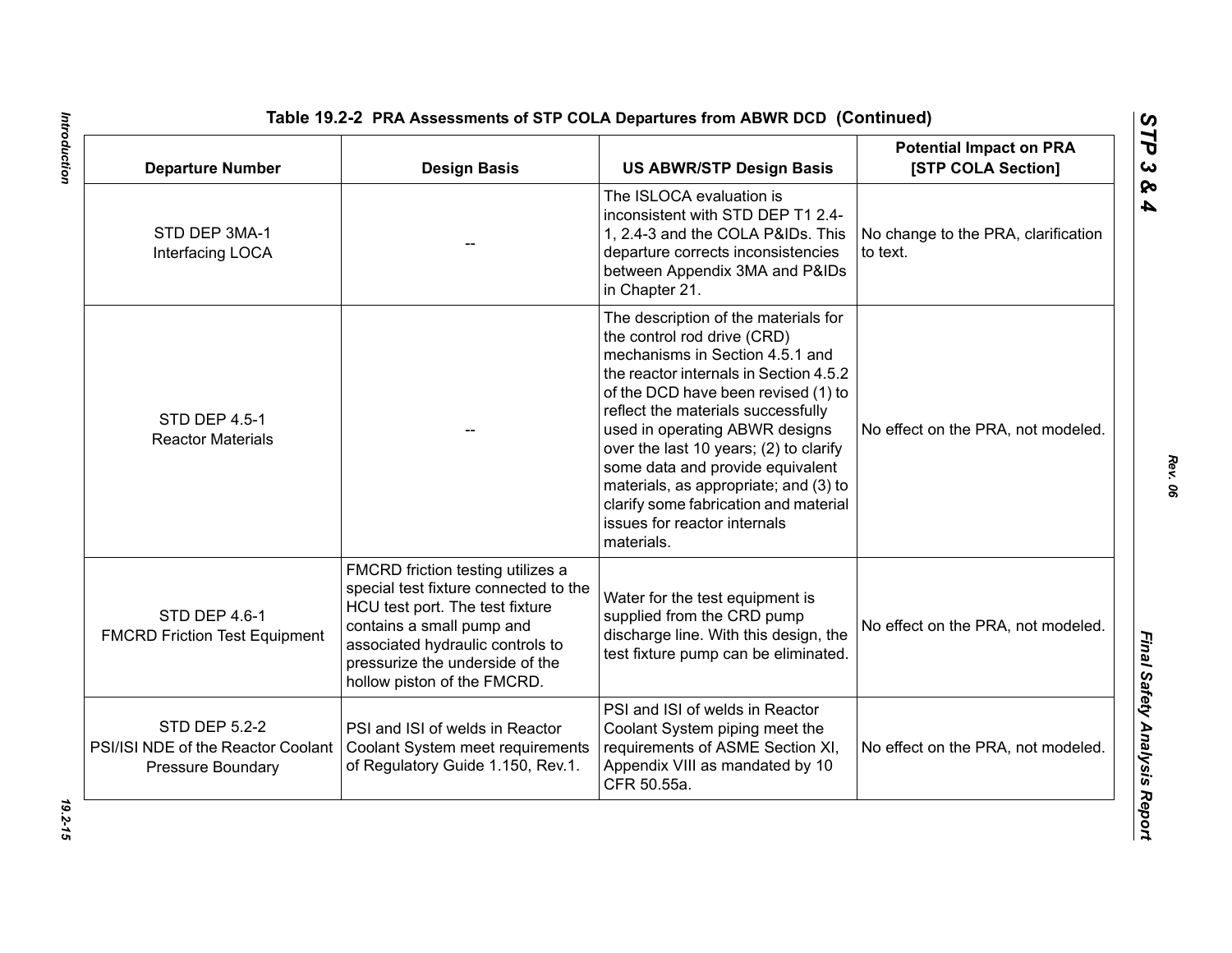| <b>Departure Number</b>                                                              | <b>Design Basis</b>                                                                                                                                                                                                                                                                                                                                                                                                                                                                                                                                                                                     | <b>US ABWR/STP Design Basis</b>                                                                                                                                                      | <b>Potential Impact on PRA</b><br>[STP COLA Section]                                                                                                                                                                                             |
|--------------------------------------------------------------------------------------|---------------------------------------------------------------------------------------------------------------------------------------------------------------------------------------------------------------------------------------------------------------------------------------------------------------------------------------------------------------------------------------------------------------------------------------------------------------------------------------------------------------------------------------------------------------------------------------------------------|--------------------------------------------------------------------------------------------------------------------------------------------------------------------------------------|--------------------------------------------------------------------------------------------------------------------------------------------------------------------------------------------------------------------------------------------------|
| <b>STD DEP 5.3-1</b><br><b>Reactor Pressure Vessel Material</b><br>Surveillance Plan |                                                                                                                                                                                                                                                                                                                                                                                                                                                                                                                                                                                                         | Site specific supplement per COL<br>License Information Item 5.5 in<br>DCD 5.3.4.2.                                                                                                  | No effect on the PRA, not modeled.                                                                                                                                                                                                               |
| <b>STD DEP 5.4-1</b><br>Reactor Water Cleanup System                                 | Two 50% RWCU pumps<br>(approximately 1% feedwater flow).                                                                                                                                                                                                                                                                                                                                                                                                                                                                                                                                                | Flow capacity of pumps and filter<br>demineralizers increased by 100%<br>(approximately 2% feedwater flow).<br>Pump discharge head increased.                                        | Modeled in the shutdown PRA, no<br>quantifiable effect in the PRA,<br>operator action dominates the<br>function, additional sources of<br>shutdown cooling available. [See<br>19L.6.6, 19L.8, 19L.6.4, 19Q.4.1,<br>19Q.7.6, 19Q.7.7.1, and 19QB] |
| <b>STD DEP 5.4-2</b><br><b>Reactor Recirculation System</b>                          |                                                                                                                                                                                                                                                                                                                                                                                                                                                                                                                                                                                                         | Revised design of the RIP's cable<br>box allows improved serviceability<br>and maintainability because of<br>smaller cable boxes and plug in<br>power connector.                     | No effect on the PRA, not modeled.                                                                                                                                                                                                               |
| <b>STD DEP 5.4-3</b><br>Residual Heat Removal System<br>Interlock                    | (1) The RHR IBD diagram includes<br>an interlock that will close the<br>wetwell spray valve in the low<br>pressure flooder (LPF) mode. The<br>statement that the wetwell spray<br>can be operated with the system in<br>the LPF mode is incorrect.<br>(2) Table 5.4-3 indicates the open<br>logic for the minimum flow valve is<br>"pump running AND low loop flow<br>signal", logic diagram indicates<br>"pump discharge pressure high<br>AND low loop flow";<br>(3) several pressure relief valves in<br>Table 5.4-5 indicate relief pressure<br>is 3.44 MPaG, however design<br>pressure is 3.43MPaG | Items $(1)$ and $(2)$ logic<br>inconsistencies corrected; item (3)<br>In Table 5.4-3, relief pressure for<br>E11-F028A-C and E11-F051AC are<br>changed from 3.44 MPa to 3.43<br>MPa. | No effect on the PRA, not modeled.                                                                                                                                                                                                               |

*Introduction* 

Introduction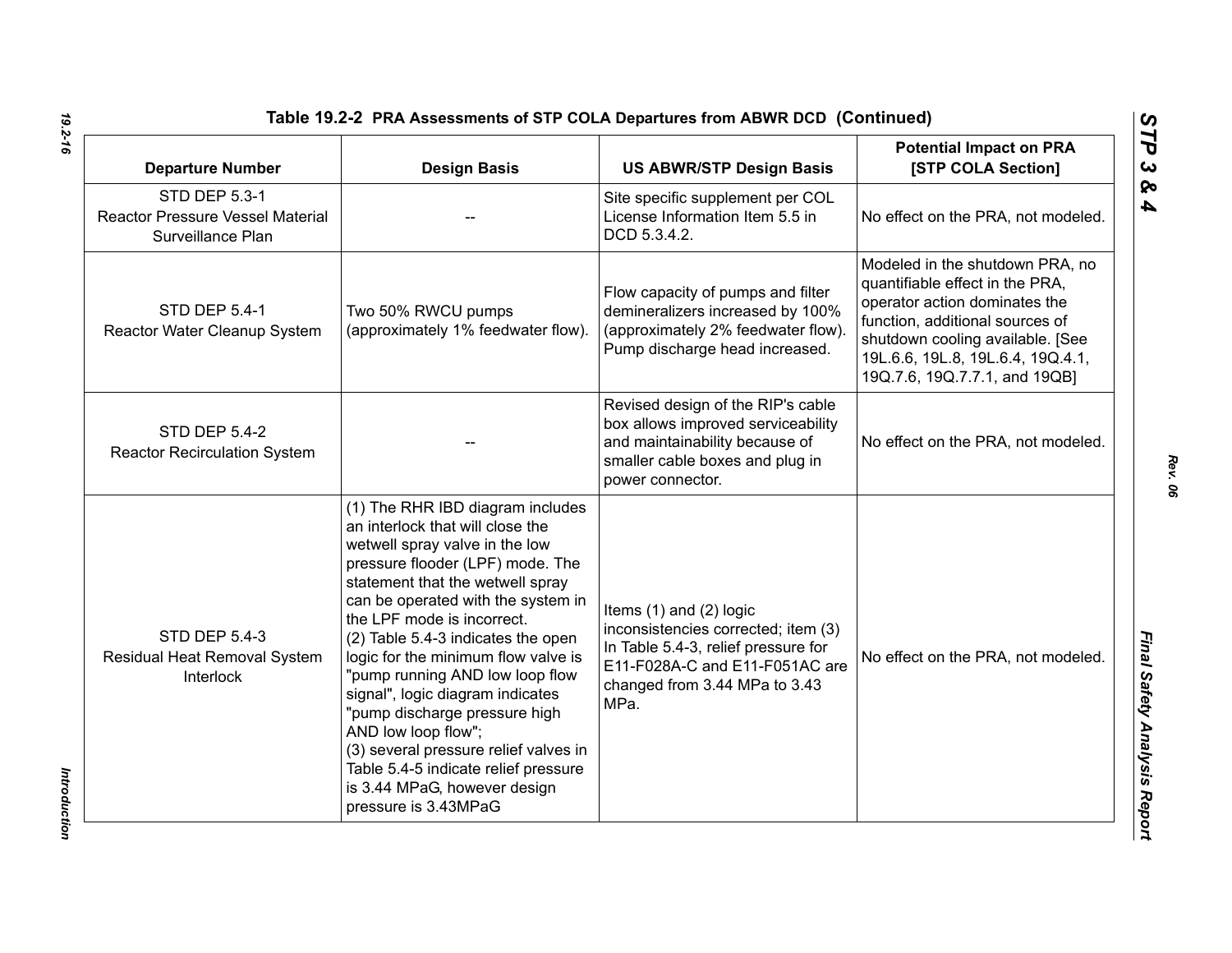| <b>Departure Number</b>                                                         | <b>Design Basis</b>                                                                                                                     | <b>US ABWR/STP Design Basis</b>                                                                                                                                           | <b>Potential Impact on PRA</b><br>[STP COLA Section]                                              |
|---------------------------------------------------------------------------------|-----------------------------------------------------------------------------------------------------------------------------------------|---------------------------------------------------------------------------------------------------------------------------------------------------------------------------|---------------------------------------------------------------------------------------------------|
| <b>STD DEP 5.4-4</b><br>RMC Heat Exchanger                                      | Section 5.4.1 describes that the<br>materials for the RMHX shell, shell<br>tube sheet, and water box are<br>carbon steel.               | Stainless steel will be used for the<br>RMHX shell, shell tube sheet, and<br>water box.                                                                                   | No effect on the PRA, not modeled.                                                                |
| <b>STD DEP 5.4-5</b><br>Reactor Head Vent Line (GI-195)                         |                                                                                                                                         | A vent line from the Reactor Water<br>Cleanup System Reactor Pressure<br>Vessel (RPV) head-spray line to the<br>Reactor Head Vent Line is added in<br>response to GI-195. | No effect on the PRA. The change<br>eliminates a potential failure mode<br>in the head vent line. |
| STD DEP 5A-1<br>Delete Appendix on Complying with<br><b>Regulatory Guide</b>    | Text is included in Appendix 5A on<br>complying with RG 1.150 which<br>covers PSI and ISI welds in the<br><b>Reactor Coolant System</b> | The text of Appendix 5A on<br>complying with RG 1.150 has been<br>deleted because PSI and ISI will be<br>conducted in accordance with<br><b>ASME Section XI.</b>          | No effect on the PRA, not modeled.                                                                |
| STD DEP 5B-1<br>Residual Heat Removal Flow and<br><b>Heat Capacity Analysis</b> | A factor related to RHR heat<br>removal rate is 0.3705 MW/°C with<br>an associated UHS water<br>temperature of 29.4°C.                  | To support reduced outage times,<br>the factor related to RHR heat<br>removal rate is increased to 0.427<br>MW/°C and UHS water temperature<br>is increased to 35°C.      | No effect on the PRA, not modeled.                                                                |
|                                                                                 |                                                                                                                                         |                                                                                                                                                                           |                                                                                                   |
|                                                                                 |                                                                                                                                         |                                                                                                                                                                           |                                                                                                   |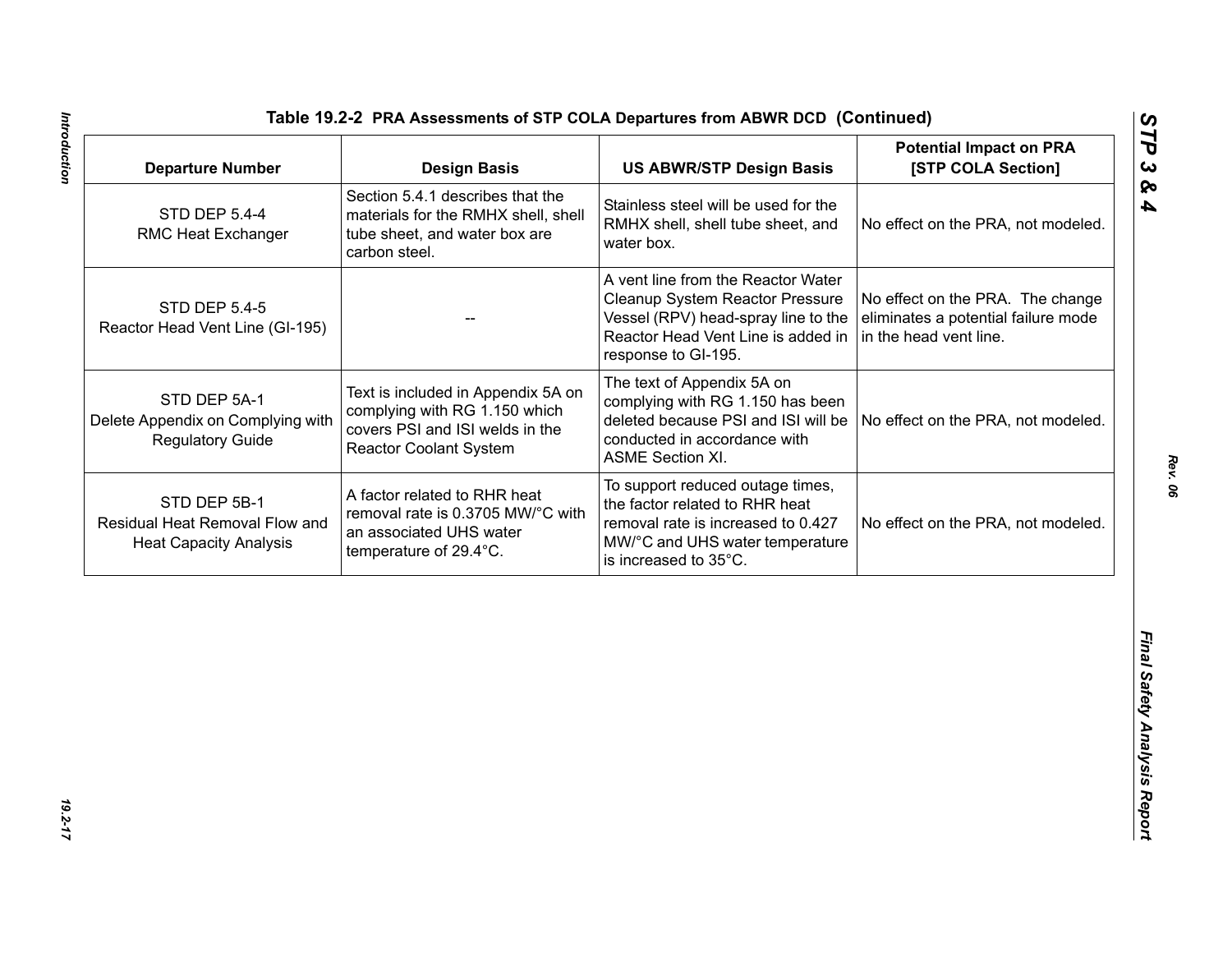| <b>Departure Number</b>                                                                                                 | <b>Design Basis</b>                                                                                                                                                                                                             | <b>US ABWR/STP Design Basis</b>                                                                                                                                                                                                                                                                                                                                                                                                                                                                                                                                                                                         | <b>Potential Impact on PRA</b><br>[STP COLA Section]                                                                                                                                                                                                                                |
|-------------------------------------------------------------------------------------------------------------------------|---------------------------------------------------------------------------------------------------------------------------------------------------------------------------------------------------------------------------------|-------------------------------------------------------------------------------------------------------------------------------------------------------------------------------------------------------------------------------------------------------------------------------------------------------------------------------------------------------------------------------------------------------------------------------------------------------------------------------------------------------------------------------------------------------------------------------------------------------------------------|-------------------------------------------------------------------------------------------------------------------------------------------------------------------------------------------------------------------------------------------------------------------------------------|
| STD DEP 6.2-3<br><b>Containment Penetrations and</b><br>Isolation                                                       |                                                                                                                                                                                                                                 | From first-of-a-kind efforts, further<br>design details are included in Tables<br>6.2-7, 6.2-8, and 6.2-9 related to<br>containment isolation valves,<br>primary containment penetrations,<br>and potential leakage paths. Based<br>on equipment procurement,<br>containment isolation valves<br>associated with the ABWR Primary<br>Containment have been adjusted.<br><b>ABWR Primary Containment</b><br>Penetrations has been modified to<br>meet US mechanical and electrical<br>separation requirements. Potential<br>leakage paths from Primary<br>Containment to the environment are<br>included in Table 6.2-9. | No change to the PRA. Clarification<br>to text. This departure corrects<br>primary containment penetration<br>errors and inconsistencies in<br>Section 6.2 of the reference ABWR<br>DCD and provides additional design<br>detail that was not present in the<br>reference ABWR DCD. |
| STD DEP 6.6-1<br>Pre-service and Inservice<br>Inspection and Testing of Class 2<br>and Class 4 Components and<br>Piping | RHR heat exchanger nozzles are<br>required to have 100% accessibility<br>for PSI during fabrication. The use<br>of some piping system<br>configurations is restricted to ensure<br>that accessibility for ISI is<br>maintained. | The 100% accessibility for PSI of<br>heat exchanger nozzles during<br>fabrication is no longer applicable.<br>Additionally, an evaluation is<br>required to insure ISI accessibility is<br>provided if some restricted piping<br>system configurations are used.                                                                                                                                                                                                                                                                                                                                                        | No effect on the PRA, not modeled                                                                                                                                                                                                                                                   |
| STD DEP 6C-1<br>Containment Debris Protection of<br><b>ECCS Strainers</b>                                               | Conical strainer installed in DCD.                                                                                                                                                                                              | The model of strainer changed from<br>conical suction strainer to CCI<br>cassette type strainer which<br>satisfies the requirements of<br>Regulatory Guide 1.82, Rev. 3.                                                                                                                                                                                                                                                                                                                                                                                                                                                | No change to the ABWR PRA, no<br>change in function or failure data.<br>[See 19L-8, 19Q.4.2] Potentially an<br>improvement for the plant-specific<br>PRA.                                                                                                                           |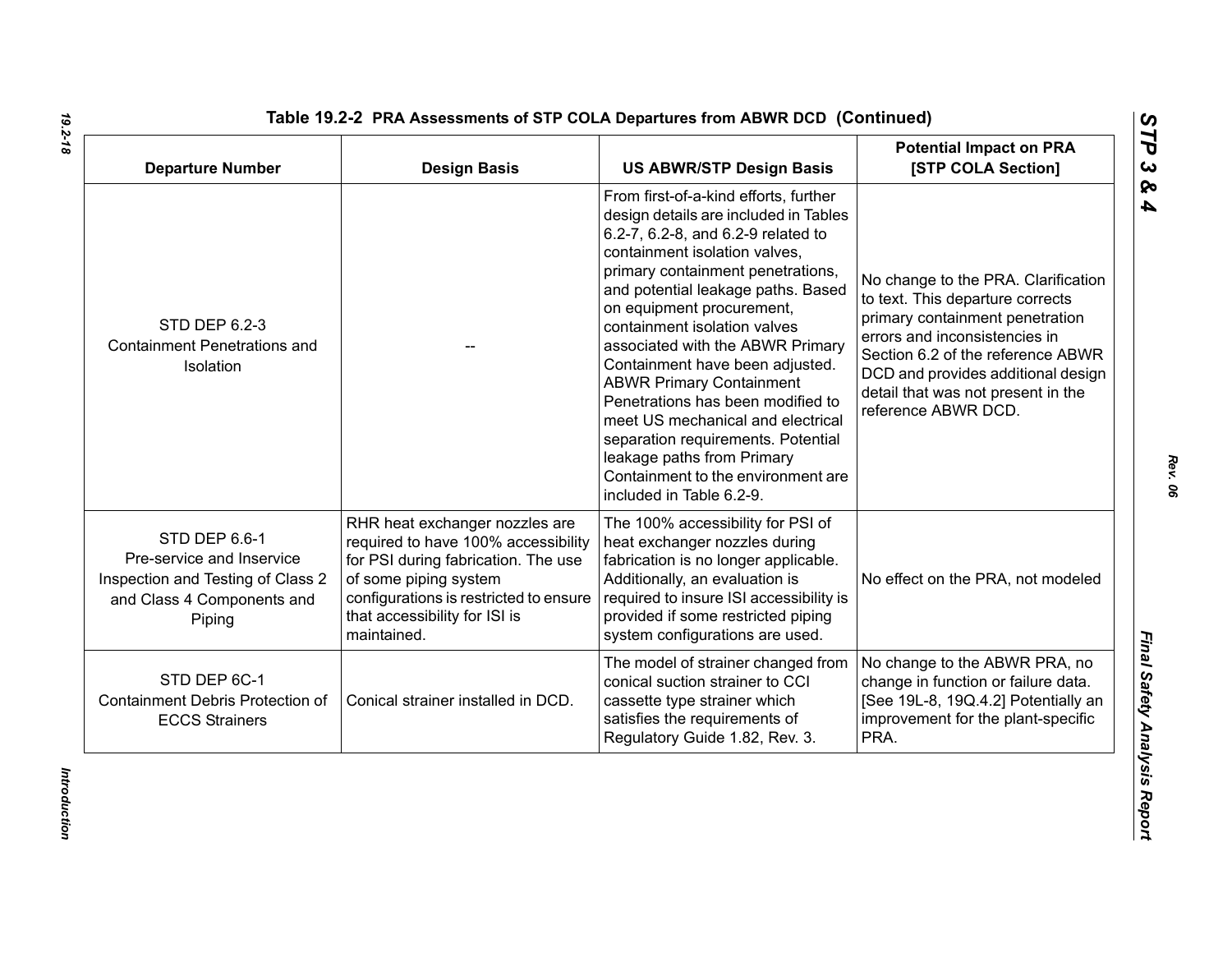| <b>Departure Number</b>                                                        | <b>Design Basis</b>                                                                                                                                                                                                                 | <b>US ABWR/STP Design Basis</b>                                                                                                                                                                                                                                                                                                                                                                                       | <b>Potential Impact on PRA</b><br>[STP COLA Section] |
|--------------------------------------------------------------------------------|-------------------------------------------------------------------------------------------------------------------------------------------------------------------------------------------------------------------------------------|-----------------------------------------------------------------------------------------------------------------------------------------------------------------------------------------------------------------------------------------------------------------------------------------------------------------------------------------------------------------------------------------------------------------------|------------------------------------------------------|
| <b>STD DEP 7.1-1</b><br>References to Setpoints and<br>Allowable values        | The Technical Specifications are<br>formatted to include Allowable<br>Values, Setpoints, and other<br>calculations.                                                                                                                 | The NRC changed requirements for<br><b>Technical Specifications to only</b><br>include Allowable Values; the<br>correct reference is to the methods<br>for calculating the setpoints and<br>margins.                                                                                                                                                                                                                  | No effect on the PRA, not modeled.                   |
| <b>STD DEP 7.1-2</b><br>ATWS DB for Startup Range<br><b>Neutron Monitoring</b> | Miscellaneous changes to DCD<br>descriptions.                                                                                                                                                                                       | $(1)$ Section 7.1.2.4.1 $(2)(d)$ clarified<br>description of power to the stepping<br>motor driver modules derive their<br>power from a bus that automatically<br>receives power from EDG if<br>necessary.<br>(2) The SRNM subsystem provides<br>ATWS permissive signals to the<br>ESF logic and control system.<br>(3) The APRM subsystem provides<br>ATWS permissive signal to the ESF<br>logic and control system. | No effect on the PRA, not modeled.                   |
| <b>STD DEP 7.2-4</b><br><b>Manual Scram Monitoring</b>                         | Two manual scram switches and<br>the reactor mode switch provide<br>means to manually initiate a reactor<br>trip. Additionally, one bypass<br>initiating variable is monitored in<br>addition to the scram initiating<br>variables. | No statement about monitoring<br>initiating variables is included to<br>eliminate possible misinterpretation.                                                                                                                                                                                                                                                                                                         | Clarification to text. No change to<br>the PRA.      |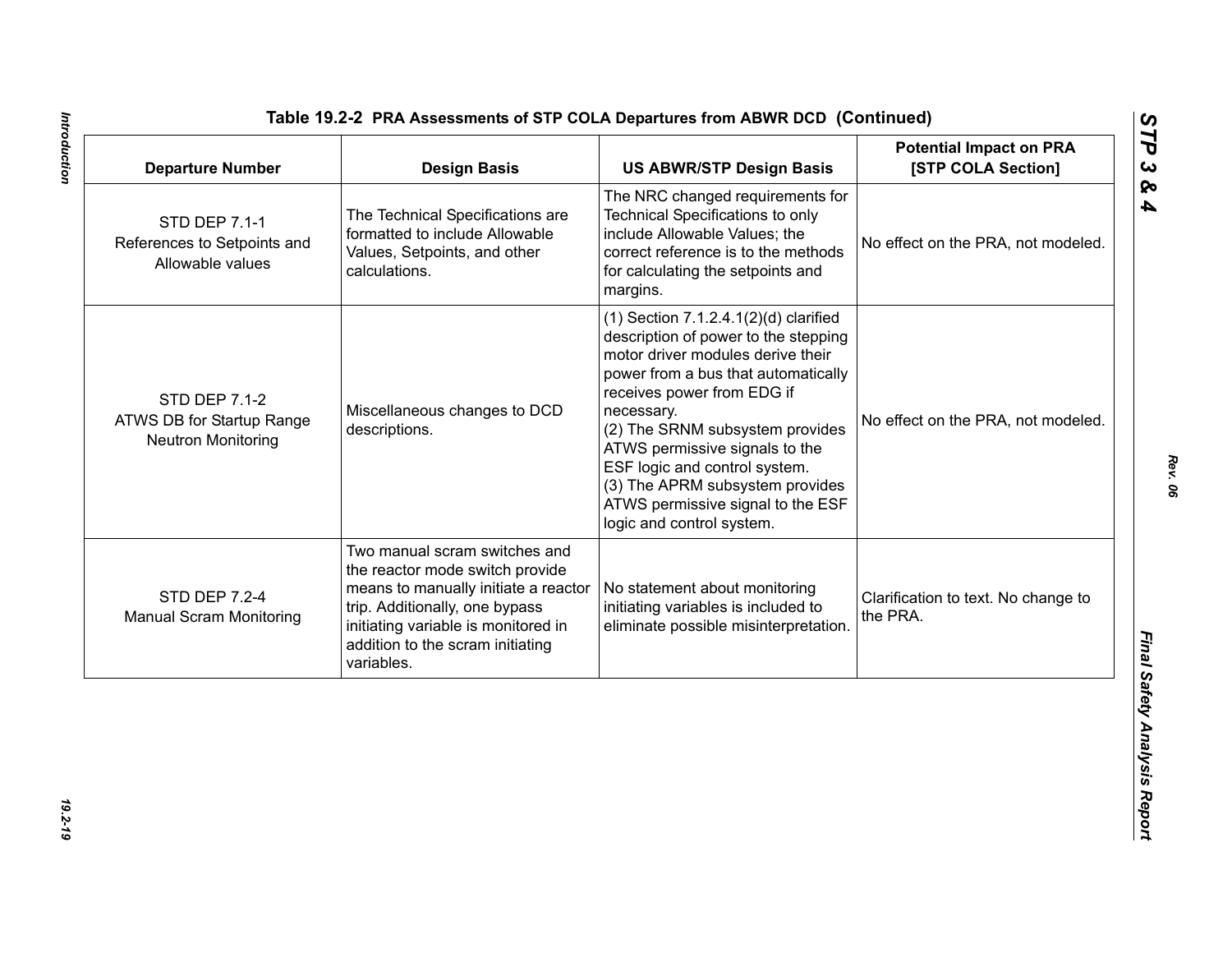| <b>Departure Number</b>                                               | <b>Design Basis</b>                                                                                                                                                                                    | <b>US ABWR/STP Design Basis</b>                                                                                                                                                                                                                                                                                                         | <b>Potential Impact on PRA</b><br>[STP COLA Section] |
|-----------------------------------------------------------------------|--------------------------------------------------------------------------------------------------------------------------------------------------------------------------------------------------------|-----------------------------------------------------------------------------------------------------------------------------------------------------------------------------------------------------------------------------------------------------------------------------------------------------------------------------------------|------------------------------------------------------|
| <b>STD DEP 7.2-6</b><br><b>RPS Instrumentation Ranges</b>             |                                                                                                                                                                                                        | New specifications for Reactor<br>Protection System Instrumentation<br>(Reactor Vessel High Pressure,<br>Drywell High Pressure, Reactor<br>Vessel Low Water Level 3, Low<br>Charging Pressure to Rod Control<br><b>HCU Accumulators, Turbine Control</b><br>Valve Fast Closure) are provided<br>with ranges to optimize<br>performance. | No effect on the PRA, not modeled.                   |
| <b>STD DEP 7.3-1</b><br>Time Intervals for Accident Analysis          |                                                                                                                                                                                                        | To insure consistency in<br>information, input variables used in<br>LOCA analysis are referenced to a<br>table.                                                                                                                                                                                                                         | Clarification to text. No change to<br>the PRA.      |
| <b>STD DEP 7.3-2</b><br>Automatic Depressurization<br>Subsystem (ADS) | Actuation of the automatic<br>safety/relief valves is described as<br>"with electrical power."                                                                                                         | Actuation of the automatic<br>safety/relief valves utilizes<br>pneumatics for the relieving<br>function, but the operating air is<br>introduced electrically through a<br>solenoid valve.                                                                                                                                               | Clarification to text. No change to<br>the PRA.      |
| <b>STD DEP 7.3-4</b><br><b>ADS Logic</b>                              | The DCD does not clearly describe<br>the logic and sequencing for the<br>ADS.                                                                                                                          | The logic and sequencing for the<br>ADS is fully described eliminating<br>possible misinterpretations.                                                                                                                                                                                                                                  | Clarification to text. No change to<br>the PRA.      |
| <b>STD DEP 7.3-5</b><br><b>Water Level Monitoring</b>                 | The DCD describes the equipment<br>design for the ADS and RHR/LPFL<br>I&C using the terms "Low" and<br>:Low-Low" when describing<br>initiating inputs from the reactor<br>water level instrumentation. | Nomenclature related to water level<br>initiating inputs is clarified using<br>terminology based on nominally<br>quantified levels (terms such as<br>"Level 1.5" and "Level 1" instead of<br>"Low" and "Low-Low").                                                                                                                      | Clarification to text. No change to<br>the PRA.      |

Introduction *Introduction*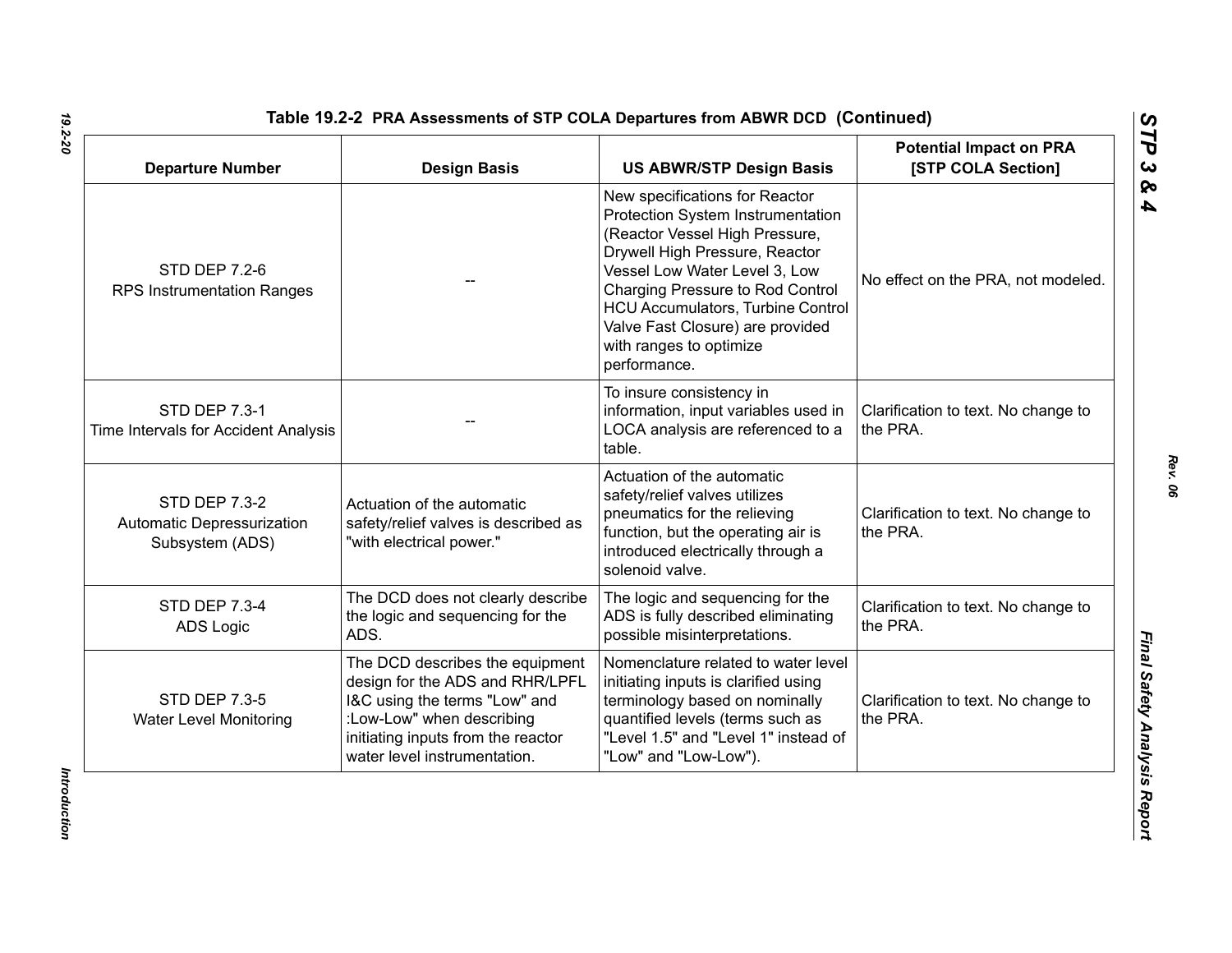| <b>Departure Number</b>                                              | <b>Design Basis</b>                                                                                                                                                                                                   | <b>US ABWR/STP Design Basis</b>                                                                                                                                                                                                                                                                                                                                                                                                 | <b>Potential Impact on PRA</b><br>[STP COLA Section]                                                 |
|----------------------------------------------------------------------|-----------------------------------------------------------------------------------------------------------------------------------------------------------------------------------------------------------------------|---------------------------------------------------------------------------------------------------------------------------------------------------------------------------------------------------------------------------------------------------------------------------------------------------------------------------------------------------------------------------------------------------------------------------------|------------------------------------------------------------------------------------------------------|
| <b>STD DEP 7.3-6</b><br><b>SRV Position Indication</b>               | In the main control room, position<br>indication for safety/relief valves<br>provides lights when solenoid-<br>operated pilot valves are energized<br>to open using LVDTs mounted on<br>the valves.                   | Indication of safety/relief valve<br>position is provided by a limit switch,<br>giving a direct indication of the<br>valve's position.                                                                                                                                                                                                                                                                                          | Not explicitly modeled in the PRA.<br>Potentially a beneficial effect for the<br>plant-specific PRA. |
| STD DEP 7.3-7<br><b>ADS Manual Control</b>                           | ADS inhibit switch is a keylock type.                                                                                                                                                                                 | The ADS inhibit and SRV control<br>switches are no longer the keylock<br>type and the ADS manual actuation<br>is now initiated by a single<br>pushbutton                                                                                                                                                                                                                                                                        | Not explicitly modeled in the PRA.<br>Potentially a beneficial effect for the<br>plant-specific PRA. |
| <b>STD DEP 7.3-9</b><br><b>Shutdown Cooling Operation</b>            |                                                                                                                                                                                                                       | Clarifications are provided in<br>describing RHR Shutdown Cooling<br>Mode valve alignment during Low<br>Pressure Flooder (LPFL) actuation<br>signal.                                                                                                                                                                                                                                                                            | Clarification to text. No change to<br>the PRA.                                                      |
| STD DEP 7.3-10<br><b>ESF Logic and Control System</b><br>(ELCS) Mode | The operator may control the RHR<br>pumps and injection valves<br>manually after LPFL initiation to use<br>RHR capabilities in other modes if<br>the core is being cooled by other<br>emergency core cooling systems. | An expanded description of mode<br>switches in the main control room is<br>provided. To reduce operator<br>burden and support the displays,<br>RHR has specific mode operation<br>capability. Additionally, ELCS mode<br>automatic logic changes are<br>implemented to insure that the<br>HPCF "C" diverse hard-wired<br>manual initiation function has<br>priority over the normal automatic<br>initiation logic for HPCF "C". | Not explicitly modeled in the PRA.<br>Beneficial effect for the plant-<br>specific PRA.              |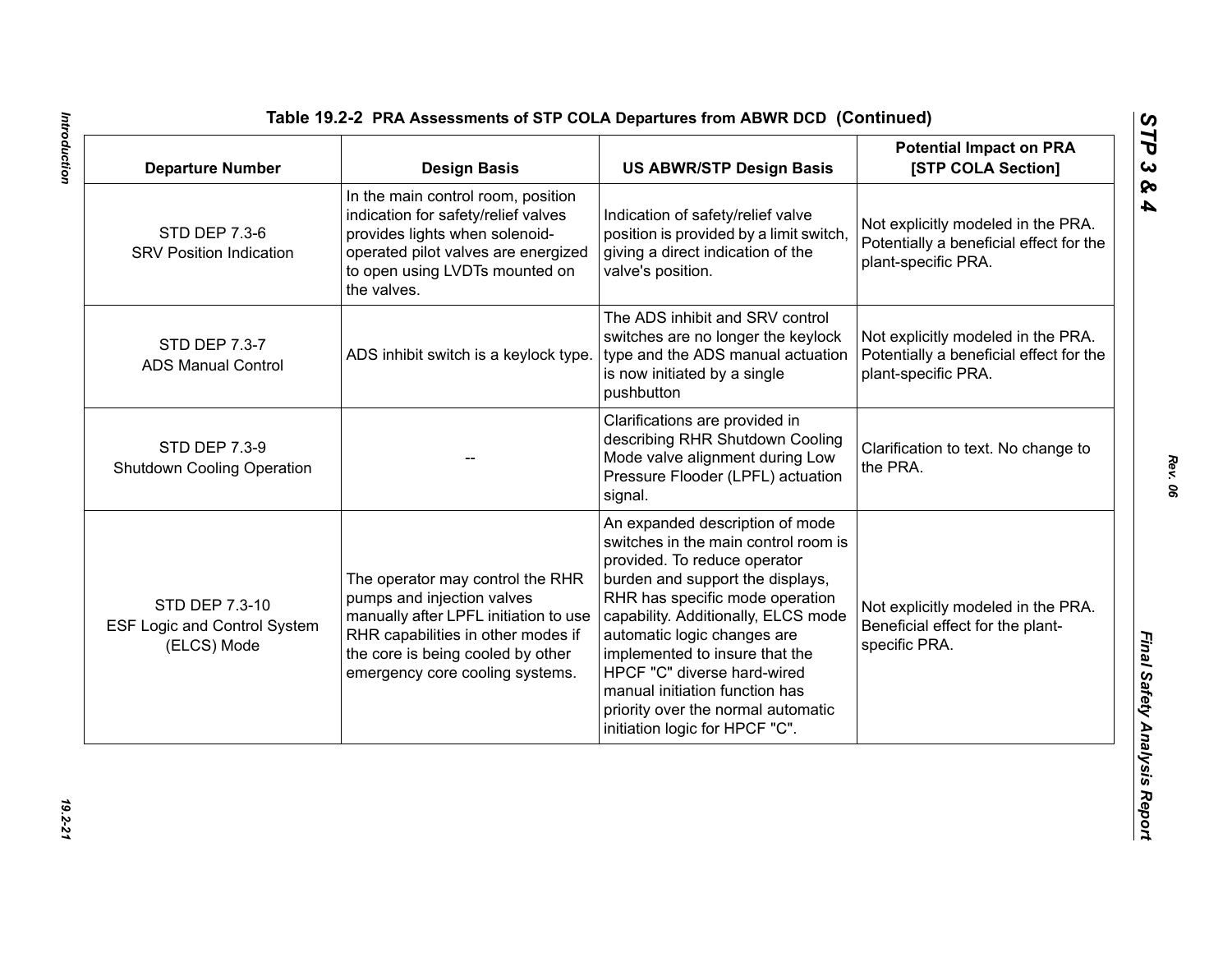| <b>Departure Number</b>                                                           | <b>Design Basis</b>                                                                                                                                                              | <b>US ABWR/STP Design Basis</b>                                                                                                                                                                                                                | <b>Potential Impact on PRA</b><br>[STP COLA Section]                                                 |
|-----------------------------------------------------------------------------------|----------------------------------------------------------------------------------------------------------------------------------------------------------------------------------|------------------------------------------------------------------------------------------------------------------------------------------------------------------------------------------------------------------------------------------------|------------------------------------------------------------------------------------------------------|
| STD DEP 7.3-11<br>Leak Detection and Isolation<br>System Valve Leakage            | Two sets of asbestos packing rings<br>are provided with a leak-off line from<br>the chamber between packing rings<br>routed to a collection sump where<br>leakage is identified. | Valves use one set of expanded<br>graphite packing to seal the valve<br>stem penetration, eliminating the<br>need for a leakage detection<br>system.                                                                                           | No effect on the PRA, not modeled.                                                                   |
| STD DEP 7.3-13<br><b>Containment Spray Logic</b>                                  | If Containment Spray has been<br>initiated, then the system<br>automatically realigns to the LPFL<br>Mode if Reactor Vessel Water Level<br>falls below Level 1.                  | The LPFL mode has precedence<br>over Containment Spray when<br>below Level 1. Clarifications are<br>provided in how Drywell and<br>Wetwell Sprays can be initiated as<br>well as the interlocks associated<br>with this mode of RHR operation. | Clarification to text. No change to<br>the PRA.                                                      |
| STD DEP 7.3-14<br><b>Residual Heat Removal</b><br><b>Suppression Pool Cooling</b> |                                                                                                                                                                                  | This departure corrects an<br>inconsistency between COLA<br>subsection 7.3.1.1.4 and ABWR<br>DCD Tier 2 subsection 5.4.7.1.1.5<br>and Figure 7.3-4.                                                                                            | Clarification to text. No change to<br>the PRA.                                                      |
| STD DEP 7.3-15<br><b>Reactor Building Service Water</b><br>Logic Interfaces       | Divisions I and II provide flow<br>signals to the Main Control Rooms<br>for the Reactor Coolant Water<br>controls.                                                               | All three divisions provide flow<br>signals to the main control rooms.                                                                                                                                                                         | No effect on the PRA, not modeled.<br>Potentially a beneficial effect for the<br>plant-specific PRA. |
| STD DEP 7.3-16<br><b>Testing Safety Relief Valve Solenoid</b><br>Valves           | SRV pilot solenoid valves can only<br>be tested when the reactor is not<br>pressurized.                                                                                          | Improved testing capabilities have<br>been incorporated into the ABWR<br>design which allows testing to be<br>performed at any pressure.                                                                                                       | No effect on the PRA, not modeled.<br>Potentially a beneficial effect for the<br>plant-specific PRA. |
| <b>STD DEP 7.4-1</b><br>Alternate Rod Insertion                                   |                                                                                                                                                                                  | Multiple clarifications are made<br>describing implementation of the<br>ARI function.                                                                                                                                                          | Clarification to text. No change to<br>the PRA.                                                      |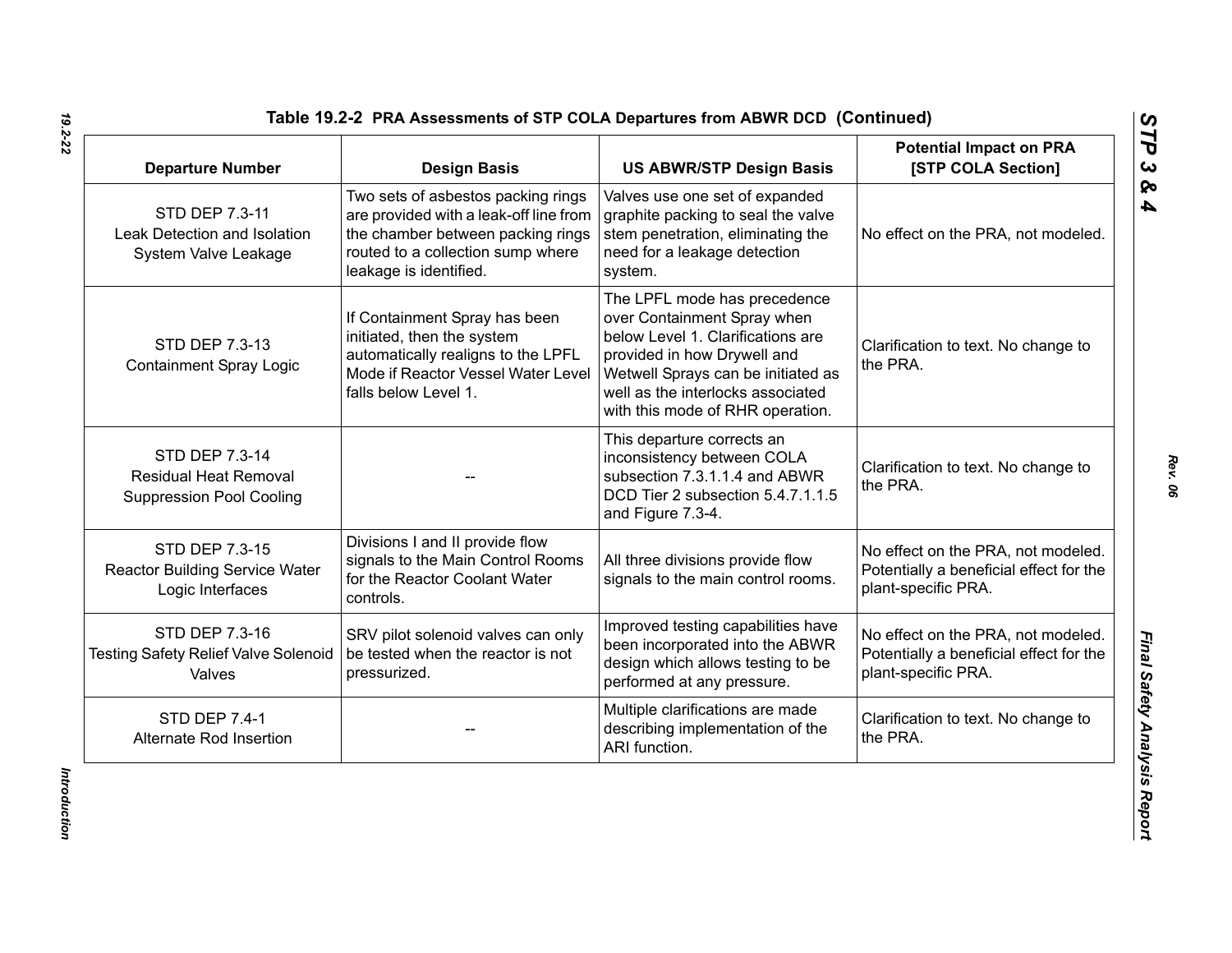| Table 19.2-2 PRA Assessments of STP COLA Departures from ABWR DCD (Continued)  |                                                                                                                                                                                                           |                                                                                                                                                                                                             |                                                                                |
|--------------------------------------------------------------------------------|-----------------------------------------------------------------------------------------------------------------------------------------------------------------------------------------------------------|-------------------------------------------------------------------------------------------------------------------------------------------------------------------------------------------------------------|--------------------------------------------------------------------------------|
| <b>Departure Number</b>                                                        | <b>Design Basis</b>                                                                                                                                                                                       | <b>US ABWR/STP Design Basis</b>                                                                                                                                                                             | <b>Potential Impact on PRA</b><br>[STP COLA Section]                           |
| <b>STD DEP 7.4-2</b><br>Residual Heat Removal Alarm                            | DCD alarm name " RHR Logic<br>Power Failure."                                                                                                                                                             | The alarm is replaced with the more<br>general alarm "ELCS Out of<br>Service." The "Manual Initiation<br>Armed" alarm is clarified to only<br>activate when the RHR system is in<br>LFPL mode of operation. | No effect on the PRA, not modeled.                                             |
| <b>STD DEP 7.6-1</b><br><b>Oscillation Power Range Monitor</b><br>(OPRM) Logic | <b>Oscillation Power Range Monitor</b><br>(OPRM) trip logic performed<br>separately from the APRM trip logic.                                                                                             | OPRM trip logic decisions are made<br>within the OPRM unit and provided<br>to the RPS separately from the<br>APRM trips.                                                                                    | No effect on the PRA, not modeled.                                             |
| <b>STD DEP 7.6-2</b><br>SPTM Subsystem of Reactor Trip<br>and Isolation System |                                                                                                                                                                                                           | The SPTM system is clarified as<br>part of the Reactor Trip and<br>Isolation System.                                                                                                                        | Clarification to text. No change to<br>the PRA.                                |
| <b>STD DEP 7.6-3</b><br><b>SPTM Sensor Arrangement</b>                         | DCD Tier 2 Section 7.6.1.7.3(2)<br>states that, "Each SRV in direct<br>sight of two sets of temperature<br>sensors within 9 meters."                                                                      | Clarifies that the SRV discharge line<br>quenchers are in direct sight.                                                                                                                                     | Clarification to text. No change to<br>the PRA.                                |
| STD DEP 7.6-4<br>Range of Power Range Neutron<br><b>Monitoring Operability</b> | The PRNM provide information for<br>monitoring average power level of<br>the reactor core and monitoring the<br>local power when the reactor power<br>is in the power range (above<br>approximately 15%). | For the PRNM to provide<br>information, the power range begins<br>at approximately 5%.                                                                                                                      | Clarification to text. No change to<br>the PRA.                                |
| <b>STD DEP 7.7-1</b><br>RPV Water Level Instrumentation                        | All instrument lines are flushed<br>including those without a<br>condensing chamber.                                                                                                                      | Clarified that instrument lines<br>having condensing chambers are<br>the only ones with continuous<br>flushing from the CRD System.                                                                         | Clarification to text only. No effect<br>on the Operating or Shutdown<br>PRAs. |
| <b>STD DEP 7.7-2</b><br>SRV Discharge Pipe Temperature<br>Data Recording       |                                                                                                                                                                                                           | Discharge temperatures of all the<br>safety/relief valves are shown on an<br>historian function in the control<br>room.                                                                                     | No effect on the PRA, not modeled.                                             |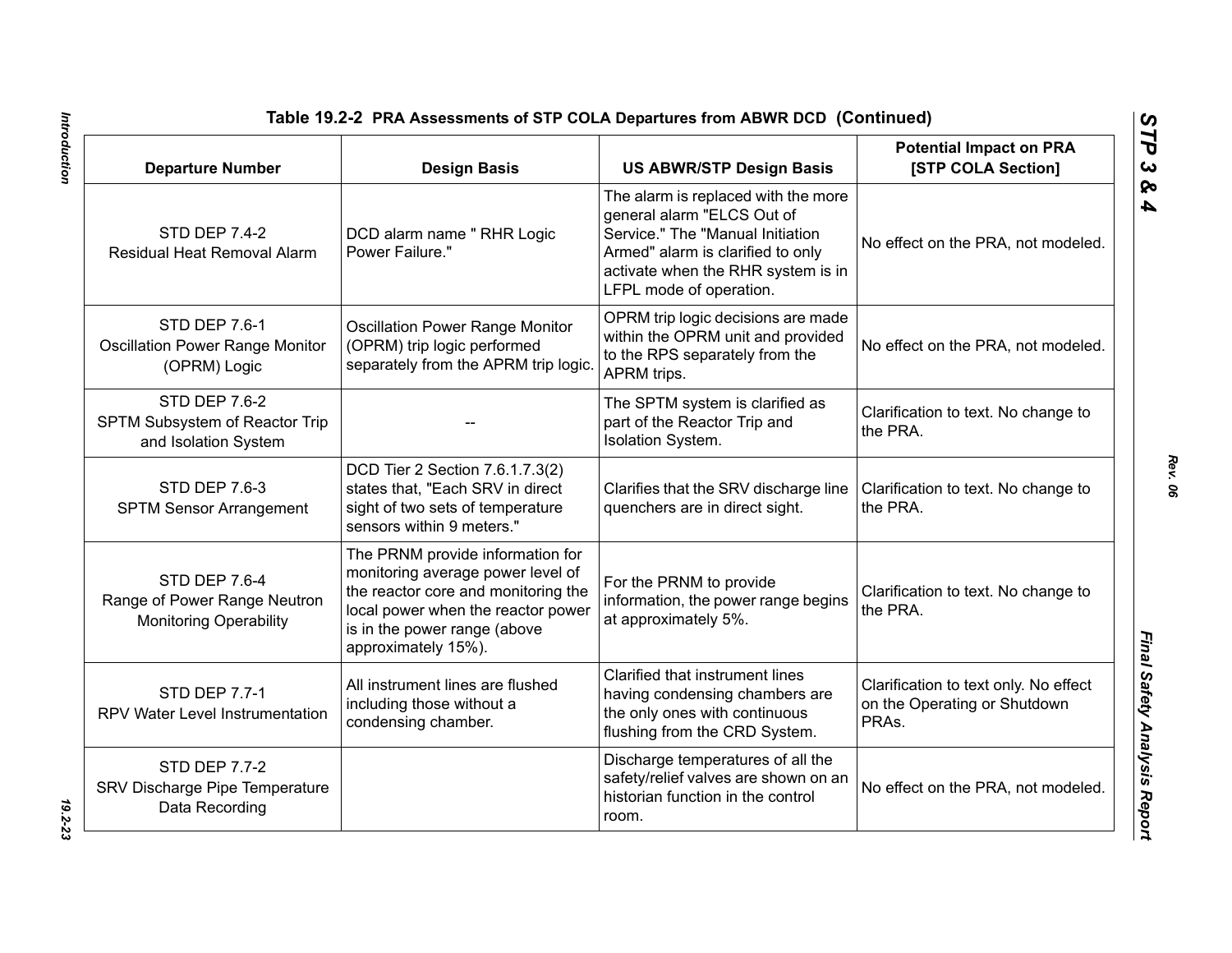| Table 19.2-2 PRA Assessments of STP COLA Departures from ABWR DCD (Continued)   |                                                     |                                                                                                                                                                                                                                                      |                                                      |
|---------------------------------------------------------------------------------|-----------------------------------------------------|------------------------------------------------------------------------------------------------------------------------------------------------------------------------------------------------------------------------------------------------------|------------------------------------------------------|
| <b>Departure Number</b>                                                         | <b>Design Basis</b>                                 | <b>US ABWR/STP Design Basis</b>                                                                                                                                                                                                                      | <b>Potential Impact on PRA</b><br>[STP COLA Section] |
| <b>STD DEP 7.7-3</b><br><b>Feedwater Turbidity</b>                              | Measurement of Feedwater turbidity<br>is discussed. | Feedwater turbidity is not<br>discussed; it is not considered to<br>have any safety significance and no<br>practical method has been<br>developed for measurement.                                                                                   | Clarification to text. No change to<br>the PRA.      |
| <b>STD DEP 7.7-4</b><br>Automatic Power Regulator/Rod<br>Control                |                                                     | The APR is clarified as the direct<br>controlling system that interfaces<br>with the RCIS for accomplishing<br>automatic rod movement mode and<br>the PGCS interfaces only with APR<br>for initiating various reactor power<br>change control tasks. | Clarification to text. No change to<br>the PRA.      |
| <b>STD DEP 7.7-5</b><br>Rod Control and Information<br>System (RCIS)<br>Display |                                                     | Detailed information about available<br>display information at the RCIS<br>dedicated operator interface on the<br>main control panel is provided.                                                                                                    | Clarification to text. No change to<br>the PRA.      |
| <b>STD DEP 7.7-6</b><br><b>RCIS Commands</b>                                    |                                                     | Redundant "command signals" are<br>provided from RFCS to RCIS for the<br>ARI function.                                                                                                                                                               | Clarification to text. No change to<br>the PRA.      |
| <b>STD DEP 7.7-7</b><br><b>RCIS Design</b>                                      |                                                     | RCIS design details pertaining to<br>the organization, classification,<br>and/or erminology of component<br>groupings have been modified.<br>Additionally, a more complete<br>design description is provided.                                        | Clarification to text. No change to<br>the PRA.      |
| <b>STD DEP 7.7-9</b><br>Selected Control Rod Run-In<br>(SCRRI) Function         |                                                     | As a secondary function, the SCRRI<br>function provides mitigation of loss<br>of a feedwater heating event                                                                                                                                           | Clarification to text. No change to<br>the PRA.      |
| STD DEP 7.7-11<br>Rod Withdrawal Sequence<br><b>Restrictions</b>                |                                                     | Ganged Rod movement and<br>ganged withdrawal sequence<br>restrictions are expanded.                                                                                                                                                                  | No effect on the PRA, not modeled.                   |

*Introduction* 

Introduction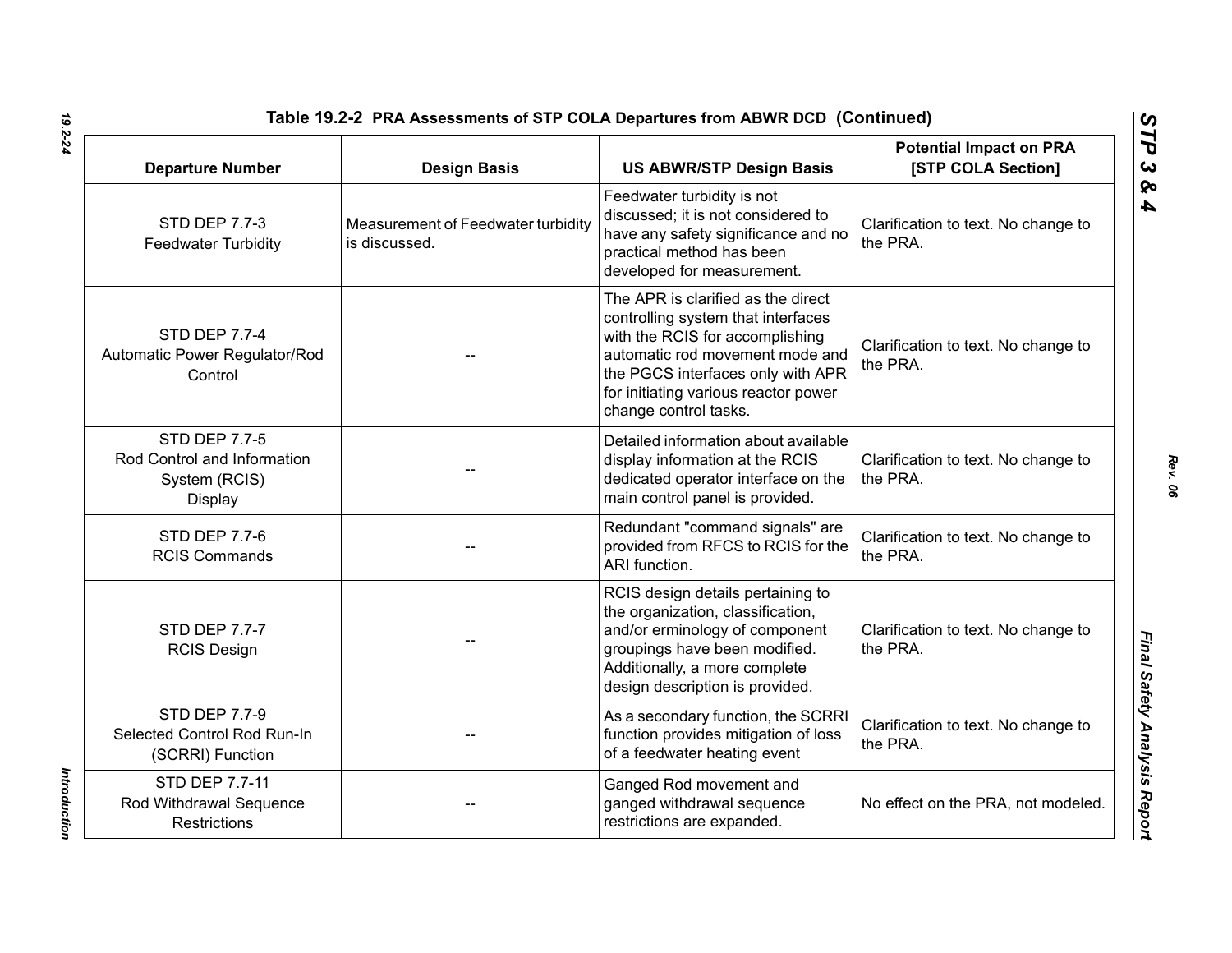| <b>Departure Number</b>                                   | <b>Design Basis</b>                                                                                                                                                                                                                                                    | <b>US ABWR/STP Design Basis</b>                                                                                                                                                                                                                                       | <b>Potential Impact on PRA</b><br>[STP COLA Section] |
|-----------------------------------------------------------|------------------------------------------------------------------------------------------------------------------------------------------------------------------------------------------------------------------------------------------------------------------------|-----------------------------------------------------------------------------------------------------------------------------------------------------------------------------------------------------------------------------------------------------------------------|------------------------------------------------------|
| STD DEP 7.7-12<br><b>RCIS Indication</b>                  |                                                                                                                                                                                                                                                                        | Provides detailed design<br>information including the reference<br>rod pull sequence, RCIS capability,<br>RCIS providing feedback signals,<br>generation of a rod withdrawal block<br>signal, and an audible alarm at the<br>operators panel for a RRPS<br>violation. | Clarification to text. No change to<br>the PRA.      |
| STD DEP 7.7-13<br>Optical Isolation                       | Discusses the details of a specific<br>technology that can be used for<br>achieving optical isolation.<br>However, the description is overly<br>restrictive in describing a specific<br>type of optical technology to be<br>used for meeting the optical<br>isolation. | The detailed description of the<br>specific type of technology used for<br>optical isolation is removed to<br>prevent restricting the type of<br>technology that can be used for<br>achieving suitable optical isolation.                                             | Clarification to text. No change to<br>the PRA.      |
| <b>STD DEP 7.7-14</b><br><b>RCIS Bypass</b>               |                                                                                                                                                                                                                                                                        | Clarification in design details for<br>RCIS.                                                                                                                                                                                                                          | Clarification to text. No change to<br>the PRA.      |
| STD DEP 7.7-20<br><b>Recirculation Flow Control Logic</b> | The Recirculation Flow Control<br>System automatically operates<br>when above 70% power.                                                                                                                                                                               | Information is provided concerning<br>manual and automatic operation for<br>other rod patterns and power levels;<br>operation below 25% has been<br>described and load follow capability<br>has been enhanced.                                                        | Clarification to text. No change to<br>the PRA.      |
| STD DEP 7.7-22<br><b>ATLM Description</b>                 |                                                                                                                                                                                                                                                                        | The description of the ATLM<br>setpoint and rod block action has<br>been expanded to further describe<br>the interface of the systems and the<br>applications.                                                                                                        | Clarification to text. No change to<br>the PRA.      |

Introduction *Introduction 19.2-25*

*Rev. 06*

*STP 3 & 4*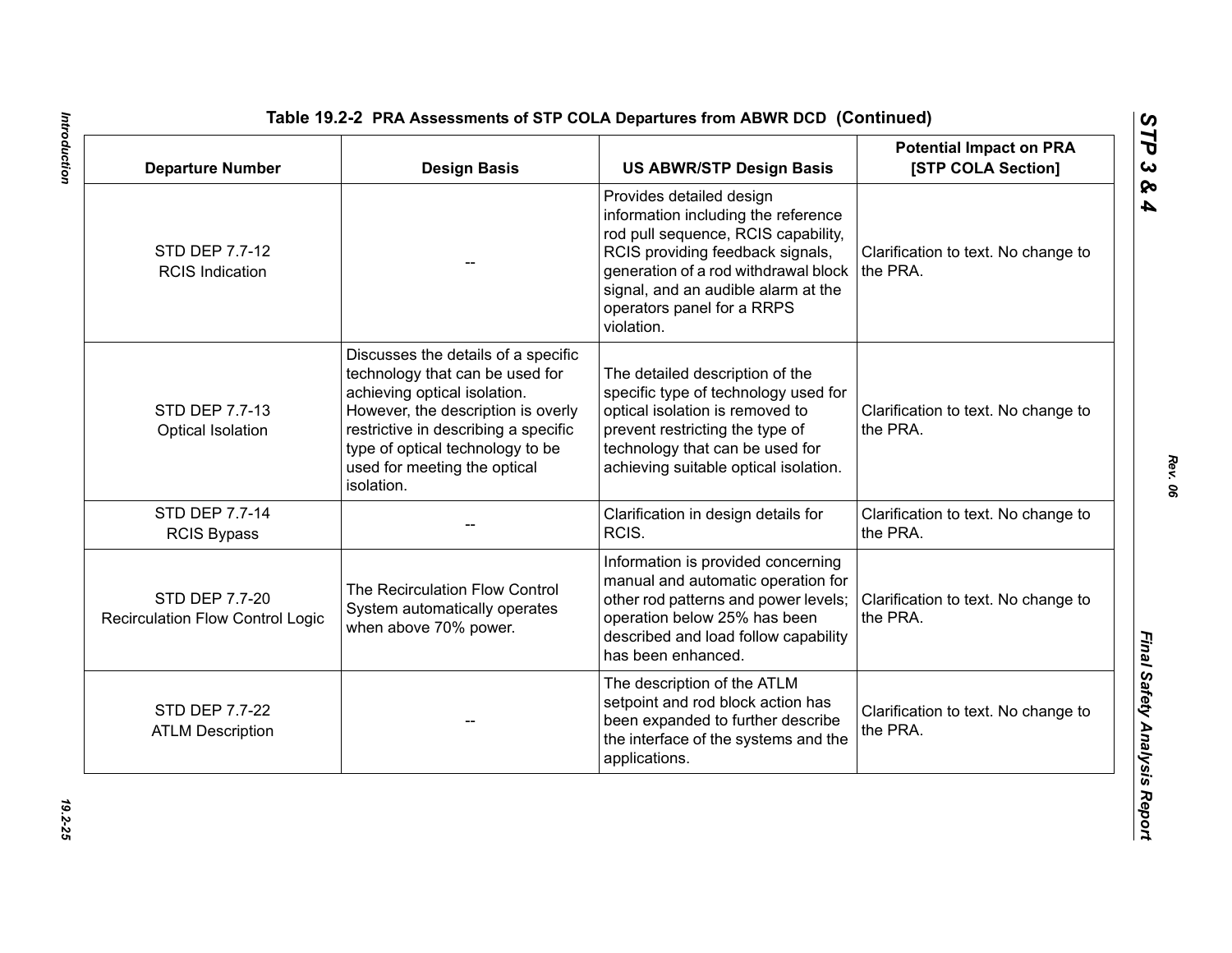| <b>Departure Number</b>                                                | <b>Design Basis</b>                                                                                                                                                                                    | <b>US ABWR/STP Design Basis</b>                                                                                                                                                                                                      | <b>Potential Impact on PRA</b><br>[STP COLA Section] |
|------------------------------------------------------------------------|--------------------------------------------------------------------------------------------------------------------------------------------------------------------------------------------------------|--------------------------------------------------------------------------------------------------------------------------------------------------------------------------------------------------------------------------------------|------------------------------------------------------|
| STD DEP 7.7-23<br>Automatic Traversing Incore Probe<br>(ATIP) Function | Gain adjustment factors for Local<br>Power Range Monitoring uses<br>inputs from the "Automatic Fixed<br>Incore Probe (AFIP)."                                                                          | Gain adjustment factors for local<br>power range monitoring are<br>provided by an Automatic<br>Traversing Incore Probe (ATIP).                                                                                                       | Clarification to text. No change to<br>the PRA.      |
| STD DEP 7.7-24<br>Steam Bypass and Pressure<br>Control Interfaces      | An external signal interface for the<br>Steam Bypass and Pressure<br>Control (SB&PC) System is narrow<br>range dome pressure signals from<br>SB&PC System to the Recirculation<br>Flow Control System. | Narrow range dome pressure<br>signals are replaced by "Validated<br>dome pressure signals." Based on<br>pressure demand, the SB&PC<br>System calculates position error<br>and servo current for each turbine<br>valve.               | Clarification to text. No change to<br>the PRA.      |
| STD DEP 7.7-27<br><b>RCIS Table Deletion</b>                           | Table 7.7-1 provides the<br>environmental conditions for the<br>Rod Control and Information<br>System (RCIS) module operation<br>environment.                                                          | Table 7.7-1 is deleted because its<br>information is duplicated elsewhere<br>in the FSAR.                                                                                                                                            | Clarification to text. No change to<br>the PRA.      |
| <b>STP DEP 8.2-1</b><br><b>Electrical Equipment Numbering</b>          |                                                                                                                                                                                                        | The non-safety and safety-related<br>medium voltage buses numbering<br>conventions were changed. Figure<br>8.2-1, Sheets 1-7, have been<br>revised to show the new bus<br>numbers and equipment location in<br>the turbine building. | Clarification to text. No change to<br>the PRA.      |
| STD DEP 8A-1<br>Regulatory Guidance for Lightning<br>Protection        |                                                                                                                                                                                                        | This change acknowledges<br>availability of SRP and regulatory<br>guidance for the lightning protection<br>system.                                                                                                                   | Clarification to text. No change to<br>the PRA.      |

*Introduction* 

Introduction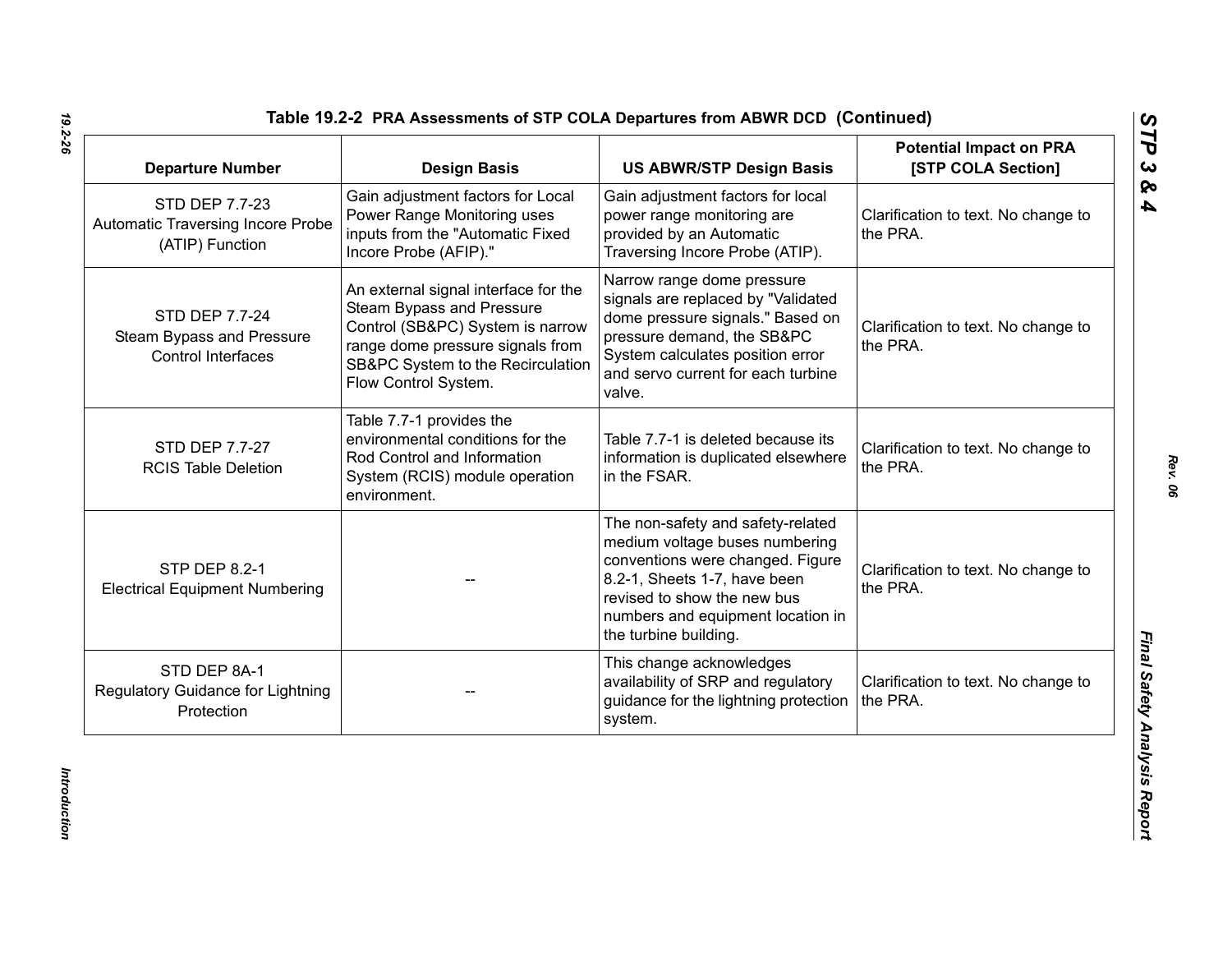| <b>Departure Number</b>                                          | <b>Design Basis</b>                                                                                                                                                                                                           | <b>US ABWR/STP Design Basis</b>                                                                                                                                                                                                                                                                                  | <b>Potential Impact on PRA</b><br>[STP COLA Section]                                                                                                          |
|------------------------------------------------------------------|-------------------------------------------------------------------------------------------------------------------------------------------------------------------------------------------------------------------------------|------------------------------------------------------------------------------------------------------------------------------------------------------------------------------------------------------------------------------------------------------------------------------------------------------------------|---------------------------------------------------------------------------------------------------------------------------------------------------------------|
| <b>STD DEP 9.1-1</b><br>Fuel Handling Cranes and<br>Equipment    | Tier 2 (FSAR/DCD) - Paragraph<br>9.1.2.1.2 fuel storage racks<br>provided in spent fuel storage for<br>270% of one full core fuel load,<br>which is equivalent to a minimum of<br>2354 fuel storage positions<br>(assembles). | Fuel storage racks in spent fuel pool<br>shall be 270% of one full core fuel<br>load, which is equivalent to a<br>minimum of 2354 assemblies. Pool<br>design is capable of 3072<br>assemblies and at STP's option<br>more racks can be provided as<br>extra scope. DCD should be the<br>basis for minimum racks. | No effect on the PRA, not modeled.                                                                                                                            |
| STD DEP 9.2-1<br><b>Reactor Building Cooling Water</b><br>System | RCW heat exchanger design<br>capacity for divisions A and B of<br>47.73 GJ/h; the capacity for division<br>C is 44.38 GJ/h.                                                                                                   | RCW heat exchanger design<br>capacity for divisions A and B of<br>50.1 GJ/h; the capacity for division<br>C is 46.1 GJ/h. These increased<br>capacities are based on meeting<br>LOCA heat loads with a margin of<br>20% to allow for fouling.                                                                    | No effect onchange to the PRA.<br>This engineering change supports<br>increased heat removal capacity<br>and corrects inconsistencies in<br>Section 9.2.11.2. |
| <b>STP DEP 9.2-2</b><br>Makeup Water Preparation System          |                                                                                                                                                                                                                               | Changes specific to the operation of<br>the Makeup Preparation Water<br>(MWP) System including flow<br>capacity, storage capacity, rate for<br>providing dematerialized water,<br>supply makeup water to the ultimate<br>heat sink, etc.                                                                         | No effect on the PRA, not modeled.                                                                                                                            |
| STP DEP 9.2-3<br><b>Turbine Building Cooling Water</b><br>Syste  | The heat removal capacity of each<br>of the three heat exchangers in the<br><b>Turbine Building Cooling Water</b><br>System is 68.7 GJ/h with a flow rate<br>of 3405 m3/h.                                                    | The heat removal capacity of each<br>of the three heat exchangers in the<br><b>Turbine Building Cooling Water</b><br>System is increased to 114.5 GJ/h,<br>using the increased flow rate of<br>4550 m3/h.                                                                                                        | No effect on the PRA, not modeled.                                                                                                                            |

Introduction *Introduction 19.2-27*

*STP 3 & 4*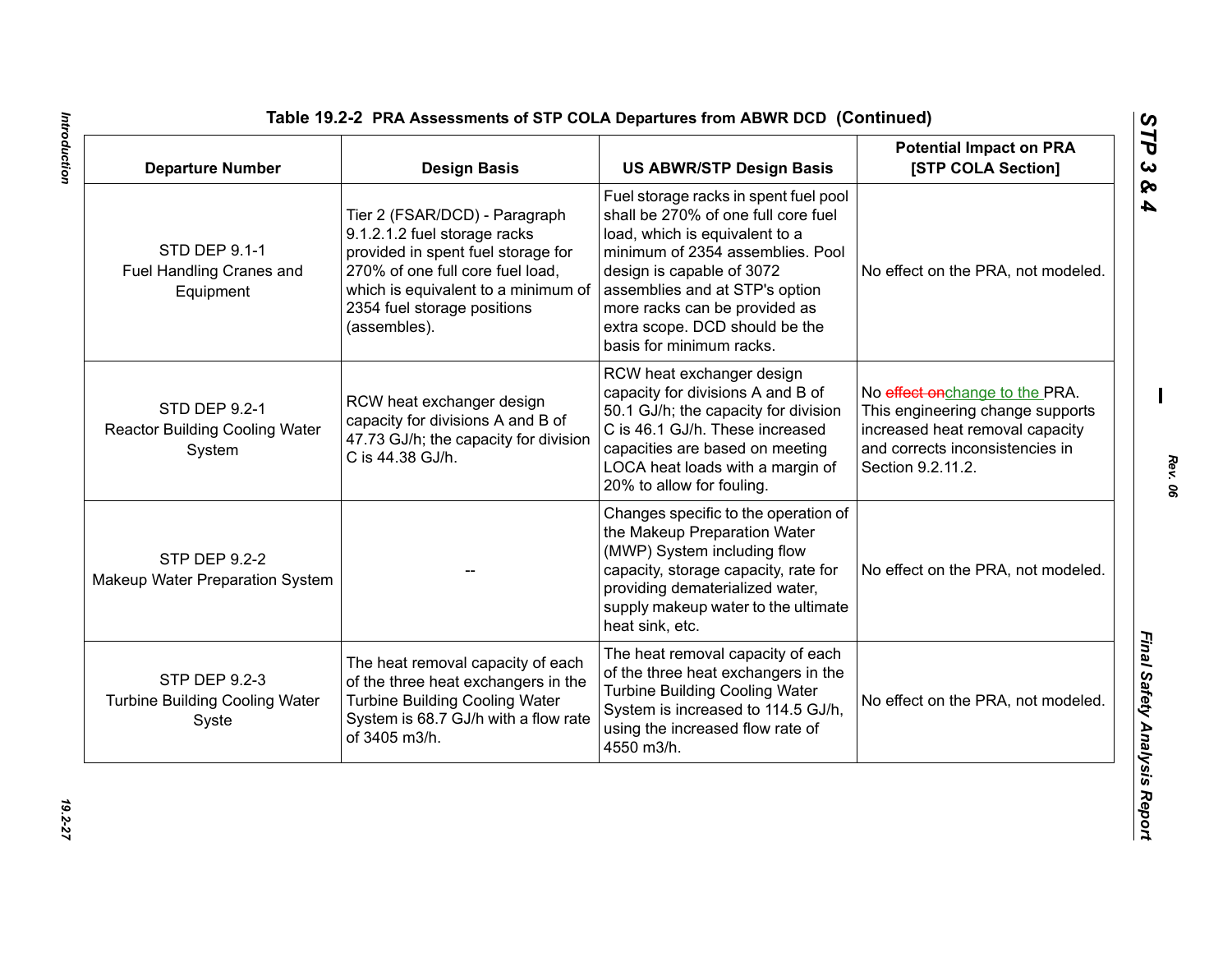| <b>Departure Number</b>                                     | <b>Design Basis</b>                                                                                                                       | <b>US ABWR/STP Design Basis</b>                                                                                                                                                                                                                                                                                         | <b>Potential Impact on PRA</b><br>[STP COLA Section] |
|-------------------------------------------------------------|-------------------------------------------------------------------------------------------------------------------------------------------|-------------------------------------------------------------------------------------------------------------------------------------------------------------------------------------------------------------------------------------------------------------------------------------------------------------------------|------------------------------------------------------|
| STP DEP 9.2-5<br>Reactor Service Water (RSW)<br>System      | In the DCD, only the portion of the<br>RSW in the CB was described.<br>Remaining portion is not defined in<br>the DCD (Paragraph 9.2.15). | RSW system design reflects new<br>location of RSW pump house and<br>increased system flow and<br>discharge pressure necessary to<br>meet the increased heat removal<br>requirements of the reactor cooling<br>water system. Cooling tower fans<br>are added to the UHS [See site-<br>specific Requirement for the UHS]. | Included in the delta PRA [See 19.3,<br>$19.9$ ].    |
| STD DEP 9.2-7<br><b>HVAC Normal Cooling Water</b><br>System |                                                                                                                                           | This design change corrects<br>inconsistencies in Tables 9.2-6 and<br>9.2-7, and Figure 9.2-2 such that<br>the non-safety-related HVAC<br>Normal Cooling Water (HNCW)<br>system waterside heat removal rate<br>is greater than or equal to the<br>airside cooling duty heat loads.                                      | No effect on the PRA, not modeled.                   |
| <b>STP DEP 9.2-8</b><br>Potable and Sanitary Water System   |                                                                                                                                           | The potable water subsystem is<br>capable of supplying both STP 3&4<br>and the sewage treatment<br>subsystem is capable of treating<br>sanitary wastes collected from all<br>four units located at the site.                                                                                                            | No effect on the PRA, not modeled.                   |
| <b>STP DEP 9.2-9</b><br><b>HVAC Normal Cooling Water</b>    |                                                                                                                                           | Departure reduces equipment,<br>piping, valve sizes, and electrical<br>power for better maintainability, and<br>changes return temperature from<br>12°C to 14.7°C.                                                                                                                                                      | No effect on the PRA, not modeled.                   |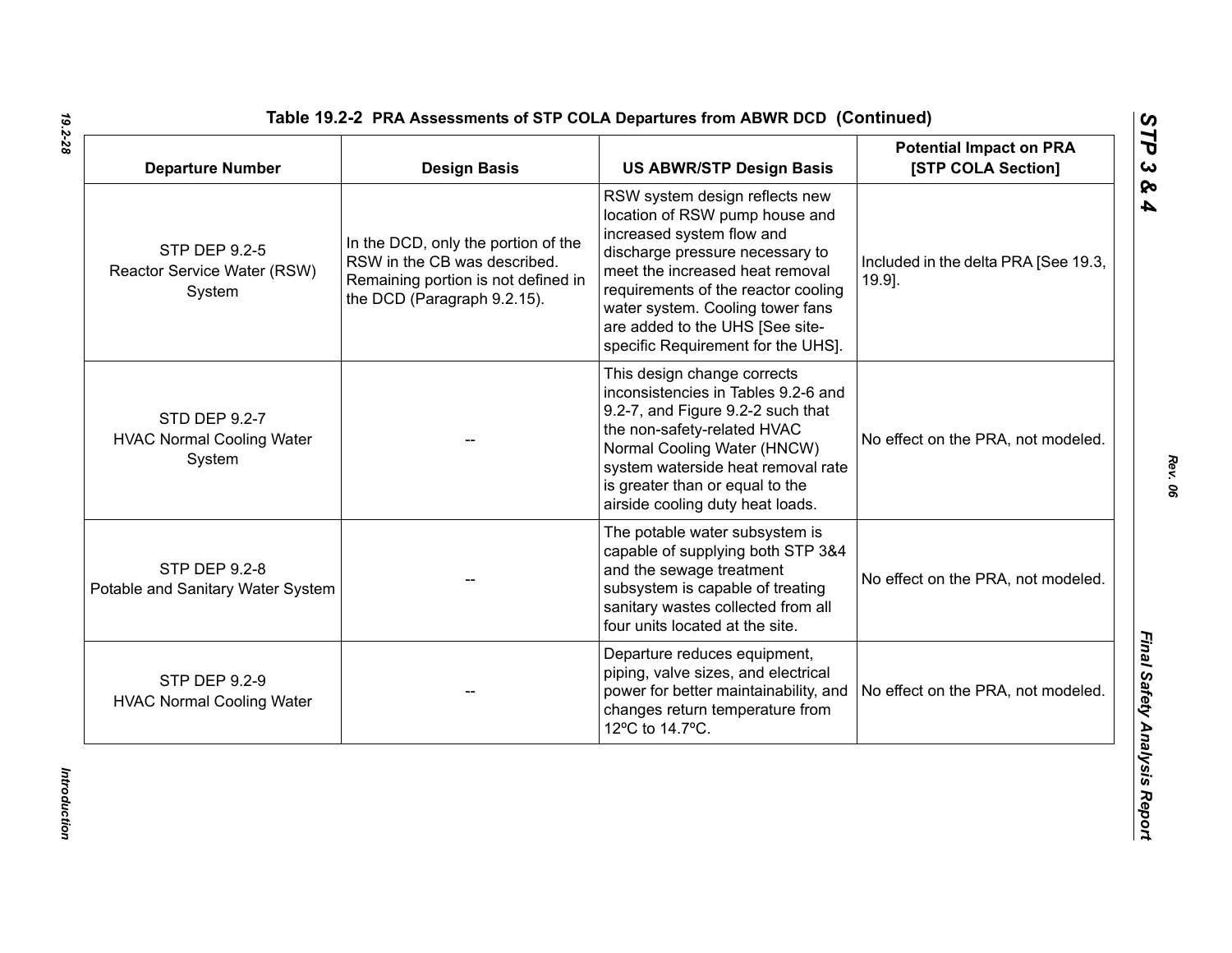| <b>Departure Number</b>                                          | <b>Design Basis</b>                                                | <b>US ABWR/STP Design Basis</b>                                                                                                                                                                                                                                                                                                                | <b>Potential Impact on PRA</b><br>[STP COLA Section]                                                                                                        |
|------------------------------------------------------------------|--------------------------------------------------------------------|------------------------------------------------------------------------------------------------------------------------------------------------------------------------------------------------------------------------------------------------------------------------------------------------------------------------------------------------|-------------------------------------------------------------------------------------------------------------------------------------------------------------|
| STP DEP 9.2-10<br><b>Turbine Service Water</b>                   |                                                                    | Turbine Service Water (TSW)<br>system interface requirements are<br>revised to reflect site specific<br>information.                                                                                                                                                                                                                           | No direct effect on PRA. Turbine<br>building flooding tables associated<br>with TSW modified to reflect site<br>specific information. [See Table<br>$19R-1$ |
| STD DEP 9.3-1<br>Radwaste Drain Materials                        | Carbon steel pipe for majority of<br>K11 Radioactive Drain System. | Stainless Steel for entire K11<br>Radioactive Drain system.                                                                                                                                                                                                                                                                                    | No effect on the PRA, not modeled.                                                                                                                          |
| <b>STD DEP 9.3-2</b><br>Separate Breathing Air System            | Breathing air system is included in<br>service air system (P51).   | Separate breathing air system (P81)<br>from service air system (P51).                                                                                                                                                                                                                                                                          | No effect on the PRA, not modeled.                                                                                                                          |
| <b>STD DEP 9.3-3</b><br><b>Reactor Building Sampling Station</b> | CRD water sampling is described in<br>the DCD.                     | Because CRD system water is<br>supplied from condensate water,<br>CRD system sampling can be<br>substituted by condensate system<br>sampling. The condensate system<br>monitors oxygen and conductivity.<br>Process samples from the CRD are<br>not needed.                                                                                    | No effect on the PRA, not modeled.                                                                                                                          |
| <b>STP DEP 9.4-1</b><br>Service Building HVAC System             |                                                                    | The HVAC System is revised to<br>remove the provisions for toxic gas<br>monitors and the TSC alarm for high<br>toxic gas concentration.                                                                                                                                                                                                        | No effect on the PRA, not modeled.                                                                                                                          |
| <b>STD DEP 9.4-2</b><br>Control Building HVAC System             |                                                                    | The control building HVAC system<br>smoke removal mode is revised to<br>include control room main air supply<br>duct bypass lines around the air-<br>handling unit with two motor<br>operated dampers for each of the<br>two control room habitability area<br>HVAC divisions and each of the<br>three safety-related equipment<br>HVAC areas. | No effect on the PRA, not modeled.                                                                                                                          |

Introduction *Introduction 19.2-29*

*Rev. 06*

*STP 3 & 4*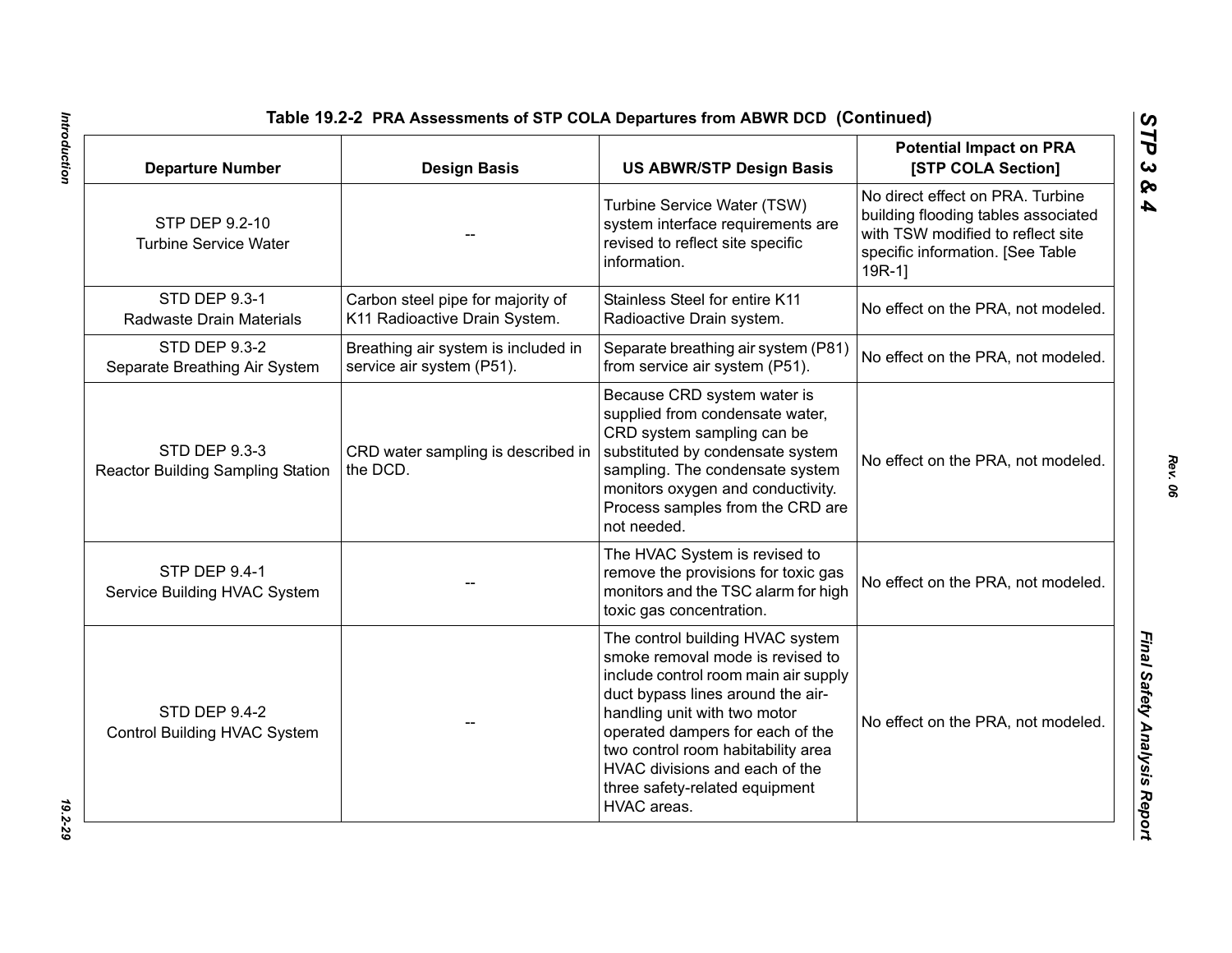| <b>Departure Number</b>                                     | <b>Design Basis</b>                                                                                                      | <b>US ABWR/STP Design Basis</b>                                                                                                                                                                                                                                                                                                                                                                                                                           | <b>Potential Impact on PRA</b><br>[STP COLA Section] |
|-------------------------------------------------------------|--------------------------------------------------------------------------------------------------------------------------|-----------------------------------------------------------------------------------------------------------------------------------------------------------------------------------------------------------------------------------------------------------------------------------------------------------------------------------------------------------------------------------------------------------------------------------------------------------|------------------------------------------------------|
| ST <del>D</del> P DEP 9.4-3<br>Service Building HVAC System | Service building HVAC system has<br>two subsystems, the clean air HVAC<br>System and the Controlled Area<br>HVAC System. | Subsystems are deleted and<br>consolidated to supply air to both<br>the Clean Area and the Controlled<br>Area.                                                                                                                                                                                                                                                                                                                                            | No effect on the PRA, not modeled.                   |
| <b>STD DEP 9.4-4</b><br>Turbine Island HVAC System          |                                                                                                                          | Design changes include: additional<br>supply/exhaust air flow, relocated<br>electrical building into turbine<br>building, increase in equipment<br>quantities, additional condensate<br>booster pumps, etc.                                                                                                                                                                                                                                               | No effect on the PRA, not modeled.                   |
| <b>STD DEP 9.4-5</b><br>Radwaste Building Ventilation       |                                                                                                                          | Eliminated HVAC equipment<br>supporting the adwaste incinerator<br>which was deleted. A dedicated air<br>conditioning system for electrical,<br>HVAC equipment rooms and other<br>areas was added as a result of<br>design evolution. Operation control<br>of the exhaust air system form<br>radwaste process area is<br>augmented to automatically route<br>the exhaust air through filtration<br>equipment upon detection of<br>airborne radioactivity. | No effect on the PRA, not modeled.                   |
| <b>STD DEP 9.4-6</b><br><b>Control Building HVAC System</b> | One flow element/flow switch in the<br>common discharge duct of each<br>emergency filtration unit.                       | A flow element/flow switch is to be<br>installed on the discharge side of<br>each emergency filtration unit fan<br>using a two out of two logic signal<br>for automatic switchover.                                                                                                                                                                                                                                                                       | No effect on the PRA, not modeled.                   |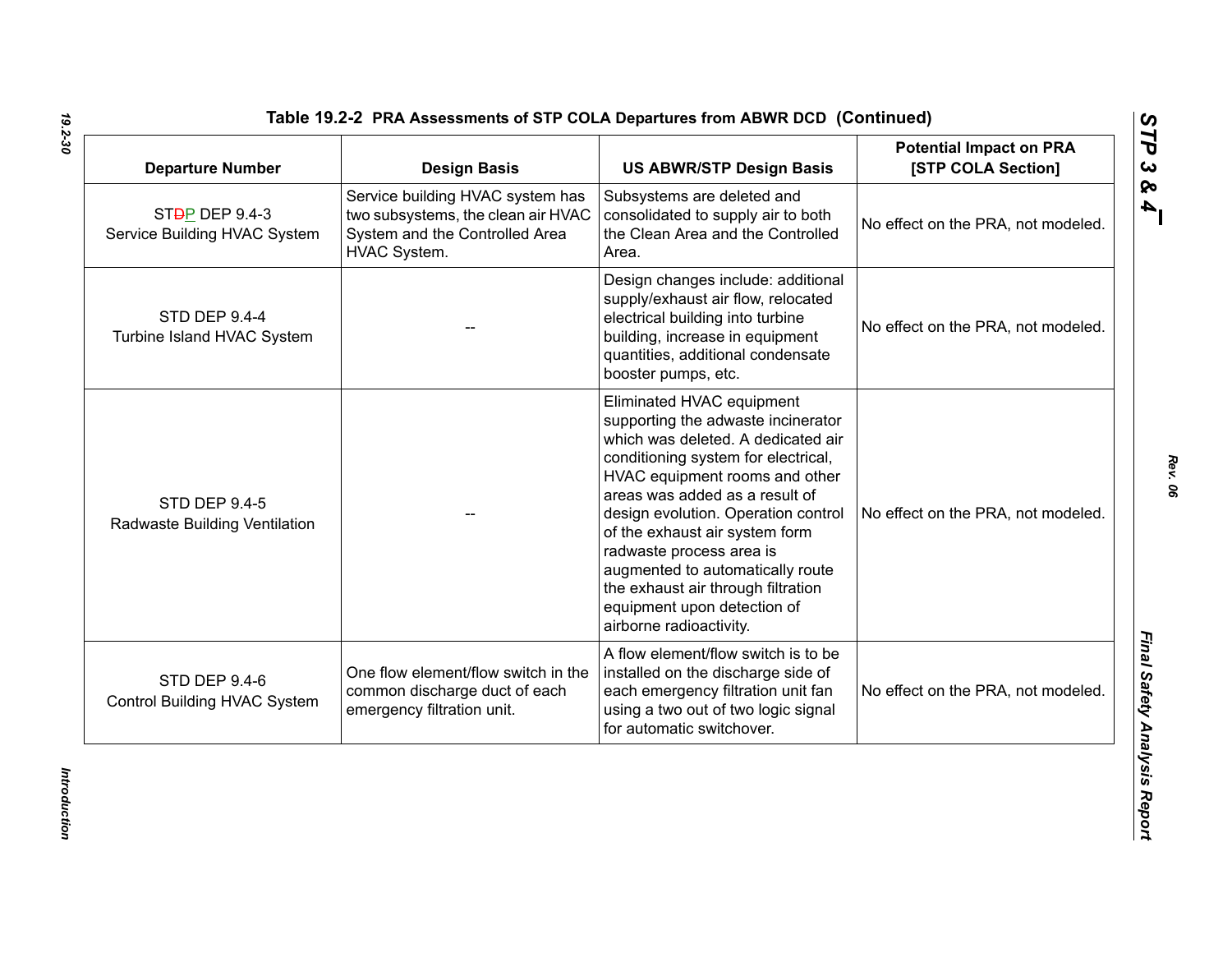| <b>Departure Number</b>                                                              | <b>Design Basis</b>                                                                                                                                                                             | <b>US ABWR/STP Design Basis</b>                                                                                                                                                                                                                                                                                                  | <b>Potential Impact on PRA</b><br>[STP COLA Section]                                                                                                                                                    |
|--------------------------------------------------------------------------------------|-------------------------------------------------------------------------------------------------------------------------------------------------------------------------------------------------|----------------------------------------------------------------------------------------------------------------------------------------------------------------------------------------------------------------------------------------------------------------------------------------------------------------------------------|---------------------------------------------------------------------------------------------------------------------------------------------------------------------------------------------------------|
| STD DEP 9.4-7<br><b>Control Building Annex HVAC</b>                                  | MG set rooms are ventilated by C/B<br>safetyrelated equipment area<br>HVAC; cooling is provided by non-<br>safety-related MG set room air<br>handling unit.                                     | MG set room air handling unit is<br>independent of from C/B safety<br>related equipment area HVAC.                                                                                                                                                                                                                               | No effect on the PRA, not modeled.                                                                                                                                                                      |
| <b>STP DEP 9.4-8</b><br>Reactor Building HVAC System                                 |                                                                                                                                                                                                 | Configuration of fans and air<br>conditioning units (ACU) in Figure<br>9.4-3 modified because current<br>configuration is inconsistent with<br>Tier 1 Figure 2.15.5j. Fire damper is<br>stated in Tier 2 9.4.5.5.2, but Tier 1<br>Figure 2.15.5i has no Fire Damper-<br>the statement of Fire Damper in Tier<br>2 is eliminated. | No change to the PRA. Clarification<br>to text.                                                                                                                                                         |
| <b>STD DEP 9.4-9</b><br><b>Turbine Building HVAC</b>                                 |                                                                                                                                                                                                 | The Turbine Building's exhaust<br>system is changed and its HVAC<br>recirculation duct is deleted.                                                                                                                                                                                                                               | No effect on the PRA, not modeled.                                                                                                                                                                      |
| <b>STD DEP 9.5-1</b><br>Diesel Generator Jacket Water<br><b>Cooling Water System</b> | Inspection and Testing requirements<br>for the diesel generator jacket<br>cooling water system conformed to<br>RG 1.108.                                                                        | The requirements have been<br>integrated onto RG 1.9 Rev.4,<br>endorsing IEEE-387, which<br>addresses qualification and periodic<br>testing of the diesel generators.                                                                                                                                                            | No effect on the PRA, not modeled.<br>The effects of standards included in<br>base failure ratedata.                                                                                                    |
| <b>STD DEP 9.5-2</b><br>Lower Drywell Flooder Fusible Plug<br>Valve                  | Contains specific design details<br>about fusible plugs based on an old<br>design concept and patent<br>application; however the fusible<br>plugs were never built or tested to<br>this design. | The fusible plugs are described in<br>generic terms of the design<br>requirements and incorporate<br>design experience from actual<br>design and test results.<br>Clarifications are made specifying<br>lower drywell isolation valve details,<br>etc.                                                                           | The change incorporates design<br>experience which should decrease<br>the likelihood of failure. No direct<br>effect on the PRA, but described in<br>Chapter 19. [See 19E, 19E.2.8.2.1,<br>19E.2.8.2.6] |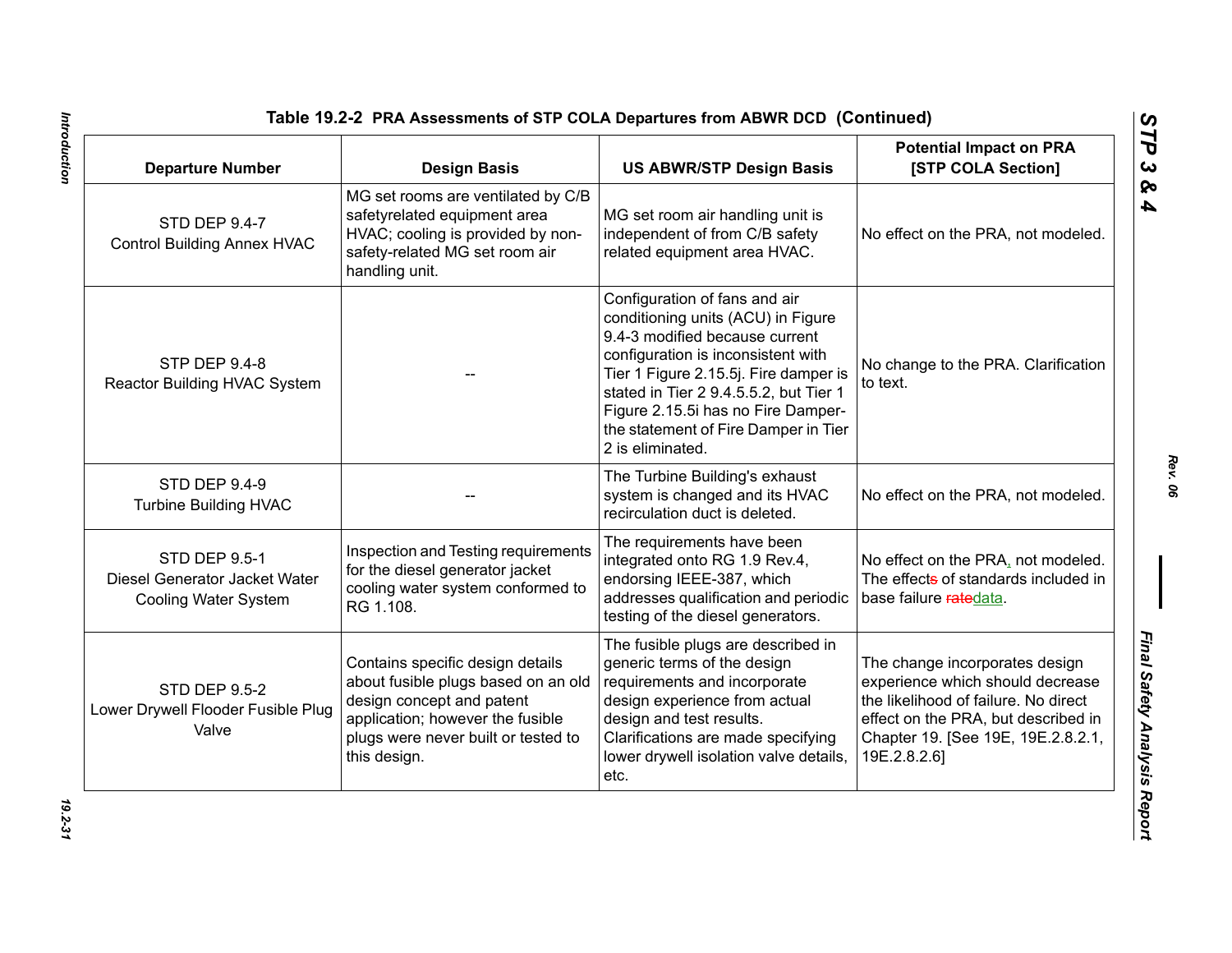| <b>Departure Number</b>                                                          | <b>Design Basis</b>                                                                                                                           | <b>US ABWR/STP Design Basis</b>                                                                                                                                                                                                                                                                                                                                                                                                                                                                                                           | <b>Potential Impact on PRA</b><br>[STP COLA Section]                                                                          |
|----------------------------------------------------------------------------------|-----------------------------------------------------------------------------------------------------------------------------------------------|-------------------------------------------------------------------------------------------------------------------------------------------------------------------------------------------------------------------------------------------------------------------------------------------------------------------------------------------------------------------------------------------------------------------------------------------------------------------------------------------------------------------------------------------|-------------------------------------------------------------------------------------------------------------------------------|
| <b>STD DEP 9.5-3</b><br>System Description - Reactor<br>Internal Pump Motor      | MG sets and adjustable speed<br>drives described in DCD 9.5.10.2<br>and 7.7.1.3.                                                              | Several changes to the technical<br>description of the non-safety Motor-<br>Generator (MG) sets and ASD<br>descriptions.                                                                                                                                                                                                                                                                                                                                                                                                                  | No effect on the PRA, not modeled.                                                                                            |
| <b>STD DEP 9.5-4</b><br><b>Lighting and Servicing Power</b><br>Supply System     | Mercury lamps are provided for use<br>for high ceilings, except where<br>breakage could introduce mercury<br>into the reactor coolant system. | The mercury lights are replaced with<br>high pressure sodium (HPS) lamps.                                                                                                                                                                                                                                                                                                                                                                                                                                                                 | No effect on the PRA, not modeled.                                                                                            |
| <b>STP DEP 9.5-6</b><br>Diesel Generator Fuel Oil Storage<br>and Transfer System |                                                                                                                                               | The sample connection for the Fuel<br>Oil Storage Tank is relocated slightly<br>above grade elevation, fill<br>connection is relocated at grade<br>elevation and vent is extended to an<br>elevation exceeding maximum flood<br>level. The Fuel Oil Storage Tanks<br>are relocated in concrete vaults<br>underground, with piping routed<br>underground. Locked, closed<br>isolation valves have been added to<br>the fill and sample lines, and a<br>second transfer pump for the Diesel<br>Generator Fuel Oil system has been<br>added. | Not explicitly modeled in the PRA.<br>Potential beneficial effect (two fuel<br>oil transfer pumps) for plant-specific<br>PRA. |
| <b>STP DEP 9.5-7</b><br>Fire Protection - House Boiler Area<br>of the Turbine    | The house boiler is a fuel oil-heated<br>boiler.                                                                                              | The house boiler is an electrically<br>heated boiler.                                                                                                                                                                                                                                                                                                                                                                                                                                                                                     | Slight improvement in Turbine<br>Building fire frequency. No effect on<br>PRA fire modeling.                                  |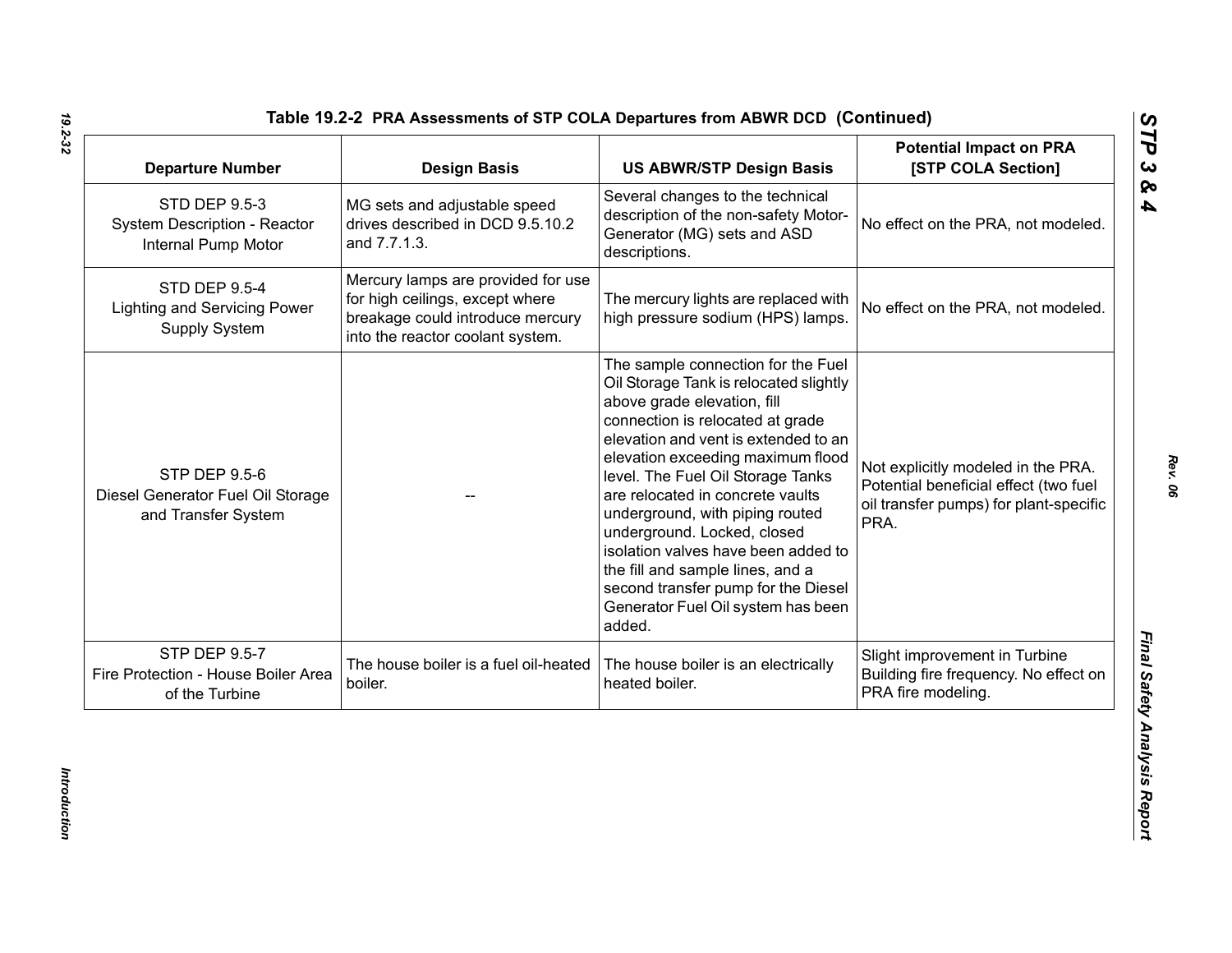| <b>Departure Number</b>                                 | <b>Design Basis</b>                                                                                                                                                                                     | <b>US ABWR/STP Design Basis</b>                                                                                                                                                                                                                  | <b>Potential Impact on PRA</b><br>[STP COLA Section]                                      |
|---------------------------------------------------------|---------------------------------------------------------------------------------------------------------------------------------------------------------------------------------------------------------|--------------------------------------------------------------------------------------------------------------------------------------------------------------------------------------------------------------------------------------------------|-------------------------------------------------------------------------------------------|
| STP DEP 10.1-1<br><b>Turbine Pressure Description</b>   | Inlet pressure at the turbine main<br>steam valves is controlled by the<br>pressure regulator such that turbine<br>inlet pressure varies linearly with<br>reactor power level.                          | The inlet pressure at the turbine<br>main steam valves reflects reactor<br>power, steam line flow and pressure<br>regulator programming, but never<br>exceeds the pressure for which the<br>turbine components and steam lines<br>are designed." | No effect on the PRA, not modeled.                                                        |
| STP DEP 10.1-2<br>Steam Cycle Diagram                   | Steam and power conversion<br>system consists of four condensate<br>pumps, two heater drain tanks, a<br>typical multi-pressure condenser<br>design, and a main turbine with the<br>single stage reheat. | Four condensate booster pumps<br>are added to this system, with three<br>filters and six emineralizers, four<br>reactor feed pumps, four heater<br>drain pumps, one heater drain tank,<br>and a turbine design with two<br>stages of reheat.     | No effect on PRA, not modeled.<br>[See STD DEP 10.4-5]                                    |
| STP DEP 10.1-3<br><b>Rated Heat Balance</b>             |                                                                                                                                                                                                         | Modified to reflect turbine<br>manufacturer.                                                                                                                                                                                                     | No effect on the PRA, not modeled.                                                        |
| STP DEP 10.1-4<br>Valves Wide Open Heat Balance         |                                                                                                                                                                                                         | Modified to reflect turbine<br>manufacturer.                                                                                                                                                                                                     | No effect on the PRA, not modeled.                                                        |
| STP DEP 10.2-1<br><b>Turbine Design</b>                 |                                                                                                                                                                                                         | Modified to reflect turbine<br>manufacturer, revised ISI and IST<br>inspection intervals based on<br>design.                                                                                                                                     | No effect on the PRA, not modeled.                                                        |
| STP DEP 10.2-2<br><b>Turbine Rotor Design</b>           |                                                                                                                                                                                                         | Modified to reflect turbine<br>manufacturer.                                                                                                                                                                                                     | No effect on the PRA, not modeled.<br>Turbine missile generation<br>likelihood decreased. |
| <b>STP DEP 10.2-3</b><br><b>Turbine Digital Control</b> |                                                                                                                                                                                                         | Significant advancements in<br>reliability and machine protection<br>result through the use of a digital<br>turbine control system.                                                                                                              | No effect on the PRA, not modeled.<br>Turbine trip function reliability<br>enhanced.      |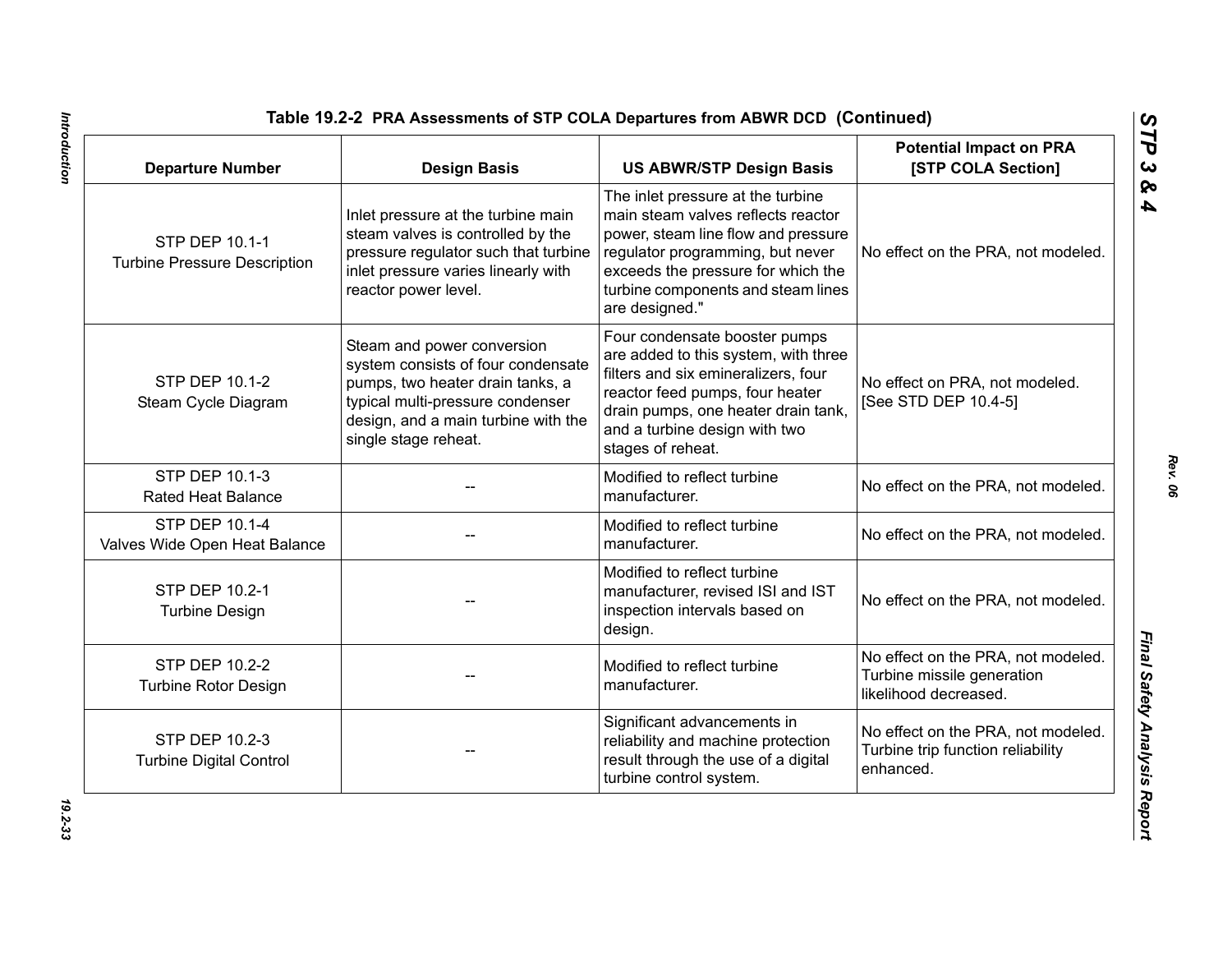| <b>Departure Number</b>                                      | <b>Design Basis</b>                                                                                                                                                                                                             | <b>US ABWR/STP Design Basis</b>                                                                                                                                                                                                                                                            | <b>Potential Impact on PRA</b><br>[STP COLA Section]                                                |
|--------------------------------------------------------------|---------------------------------------------------------------------------------------------------------------------------------------------------------------------------------------------------------------------------------|--------------------------------------------------------------------------------------------------------------------------------------------------------------------------------------------------------------------------------------------------------------------------------------------|-----------------------------------------------------------------------------------------------------|
| STP DEP 10.2-4<br><b>Bulk Hydrogen Storage</b>               | Bulk hydrogen is stored near the<br>turbine building.                                                                                                                                                                           | Bulk hydrogen is stored well away<br>from the power block buildings.                                                                                                                                                                                                                       | No effect on the PRA, not modeled.                                                                  |
| STD DEP 10.3-1<br>Main Steam Line Drains                     | The drains from the steam lines<br>inside containment are connected to<br>the steam lines outside the<br>containment to permit equalizing<br>pressure across the MSIVs during<br>startup and following steam line<br>isolation. | The main steam system also serves<br>as the "alternate leakage path" to<br>contain the radioactive steam with<br>passes the main steam isolation<br>valve before they close to isolate<br>the reactor under emergency<br>conditions.                                                       | No effect on the PRA, not modeled.                                                                  |
| <b>STD DEP 10.4-1</b><br><b>Turbine Gland Seal Steam</b>     |                                                                                                                                                                                                                                 | A non-safety-related Gland Seal<br>Evaporator (GSE) is added to the<br>Turbine Gland Steam System to<br>supply sealing steam to the main<br>turbine shaft seal glands and<br>various turbine valve stems,<br>including the turbine bypass and<br>main turbine stop-control valve<br>stems. | No effect on the PRA, not modeled.                                                                  |
| <b>STP DEP 10.4-2</b><br>Main Condenser                      | MC utilizes three independent multi-<br>pressure single-pass shells, with<br>each shell containing at least two<br>tube bundles, and series circulating<br>water flow.                                                          | MC utilizes three condenser shells<br>crossconnected to equalize<br>pressure, with each shell containing<br>four tube bundles, and parallel<br>circulating water flow. Number of<br>circulating water pumps increased<br>to 4, flow rates modified.                                        | No effect on the PRA, not modeled.<br>Editorial changes in Chapter 19.<br>[See 19R.4.3 and 19R.5.3] |
| STP DEP 10.4-3<br><b>Main Condenser Evacuation</b><br>System | Auxiliary boiler steam used for<br>steam jet air ejectors during startup                                                                                                                                                        | An additional vacuum pump is<br>added and changes to the source of<br>motive steam supplying the steam<br>jet air ejectors during power<br>operation.                                                                                                                                      | No effect on the PRA, not modeled.                                                                  |

Introduction *Introduction*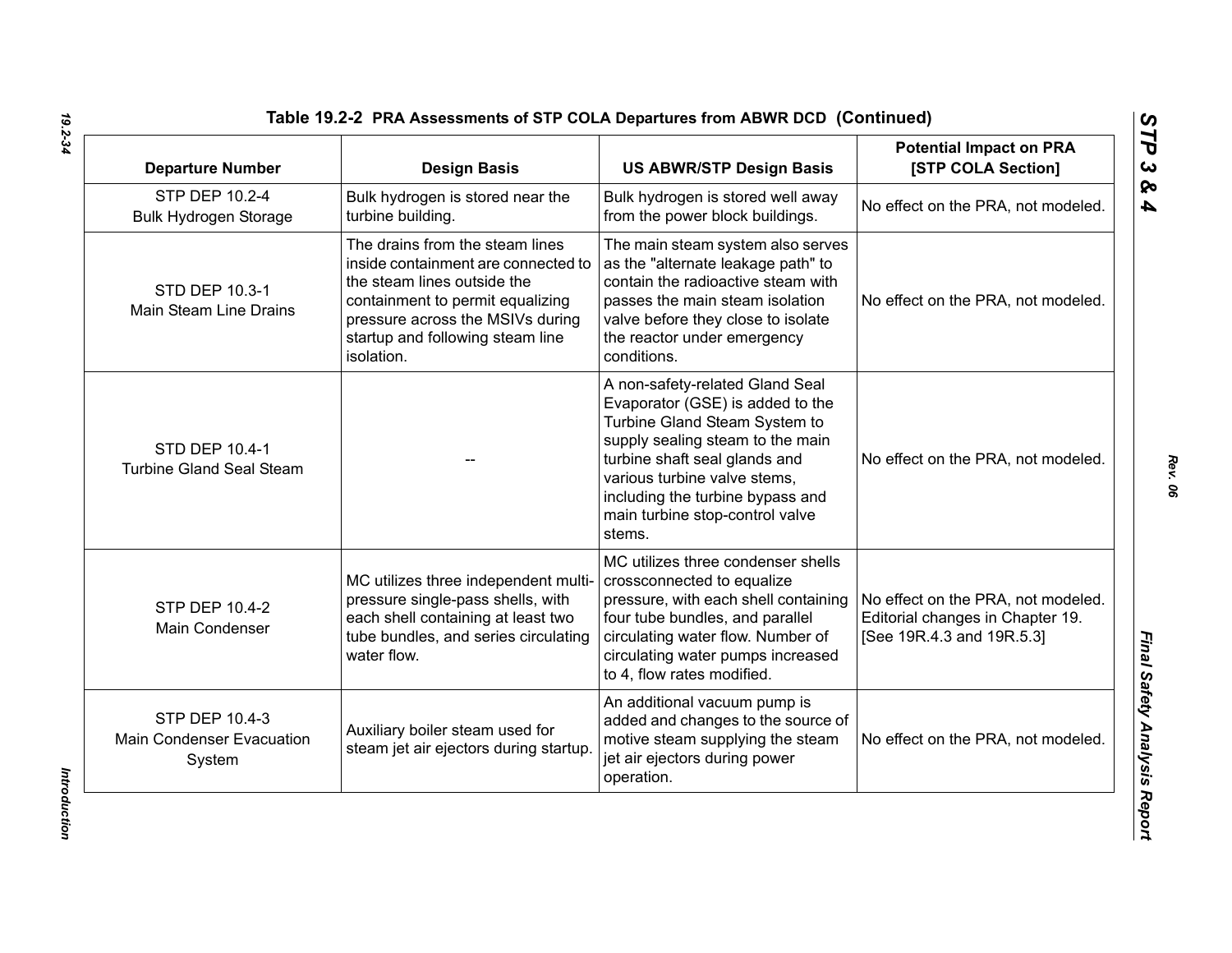| <b>Departure Number</b>                                       | <b>Design Basis</b>                                                                                                                                                                                                                                                    | <b>US ABWR/STP Design Basis</b>                                                                                                                                                                                                                                                                                                                                                         | <b>Potential Impact on PRA</b><br>[STP COLA Section] |
|---------------------------------------------------------------|------------------------------------------------------------------------------------------------------------------------------------------------------------------------------------------------------------------------------------------------------------------------|-----------------------------------------------------------------------------------------------------------------------------------------------------------------------------------------------------------------------------------------------------------------------------------------------------------------------------------------------------------------------------------------|------------------------------------------------------|
| STD DEP 10.4-6<br><b>Load Rejection Capability</b>            | ABWR Standard design has a<br>turbine bypass capacity of 33% of<br>nuclear boiler rated flow.                                                                                                                                                                          | A clarification is made in regards to<br>reactor trip resulting from turbine<br>trip or generator load rejection from<br>power levels above 33%.                                                                                                                                                                                                                                        | Clarification to text. No effect on<br>PRA.          |
| STD DEP 10.4-7<br>Turbine Bypass Hydraulic Control            |                                                                                                                                                                                                                                                                        | Indication for the use of valve<br>position transmitters, one hydraulic<br>accumulator for each bypass valve,<br>the addition of the fastacting<br>solenoid valve, and the interface<br>etween the steam Bypass and<br>Pressure Control System for<br>positioning of the bypass valves.                                                                                                 | No effect on the PRA, not modeled.                   |
| STD DEP 11.2-1<br><b>Liquid Radwaste Process</b><br>Equipment |                                                                                                                                                                                                                                                                        | Information is replaced completely<br>due to a change in the design of the<br>liquid radioactive waste system. The<br>liquid radwaste system is composed<br>of three subsystems designed to<br>collect, treat, and recycle or<br>discharge different categories of<br>waste water; the low conductivity<br>subsystem, high conductivity<br>subsystem, and detergent waste<br>subsystem. | No effect on the PRA, not modeled.                   |
| STD DEP 11.3-1<br>Gaseous Waste Management<br>System          | Off-gas is exhausted along with<br>SJAE discharge pressure, (needing<br>the addition of vacuum pumps for<br>stable exhaust during plant<br>operation). Additionally, an<br>integrated recombiner (combining<br>the preheating unit and condensate<br>unit) is applied. | Off-gas is exhausted along with<br>SJAE discharge pressure, using<br>vacuum pumps to stabilize exhaust<br>during plant operation. Additionally,<br>the recombiner has a preheating<br>unit and condensate unit (each as a<br>separate unit).                                                                                                                                            | No effect on the PRA, not modeled.                   |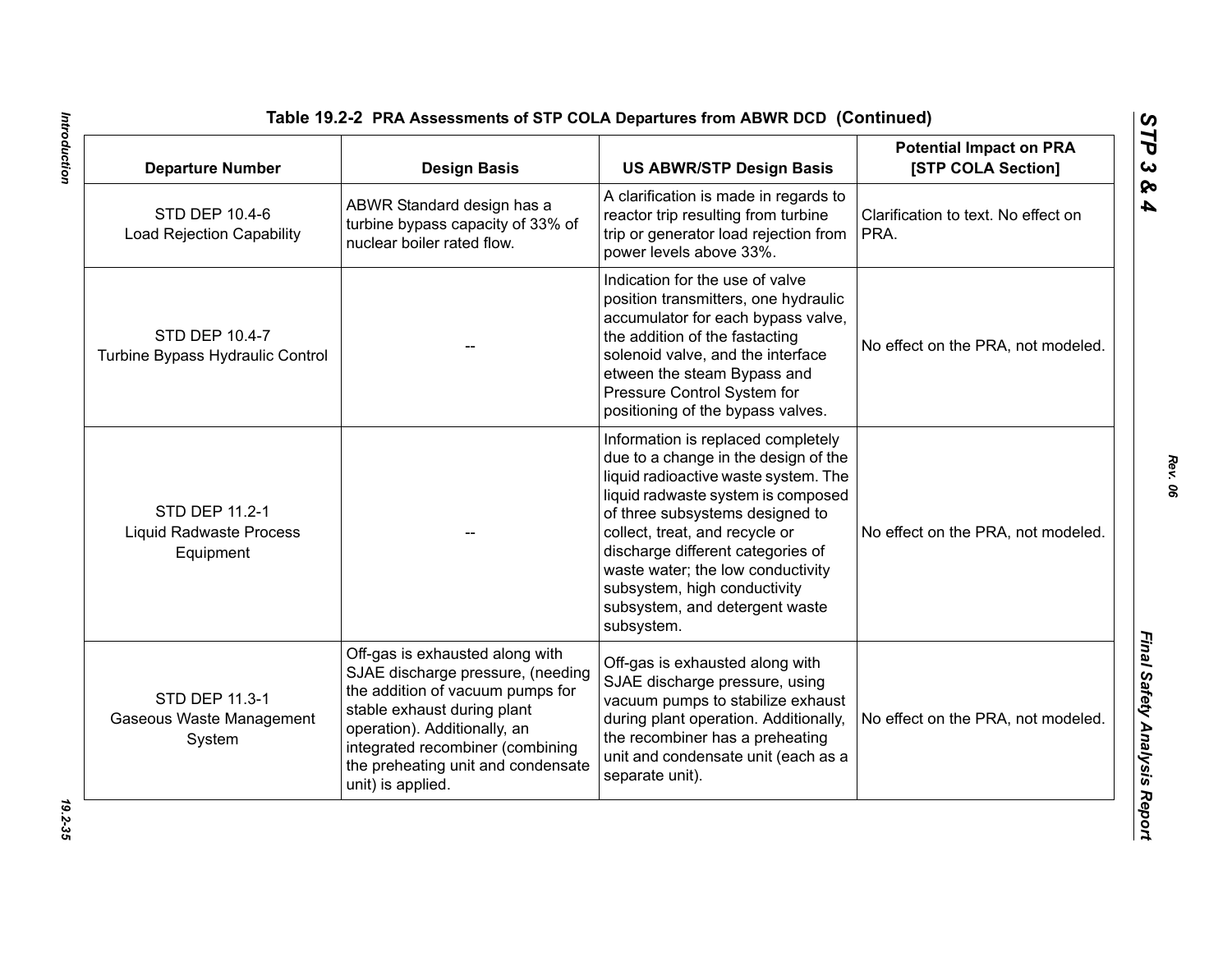| <b>Departure Number</b>                                                            | <b>Design Basis</b>                                            | <b>US ABWR/STP Design Basis</b>                                                                                                                                                                                                                                                                                                                                                                                                                                          | <b>Potential Impact on PRA</b><br>[STP COLA Section] |
|------------------------------------------------------------------------------------|----------------------------------------------------------------|--------------------------------------------------------------------------------------------------------------------------------------------------------------------------------------------------------------------------------------------------------------------------------------------------------------------------------------------------------------------------------------------------------------------------------------------------------------------------|------------------------------------------------------|
| STD DEP 11.4-1<br>Radioactive Solid Waste Update                                   |                                                                | Solidification System and the<br>incinerator system are deleted<br>because equipment operations and<br>maintenance difficulties negatively<br>impact the effectiveness of these<br>processes. A second spent resin<br>storage tank is added for separating<br>two different resins. The SWMS<br>mobile system consists of<br>equipment modules, complete with<br>all subcomponents, piping and<br>instrumentation and controls<br>necessary to operate the<br>subsystem. | No effect on the PRA, not modeled.                   |
| STP DEP 11.5-1<br>Process and Effluent Radiation<br>Monitoring and Sampling System |                                                                | Implementation of specific<br>equipment is vendor-based.<br>Specific detector types will be<br>selected at a later date based on<br>the state of art and availability.<br>Many additional changes have been<br>made.                                                                                                                                                                                                                                                     | No effect on the PRA, not modeled.                   |
| <b>STD DEP 12.2-1</b><br><b>Gamma Ray Source Energy</b><br><b>Spectra Tables</b>   | Apparent errors in the units in<br>Tables 12.2-3b and 12.2-3c. | No changes to design basis.                                                                                                                                                                                                                                                                                                                                                                                                                                              | No effect on the PRA, not modeled.                   |
| <b>STD DEP 12.3-1</b><br><b>Cobalt Content in Stainless Steel</b>                  |                                                                | Vendors supplying the materials<br>cannot reasonably achieve the<br>cobalt limits in all cases, so a<br>graded approach is used to specify<br>locations receiving the least.                                                                                                                                                                                                                                                                                             | No effect on the PRA, not modeled.                   |

Introduction *Introduction*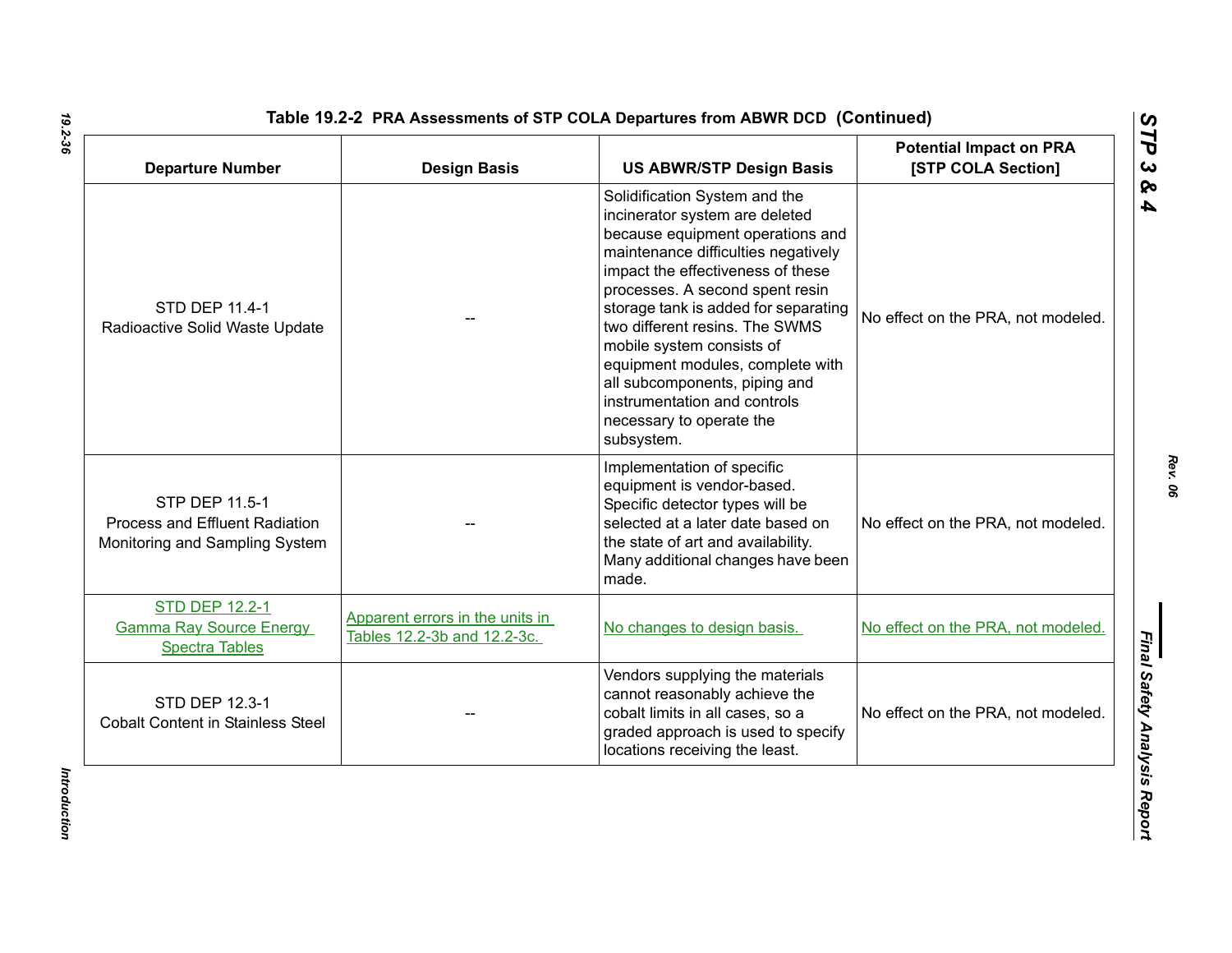| <b>Departure Number</b>                                                              | <b>Design Basis</b>                                                                                                                                                                  | <b>US ABWR/STP Design Basis</b>                                                                                                                                                                                                                                                                                                                                                               | <b>Potential Impact on PRA</b><br>[STP COLA Section] |
|--------------------------------------------------------------------------------------|--------------------------------------------------------------------------------------------------------------------------------------------------------------------------------------|-----------------------------------------------------------------------------------------------------------------------------------------------------------------------------------------------------------------------------------------------------------------------------------------------------------------------------------------------------------------------------------------------|------------------------------------------------------|
| STD DEP 12.3-3<br><b>Steam Tunnel Blowout Panels</b>                                 | The blowout panels for the steam<br>tunnel are located in the relatively<br>inaccessible section of the RHR<br>heat exchanger shielded cubicle<br>which are controlled access areas. | The design does not have blowout<br>panels in the steam tunnel. The<br>main steam tunnel is vented to the<br>turbine building.                                                                                                                                                                                                                                                                | No effect on the PRA, not modeled.                   |
| <b>STD DEP 12.3-4</b><br>Alarm Capability for Area Radiation<br>Monitors (ARMs)      |                                                                                                                                                                                      | The ARMs will have alarm capability<br>and No effect on the PRA, not-<br>modeled. five additional monitors<br>are required in the Reactor Building.                                                                                                                                                                                                                                           | No effect on the PRA, not modeled.                   |
| STD DEP 14.2-1<br><b>Control Rod Drive Friction Testing</b><br>Requirement           |                                                                                                                                                                                      | Normal control rod positioning is<br>accomplished by an electrical<br>motor. Mechanical binding of a CRD<br>will result in blade separation from<br>the ball nut which would be detected<br>by permanently installed<br>instrumentation. The CRDs are<br>easily monitored for performance<br>degradation during normal<br>withdrawal; therefore periodic<br>friction testing is not required. | No effect on the PRA, not modeled.                   |
| STD DEP 16.2-1<br>thru<br>STD DEP 16.5-6 Technical<br>Specifications Changes         | See COLA Part 7 for changes.                                                                                                                                                         | See COLA Part 7 for changes.                                                                                                                                                                                                                                                                                                                                                                  | No effect on the PRA, not<br>specifically modeled.   |
| <b>STD DEP 18.4-1</b><br>Main Generator Synchronization<br><b>Control Relocation</b> |                                                                                                                                                                                      | The controls required for the<br>synchronization of the main<br>generator have been relocated from<br>the control console to the main<br>control panel.                                                                                                                                                                                                                                       | No effect on the PRA, not modeled.                   |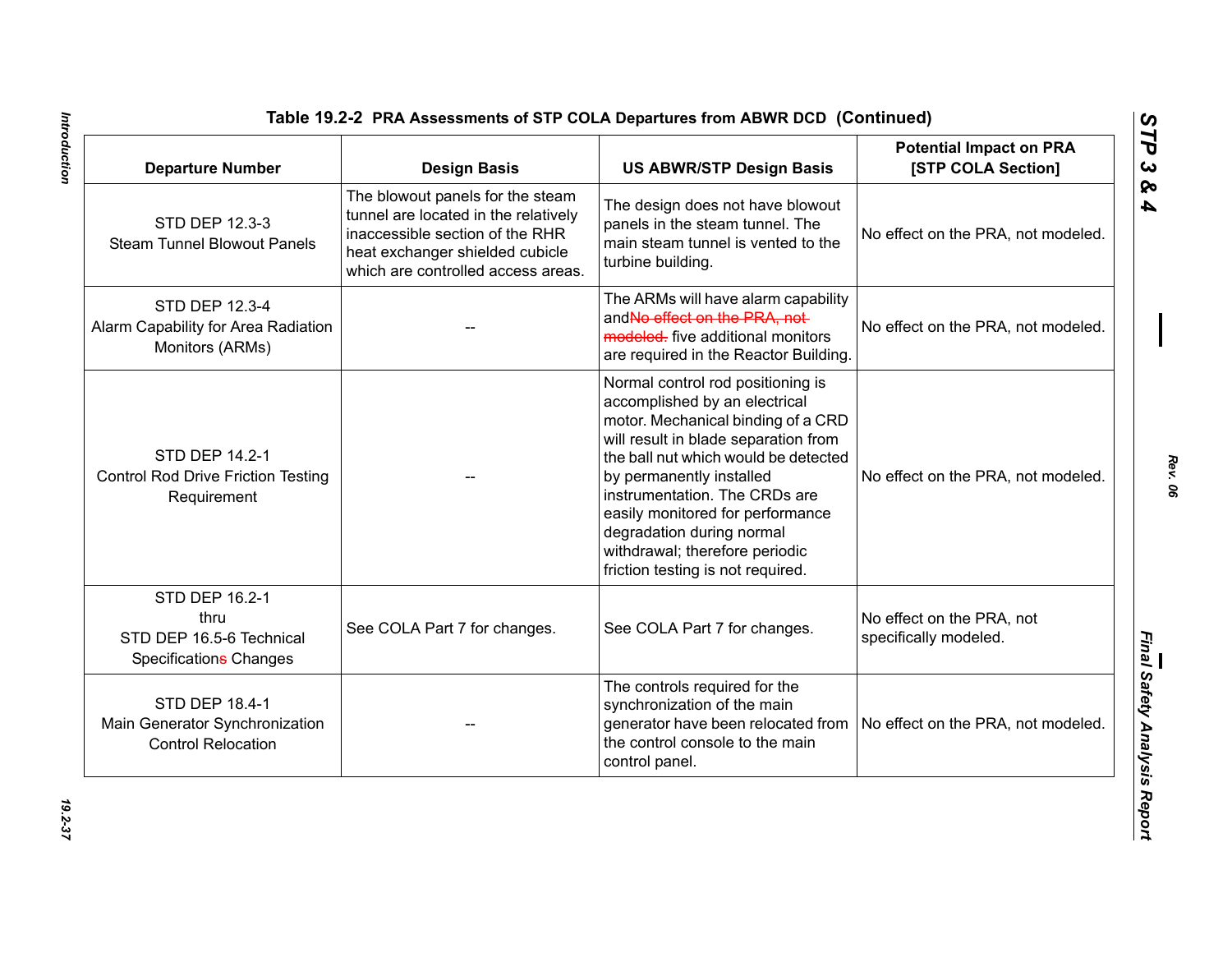| <b>Departure Number</b>                                                 | <b>Design Basis</b>                                                                                                                                                                                     | <b>US ABWR/STP Design Basis</b>                                                                                                                                                                                                                                                                                                                                                                                                             | <b>Potential Impact on PRA</b><br>[STP COLA Section]                                                                          |
|-------------------------------------------------------------------------|---------------------------------------------------------------------------------------------------------------------------------------------------------------------------------------------------------|---------------------------------------------------------------------------------------------------------------------------------------------------------------------------------------------------------------------------------------------------------------------------------------------------------------------------------------------------------------------------------------------------------------------------------------------|-------------------------------------------------------------------------------------------------------------------------------|
| STD DEP 19.3-1<br><b>Evaluation of Common Cause</b><br>Failures         | ABWR SSAR Chapter 19D.8.6<br>documents the results of a PRA<br>sensitivity analysis on common<br>cause failure of selected<br>mechanical systems performed by<br>GE.                                    | Common cause factors were added<br>to the ABWR plant model used to<br>quantify the effects of plant-specific<br>factors for South Texas Project<br>Units 3 & 4 PRA.                                                                                                                                                                                                                                                                         | Included in delta PRA assessment.<br>[See Chapter 19.3] [This is not a<br>departure from the design certified<br>in the DCD]. |
| STD DEP 19.7-1<br><b>Control Rod Drive Improvements</b>                 | The FMCRD brake design has to be<br>fully testable on an annual basis.                                                                                                                                  | The FMCRD electro-mechanical<br>brake is a Class 1E safety related<br>component with a 10- year<br><b>Environmental Qualification</b><br>replacement life; brake performance<br>characteristics testing is performed<br>every two years when a<br>replacement brake is installed. It is<br>recommended that approximately<br>20 motor sub-assembly units,<br>including the brake, to be tested<br>during the 18-month refueling<br>outages, | No effect on PRA, not modeled.<br>Editorial change to Chapter 19.<br>[See Chapter 19.7.2]                                     |
| STD DEP 191.7-1<br>Atmospheric Control System<br><b>Bypass Analysis</b> | The seismic margins PRA for the<br>Atmospheric Control System 50 mm<br>crosstie valves requires the opening<br>of two normally closed motor-<br>operated valves to create a<br>containment bypass path. | The analysis has been modified by<br>replacing motor-operated valves<br>with air-operated valves.                                                                                                                                                                                                                                                                                                                                           | No effect on PRA, not modeled.<br>Editorial change to Chapter 19.<br>[See Chapter 19I.7]                                      |

Introduction *Introduction*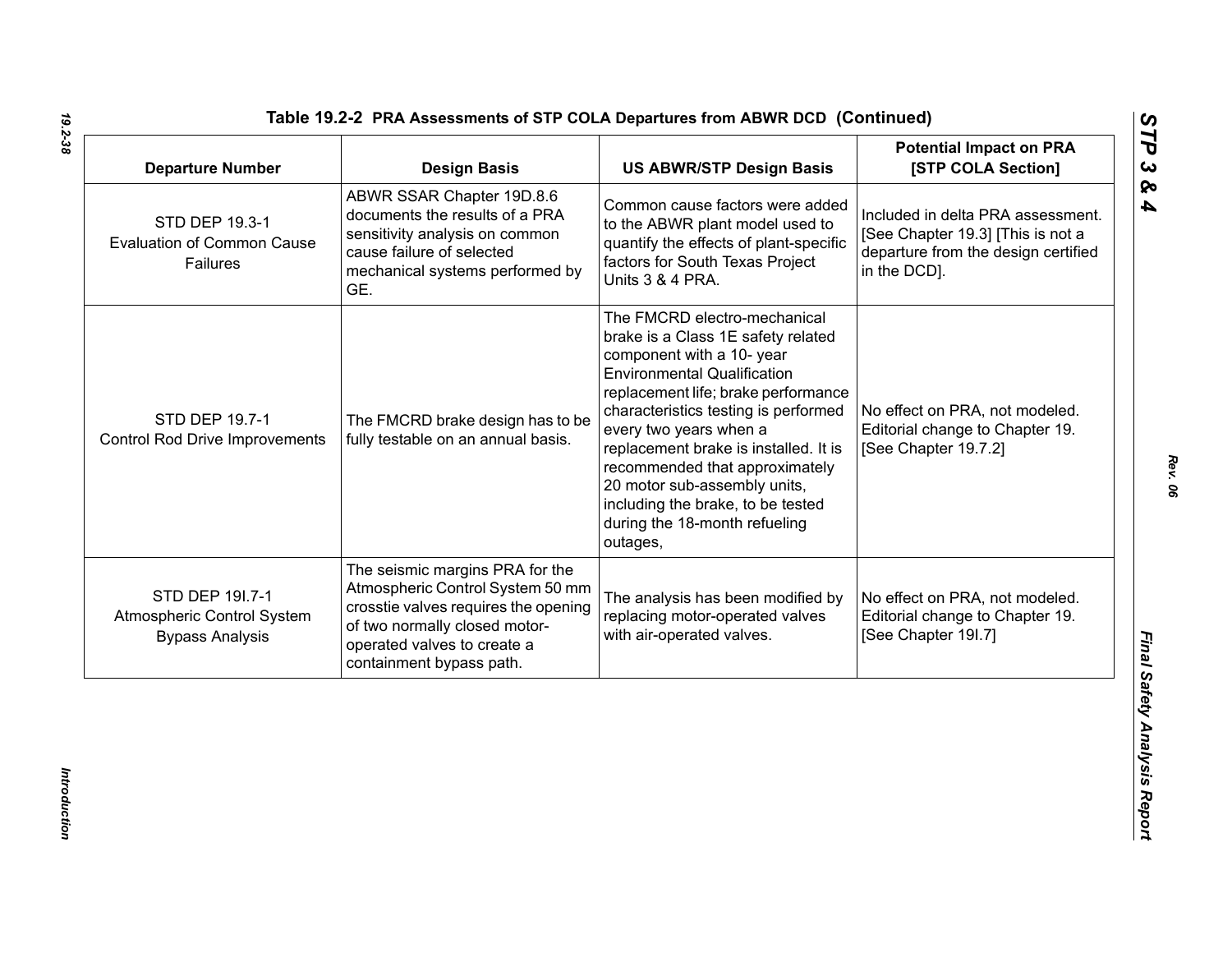| <b>Departure Number</b>                  | <b>Design Basis</b>                                                                                                                                                                                                                                                                                                                               | <b>US ABWR/STP Design Basis</b>                                                                                                                                                                                                                                                                                                                                                                                                                                                            | <b>Potential Impact on PRA</b><br>[STP COLA Section]                                                                                                                                                                                                                                              |
|------------------------------------------|---------------------------------------------------------------------------------------------------------------------------------------------------------------------------------------------------------------------------------------------------------------------------------------------------------------------------------------------------|--------------------------------------------------------------------------------------------------------------------------------------------------------------------------------------------------------------------------------------------------------------------------------------------------------------------------------------------------------------------------------------------------------------------------------------------------------------------------------------------|---------------------------------------------------------------------------------------------------------------------------------------------------------------------------------------------------------------------------------------------------------------------------------------------------|
| STP DEP 19R-1<br>RSW Pump House Redesign | ABWR design, vertical RSW<br>pumps, pump rooms protected from<br>flooding from other pump rooms,<br>pumps above water level in UHS.                                                                                                                                                                                                               | STP design, RSW pumps located<br>below UHS, pump rooms are<br>protected by watertight doors<br>between trains.                                                                                                                                                                                                                                                                                                                                                                             | Control building flooding<br>assessment is unaffected, RSW<br>design modified for new RSW pump<br>house design, vacuum breakers<br>removed. [See 19R]. A delta-PRA<br>assessment for flooding in<br>redesigned RSW pump house [See<br>19.4, 19.7, 19.8, 19.9, 19.10, 19.11,<br>19K, 19Q, and 19R] |
| STD DEP VENDOR<br>Vendor Replacement     | The reference ABWR DCD was<br>developed with numerous<br>statements that activities during<br>construction and startup would be<br>performed in accordance with GE<br>approval or oversight. The intent of<br>these statements was to ensure that<br>the designer was appropriately<br>involved in startup testing or<br>construction activities. | This standard departure replaces<br>the terms such as GE, GEH, and<br>General Electric with the generic<br>term NSSS Vendor, with an<br>alternative vendor specified, or in<br>some cases has eliminated the term<br>altogether. This departure also<br>replaces General Electric<br>Company's product references such<br>as NEDEs and NEDOs with the<br>corresponding reference of another<br>ABWR vendor whose reference has<br>been approved by the NRC for use<br>in this application. | No effect on PRA. Editorial changes<br>in references.                                                                                                                                                                                                                                             |
|                                          |                                                                                                                                                                                                                                                                                                                                                   |                                                                                                                                                                                                                                                                                                                                                                                                                                                                                            |                                                                                                                                                                                                                                                                                                   |